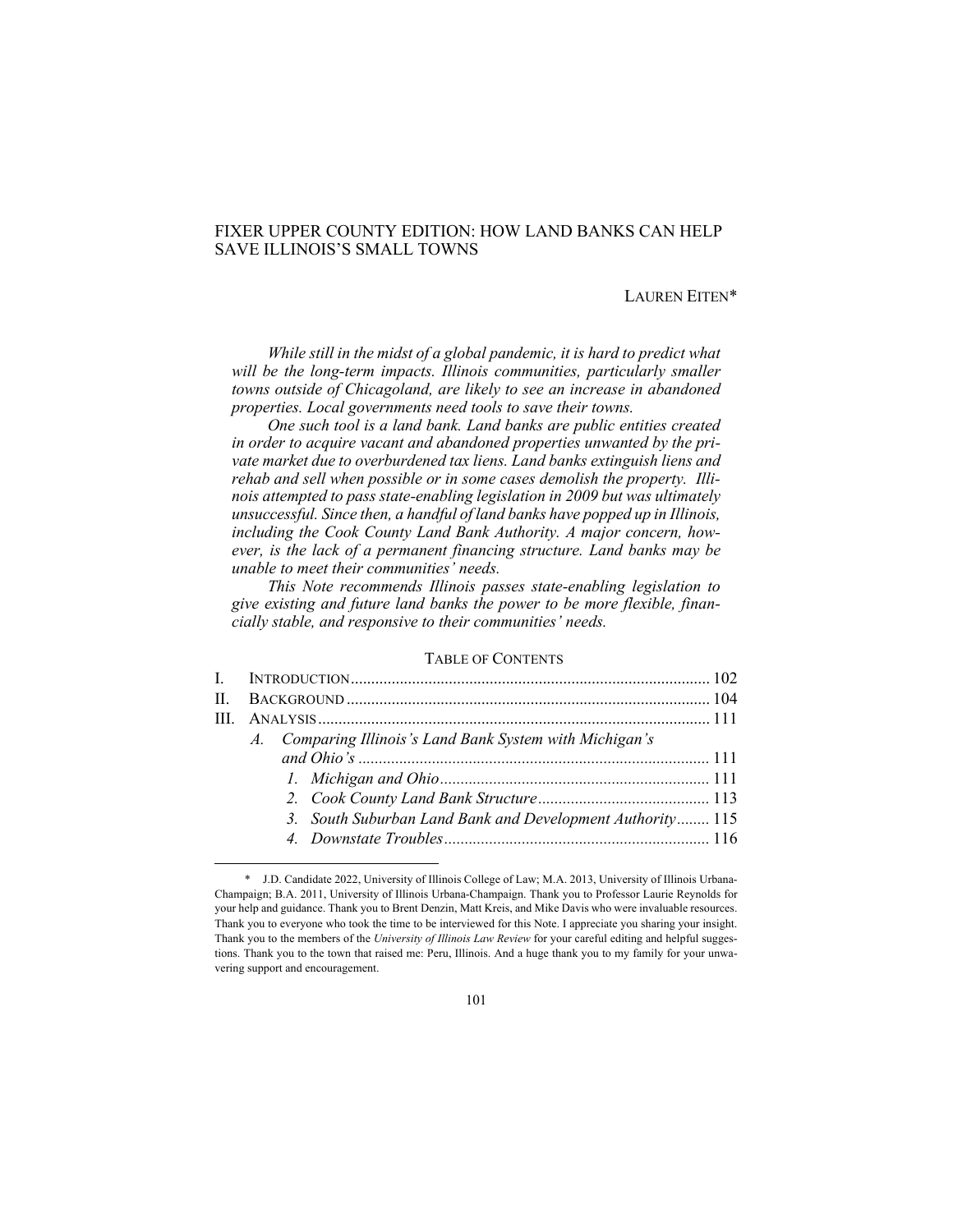### 102 UNIVERSITY OF ILLINOIS LAW REVIEW [Vol. 2022

|      | $B_{\cdot}$ |  |
|------|-------------|--|
|      |             |  |
|      |             |  |
|      |             |  |
|      |             |  |
|      |             |  |
|      |             |  |
|      |             |  |
| IV - |             |  |
|      |             |  |
|      | $B_{\cdot}$ |  |
|      |             |  |
|      |             |  |
|      |             |  |

## I. INTRODUCTION

Located on the Illinois River, Peru, Illinois has seen its fair share of industries. From coal and zinc mining, to the construction of the Illinois-Michigan Canal in the 1800s, to manufacturing in the 1900s, to retail in the 2000s, Peru, along with its sister city of LaSalle, has been the heart of the Illinois Valley in north-central Illinois.<sup>1</sup>

Peru's population first took a hit after the closing of Westclox, a leading alarm clock manufacturer, in 1980. <sup>2</sup> In its heyday, Westclox employed more than 4,000 individuals.<sup>3</sup> Subsequently, the Peru Mall became the largest employer in the area with approximately 800 employees.<sup>4</sup> While the City of Peru boasts on its website that the mall "features over 50 name-brand stores,"5 its directory tells a different story, listing only about half that many stores.<sup>6</sup> In August 2020, the city announced it had reached an agreement with a developer to tear down the majority of the mall and convert the space into an apartment complex and a smaller outdoor mall.<sup>7</sup>

<sup>1</sup>*. Illinois Valley History*, ILL. VALLEY CHAMBER OF COM. & ECON. DEV., https://www.ivaced.org/illinois-valley-history (last visited Jan. 14, 2022) [https://perma.cc/PRF4-JWP9].

<sup>2</sup>*. Westclox Chronology*, CLOCKHISTORY.COM, https://clockhistory.com/westclox/company/dates/index.html (last visited Jan. 14, 2022) [https://perma.cc/A3QE-C5VX].

<sup>3</sup>*. Id.* (After WWII through 1956, Westclox employed around 4,000, including the author's grandpa).

<sup>4</sup>*. Largest Employers*, ILL. VALLEY CHAMBER OF COM. & ECON. DEV., https://www.ivaced.org/ largestemployers (last visited Jan. 14, 2022) [https://perma.cc/R626-XBY8].

<sup>5</sup>*. Peru Retail*, CITY OF PERU, https://developperu.com/retail/ (last visited Jan. 14, 2022) [https:// perma.cc/8TME-C6KT].

<sup>6</sup>*. Directory*, PERU MALL, https://www.perumall.com/directory/ (last visited Jan. 14, 2022) [https:// perma.cc/DF28-36C5] (Applebees is located outside the Mall).

<sup>7.</sup> Rick Koshko, *Peru Mall Redevelopment Gets City Council Approval*, WCMY 1430 AM NEWS (Aug. 18, 2020, 9:13 AM), https://www.1430wcmy.com/2020/08/18/peru-mall-redevelopment-gets-city-council-approval/ [https://perma.cc/R2QH-74AJ].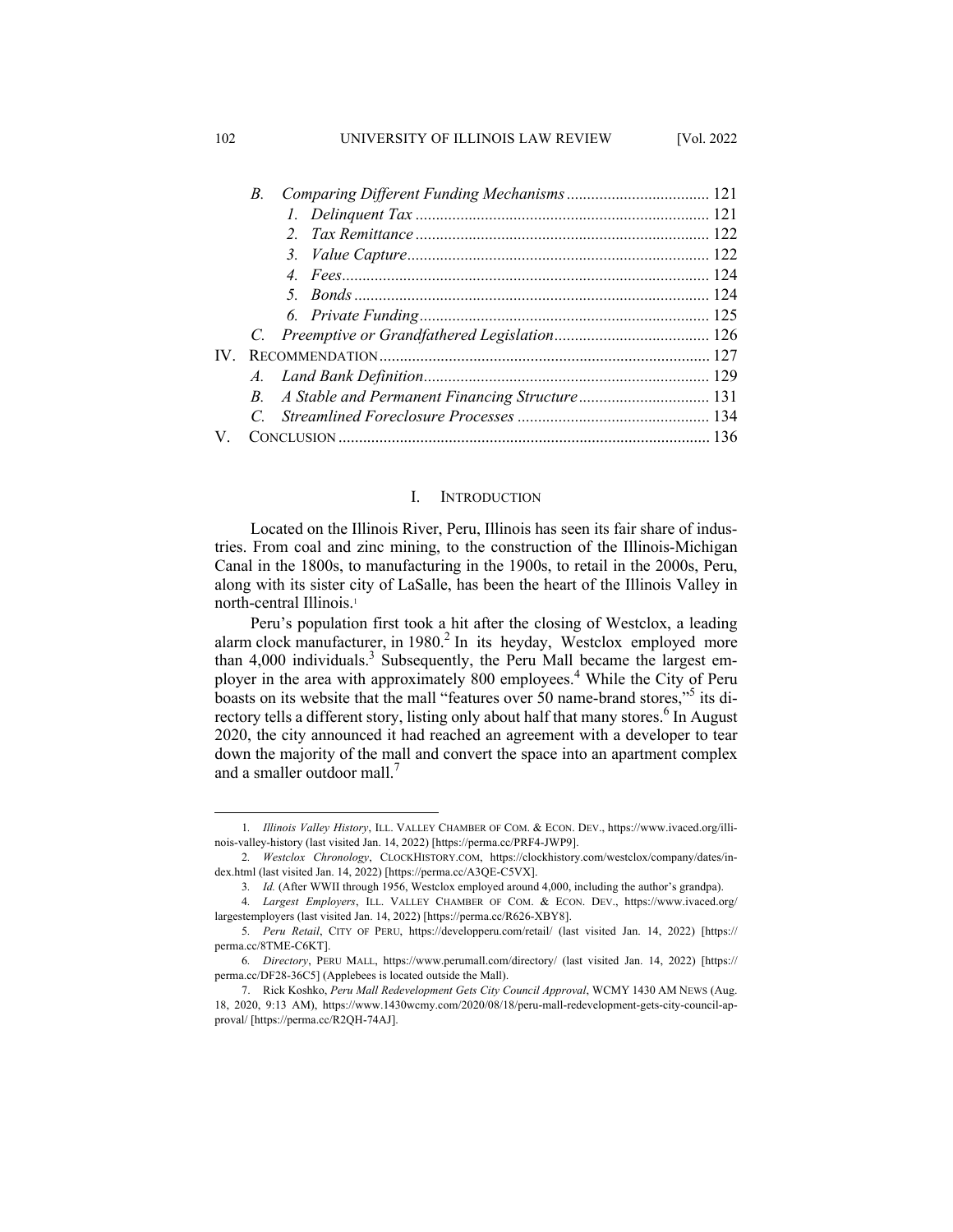### No. 2] **FIXER UPPER** 103

Peru's population in 2020 was 9,852 and is estimated to drop to 9,495 by 2025.8 In 2020, Peru had 502 vacant housing units and is estimated to have 685 in 2025.<sup>9</sup> This estimate is likely to be further impacted by COVID-19.<sup>10</sup> With a declining population and an increase in vacant properties, Peru is ripe for a land bank. $11$ 

A land bank is a public entity created to acquire vacant, abandoned, and tax-delinquent properties unwanted by the private market due to overburdened tax liens.<sup>12</sup> Land banks work to make those properties marketable by extinguishing liens, rehabbing when necessary, and in some cases demolishing the property.<sup>13</sup> Land banks then either sell the property to a family or developer, create a green space, or transfer to a redevelopment authority.<sup>14</sup>

Unlike two of its neighbors, Ohio and Michigan, Illinois does not currently have state-enabling land bank legislation.<sup>15</sup> One legislative proposal died in committee in 2011.<sup>16</sup> But even without legislation, Illinois currently has five land bank authorities that exercise similar powers to those of the Michigan and Ohio land banks when it comes to clearing tax debt and liens.<sup>17</sup> Unlike its Michigan and Ohio counterparts, however, Illinois land banks lack a funding pipeline.<sup>18</sup>

This Note argues that Illinois should adopt enabling legislation so that current land banks can fully address their communities' needs. Because of unstable revenue streams, many communities in Illinois, particularly smaller communities, lack access to land bank authorities.19 This leaves them without resources to address a growing problem with vacant and abandoned properties.<sup>20</sup> As Emory University professor and land bank expert Frank Alexander, wrote, "[i]f there are further declines in populations in rural areas those small communities which lose or have already lost reasonable prospects of stable markets will need to have

<sup>8</sup>*. Peru, IL*, ILL. VALLEY CHAMBER OF COM. & ECON. DEV., https://www.ivaced.org/ (last visited Jan. 14, 2022) [https://perma.cc/UA4E-EM9T] (choose "Illinois Valley Communities" from the Economic Development dropdown; then choose "Peru, IL").

<sup>9</sup>*. Id.*

<sup>10</sup>*. Id.*

<sup>11</sup>*. Id.*

<sup>12.</sup> FRANK S. ALEXANDER, LAND BANKS AND LAND BANKING 10 (2d ed. 2015).

<sup>13</sup>*. Id.* at 36.

<sup>14</sup>*. Id.* at 43.

<sup>15.</sup> Galen Newman et al., *Smarter Shrinkage: A Neighborhood-Scaled Rightsizing Strategy Based on Land Use Dynamics*, 2 J. GEOVISUALIZATION & SPATIAL ANALYSIS 1, 5 (2018).

<sup>16.</sup> H.R. 1195, 96th Gen. Assemb., Reg. Sess. (Ill. 2009).

<sup>17.</sup> COOK COUNTY, ILL., CODE OF ORDINANCES ch. 103 (2013); Vermilion County, Ill., Intergovernmental Agreement to Establish the Central Illinois Land Bank Authority (Mar. 10, 2020) [hereinafter CILBA]; Winnebago County, Ill., Intergovernmental Agreement to Establish the Northern Illinois Land Bank Authority (Jan. 14, 2019) [hereinafter NILBA]; Cook and Will Counties, Ill., Intergovernmental Agreement to Establish the South Suburban Land Bank and Development Authority (Sept. 25, 2012) [hereinafter SSLBDA]; Lake County, Ill., Intergovernmental Agreement to Establish the Lake County Land Bank Authority (2018) [hereinafter LCLBA].

<sup>18.</sup> Zoom Interview with Brent Denzin, Legal Couns., Cook Cnty. Land Bank Auth. and S. Suburban Land Bank & Dev. Auth. (Oct. 9, 2020).

<sup>19.</sup> *Id.*

<sup>20.</sup> *Id.*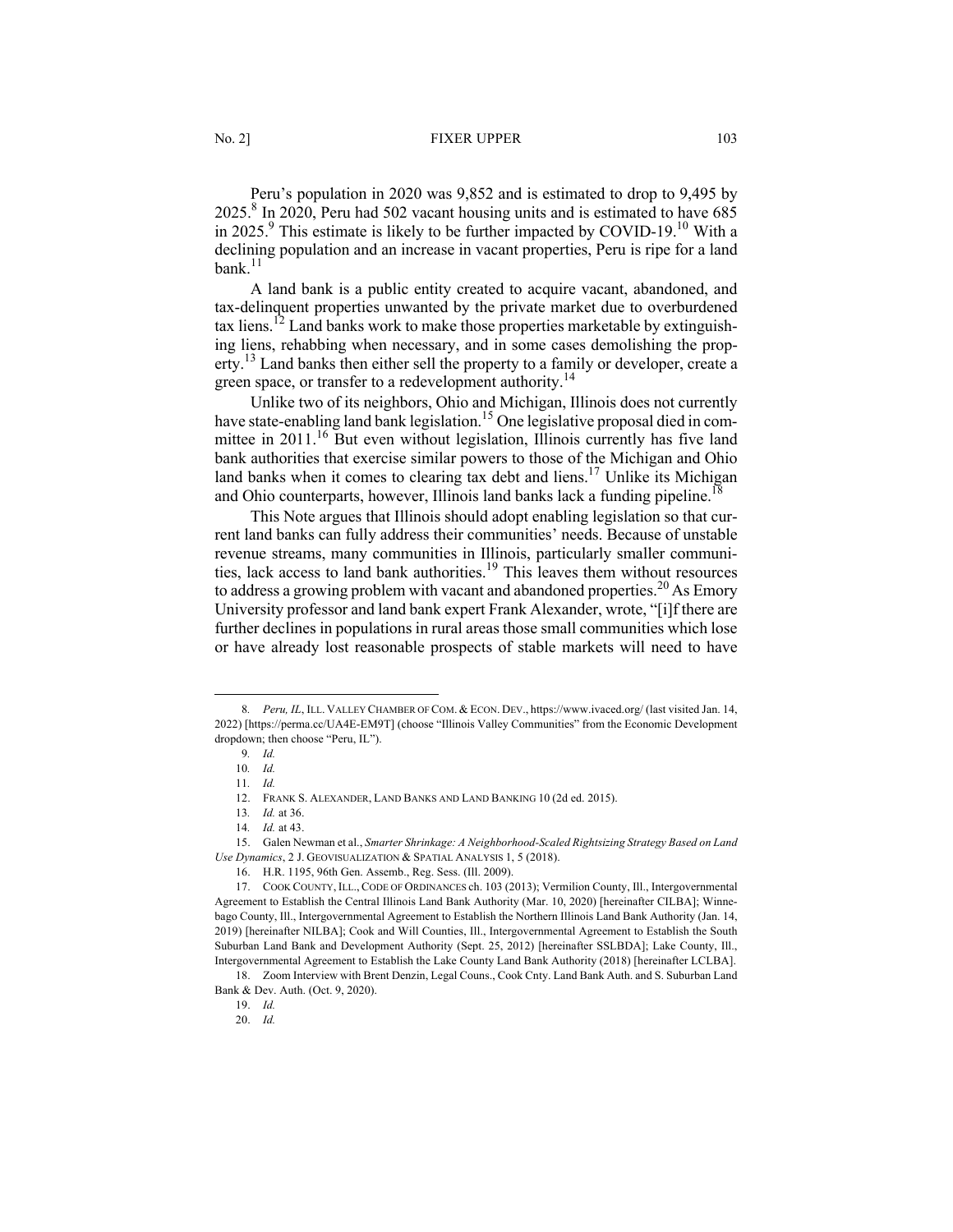options that are more responsible that [sic] simply suggesting that the last person to leave cut off the lights."<sup>21</sup> Abandonment cannot be the best we can do.

Part II of this Note will provide a general history of land banks, the history of Illinois land banking legislation, and an overview of the existing Illinois land banks. Part III will analyze different funding mechanisms to recommend what features should be included in a final Illinois bill. It will also suggest statutory features that will ensure that "downstate" communities are not locked out of land bank resources. There is strong disagreement throughout Illinois regarding the use of the word downstate but due to its extreme popularity in the media and lexicon, it will be utilized in this Note.<sup>22</sup> Further, this Note will analyze whether the legislation should be preemptive or grandfathered. Preemptive legislation, as defined by the author, refers to legislation which would override all existing land bank legislation throughout the state, more or less, starting over. Grandfathered legislation would attempt to build upon existing legislation as opposed to override or conflict. Part IV recommends that Illinois pass grandfathered stateenabling legislation in order to give the existing and future Illinois land banks the power to be more flexible, financially stable, and responsive to their communities' needs.

#### II. BACKGROUND

Land banks are public entities created in order to acquire vacant, abandoned, and tax-delinquent properties unwanted by the private market due to overburdened tax liens.<sup>23</sup> First, it is important to note that vacancy, abandonment, and tax-delinquency are not synonymous.24 Vacancy is, more or less, an unoccupied property; in contrast, an abandoned property is one where the owner has ceased to invest any resources into the property.<sup>25</sup> Abandoned properties can still be occupied.<sup>26</sup> Tax delinquency occurs when the owner fails to pay property taxes.<sup>27</sup> The U.S. Census Bureau estimates there are about 14 million vacant housing units across the nation; most are also abandoned and tax-delinquent.<sup>28</sup>

Land banks work to make vacant, abandoned, and tax-delinquent properties marketable by extinguishing liens, rehabbing when necessary, and in some cases demolishing the property.<sup>29</sup> To oversimplify the process, land banks: (1) acquire

<sup>21.</sup> ALEXANDER, *supra* note 12, at 113.

<sup>22.</sup> Logan Jaffe, *Defining "Downstate" Illinois*, PROPUBLICA ILL. (Oct. 20, 2017, 6:00 AM), https:// www.propublica.org/article/defining-downstate-illinois [https://perma.cc/NMB4-FB8P]. For purposes of this Note, downstate refers to all areas outside Chicago and the collar counties, even though the author acknowledges that Winnebago County is West of Chicago.

<sup>23.</sup> ALEXANDER, *supra* note 12.

<sup>24</sup>*. Id.* at 14.

<sup>25</sup>*. Id.*

<sup>26</sup>*. Id.*

<sup>27</sup>*. Id.*

<sup>28.</sup> STEPHEN P. GASTEYER, RACHEL JOHANSEN, & VICKI C. KRUEGER, NAT'L ASS'N OF REALTORS, LAND BANKS: INVESTING IN COMMUNITIES, BANKING ON REVITALIZATION 27 (2015).

<sup>29.</sup> *See* ALEXANDER, *supra* note 12, at 36.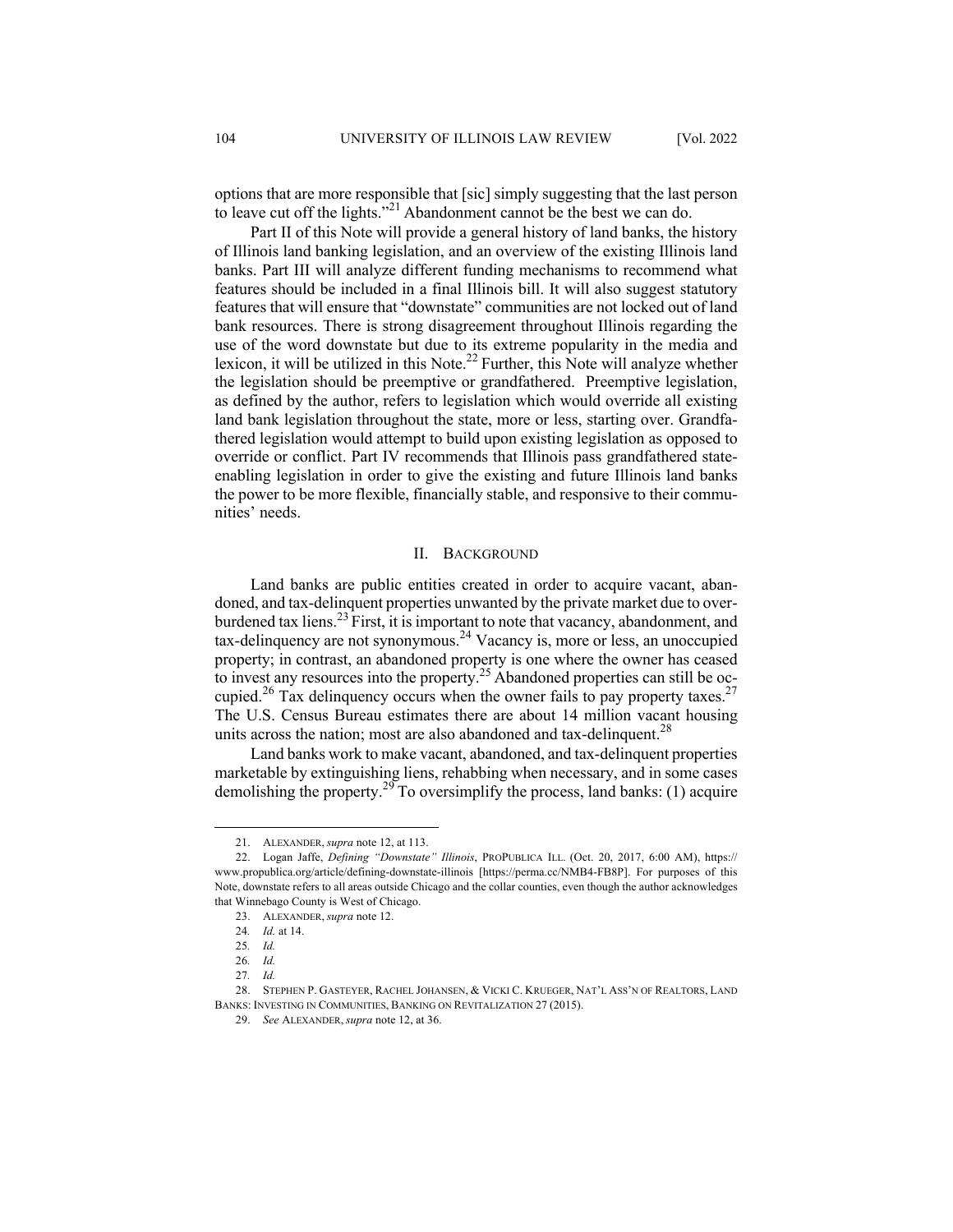the title; (2) eliminate the debts; and (3) finally, transfer the property to new owners aligned with their needs and priorities.<sup>30</sup> A common priority for most, if not all, land banks is to increase surrounding property values.<sup>31</sup> Studies have shown that vacant properties tend to decrease surrounding housing values by 2–  $3\%$ <sup>32</sup> In Cleveland, the impact could be as high as a 5% decrease.<sup>33</sup> Land banks also have the additional goals to reduce blight, develop more affordable housing, and create additional green space.<sup>34</sup>

Illinois has struggled to increase affordable housing throughout the state.<sup>35</sup> In 2003, the Illinois General Assembly passed the Illinois Affordable Housing Planning and Appeal Act, which requires cities with at least 1,000 residents and less than 10% affordable housing to submit affording housing plans to a newly created state appeals board.<sup>36</sup> The Illinois Housing Appeals board was not fully appointed until 2012 and has yet to hear a case.<sup>37</sup> Many applicable municipalities simply refuse to comply, citing home rule authority.<sup>38</sup> In 2020, legislation was introduced, which would limit home rule authority under this Act but the legislative session adjourned without a vote on it.<sup>39</sup>

As of January 2018, there were approximately 170 land banks throughout the country.40 In most states, land banks are created by local ordinance in accordance with state-enabling legislation and can either be created as separate authorities, usually called land bank authorities, or established as a program within an existing entity, such as a redevelopment or housing authority.<sup>41</sup> Frank Alexander advises state and local governments to establish land banks as separate entities if possible.42 This separation, ideally, will prevent land banks from being tied to certain elected officials and will prevent commingling of land bank revenues with those of other government programs.  $43$ 

36. Currently, 46 municipalities meet this criterion. *Id.*

37*. Id.*

39. S.B. 3013, 101st Gen. Assemb., Reg. Sess. (Ill. 2020).

40*. Frequently Asked Questions,* CTR. FOR CMTY. PROGRESS, https://communityprogress.org/resources/ land-banks/lb-faq/ (last visited Jan. 14, 2022) [https://perma.cc/E4G9-BAZY].

41*. Id.* 

43*. Id.*

<sup>30</sup>*. Id.* at 10.

<sup>31</sup>*. Id.* at 68.

<sup>32.</sup> GASTEYER ET AL., *supra* note 28, at 55.

<sup>33</sup>*. Id.*

<sup>34.</sup> ALEXANDER, *supra* note 12, at 14–15, 43.

<sup>35.</sup> Natalie Moore, *With No Oversight, Illinois Cities Flout State Law That Encourages Affordable Housing*, WBEZ CHI. (Jan. 21, 2021, 6:00 AM), https://www.wbez.org/stories/with-no-oversight-illinois-cities-floutstate-law-that-encourages-affordable-housing/7d298f69-113e-4541-9132-9af59d6b3667 [https://perma.cc/2S NT-UV52].

<sup>38</sup>*. Id.* In Illinois, municipalities with a population greater than 25,000 or who elect by referendum are home rule units. ILL. CONST. art. VII, § 6. Illinois currently has 217 home rule units. *Home Rule Municipalities*, ILL. MUN. LEAGUE, https://www.iml.org/homerule-municipalities (last visited Jan. 14, 2022) [https://perma.cc/ 2LB6-XU7R].

<sup>42.</sup> ALEXANDER, *supra* note 12, at 23.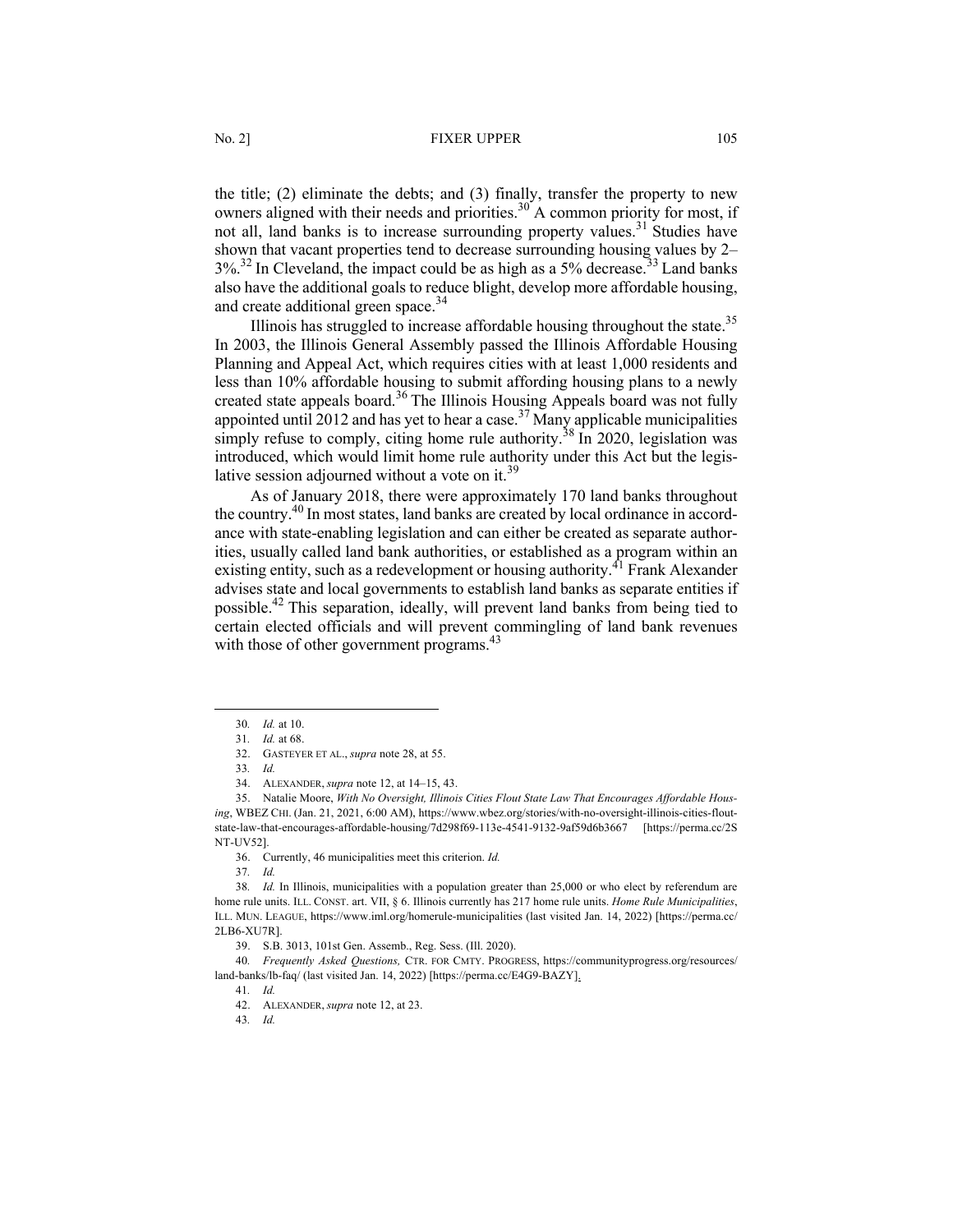Local governments have a strong incentive to deal with vacant and abandoned properties in their communities.<sup>44</sup> Vacant and abandoned properties reduce the tax base in two senses: (1) there are no owners paying property taxes, and  $(2)$  it reduces the tax values of surrounding properties.<sup>45</sup> Additionally, local governments are responsible for maintenance costs, such as mowing, snow removal, and other nuisance abatement actions.<sup>46</sup> Lastly, these properties tend to require more services from local police and fire departments.<sup>47</sup> According to the Tiebout model,<sup>48</sup> there could also be spillover effects if property tax per resident has to rise to accommodate any shortfall due to the smaller tax base or the increase demand of services.<sup>49</sup>

Even with this strong incentive, many local governments have seen the number of vacant and abandoned properties in their communities increase.<sup>50</sup> This disconnect is the result of time-consuming proceedings.<sup>51</sup> The first is an antiquated property tax foreclosure system.<sup>52</sup> Municipalities have passed legislation designed to shorten the delinquency foreclosures process.<sup>53</sup> But in many states, properties can linger for up to five years before being sold.<sup>54</sup>

A second way municipalities can receive ownership is through a tedious declaration of abandonment process, which requires a notice period, a judicial hearing, and a redemption period.<sup>55</sup> In order for a municipality to even begin the process:

1. the property must be tax delinquent for two or more years or have outstanding water bills for two or more years;

2. property must be unoccupied by persons legally in possession; AND

3. the property contains a dangerous or unsafe building.<sup>56</sup>

A third option is a Trustee Tax program where the county serves as "trustee for all taxing districts" and picks up any delinquent properties not bid on at sale auctions.<sup>57</sup> After the property is delinquent for at least two years, the county gets

<sup>44</sup>*. Id.* at 16.

<sup>45</sup>*. Id.*

<sup>46.</sup> GASTEYER ET AL., *supra* note 28, at 59.

<sup>47</sup>*. Id.*

<sup>48.</sup> According to Charles Tiebout's Theory of Local Expenditures, consumer-voters will move to another locality if unhappy with the tax rate or the services provided. RICHARD BRIFFAULT & LAURIE REYNOLDS, CASES AND MATERIALS ON STATE AND LOCAL GOVERNMENT LAW 30–31 (8th ed. 2016).

<sup>49.</sup> *Id.*

<sup>50.</sup> Zoom Interview with Brent Denzin, *supra* note 18.

<sup>51.</sup> *Id.*

<sup>52.</sup> *Id.*

<sup>53.</sup> 735 ILL. COMP. STAT. 5/11-1505.8 (2013); N.Y.C., N.Y., ADMIN. CODE § 11-404 (1996).

<sup>54.</sup> ALEXANDER, *supra* note 12, at 30.

<sup>55.</sup> Zoom Interview with Brent Denzin, *supra* note 18; 735 ILL. COMP. STAT. 5/11-1505.8 (2013). Illinois passed legislation to expedite abandonment judgments, but practitioners still feel it takes too long.

<sup>56.</sup> 65 ILL. COMP. STAT. 5/11-31-1(d) (2009).

<sup>57.</sup> Zoom Interview with Holly Kim, Treasurer, Lake Cnty. & Vasyl Markus, Deputy Treasurer, Lake Cnty. (Mar. 4, 2021); 35 ILL. COMP. STAT. 220/21-90 (1995).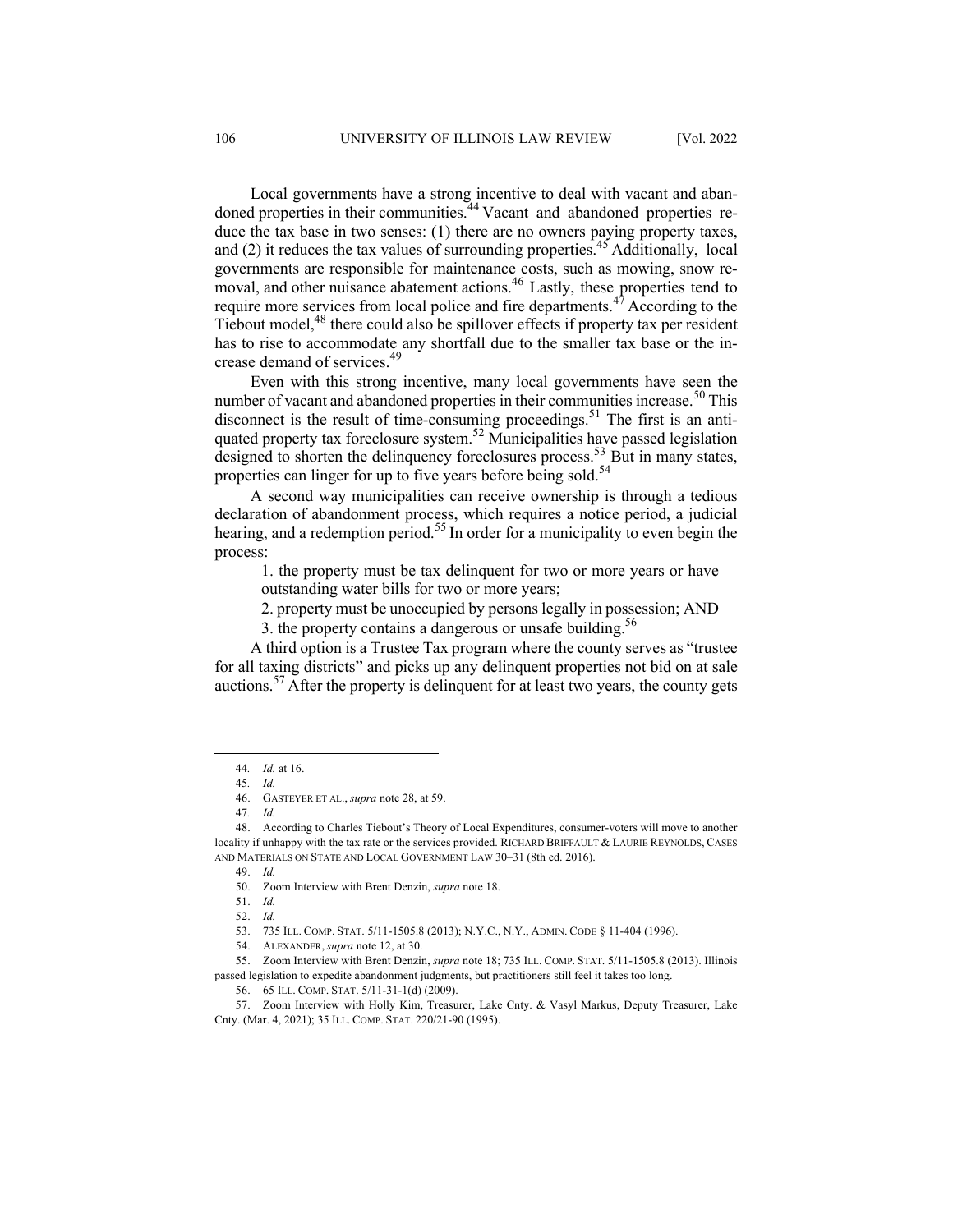ownership.58 While the program theoretically seems straightforward and streamlined, there can be a few hiccups.<sup>59</sup>

First, the county chooses whether to put a lien on the property in the first place and may forego putting a lien on a property that has little value to avoid receiving ownership.<sup>60</sup> Second, some properties get stuck in what seems like a never-ending cycle.<sup>61</sup> One infamous example is a parcel in Lake County.<sup>62</sup> On paper, the property looks like a good investment; however, if a tax buyer does a bit more research, they will discover an easement for a roadway.<sup>63</sup> For the past several years, a tax buyer has bid and won the property only to later discover the easement.<sup>64</sup> The tax buyer then files a petition for a sale in error, gets their money back, and the process repeats.<sup>65</sup> Since the county only receives liens no one bids on, it must wait for the cost of the lien to get so high it deters any bids.<sup>66</sup> This takes years.<sup>67</sup>

Municipalities also face challenges when it comes to property disposition. Many are subject to longstanding statutory disposition requirements, including when a property can be sold, where it can be sold, and for how much.<sup>68</sup> A municipality may acquire a property through a judicial deed issued by a court pursuant to the abandoned property program.<sup>69</sup> "[T]he issuance of the judicial deed extinguished all existing ownership or other interests in the Property."<sup>70</sup> If a property, however, is acquired through a nonjudicial tax foreclosure, the municipality may be unable to convey to a third party due to title defects.<sup>71</sup> The Internal Revenue Service defines a nonjudicial foreclosure as one that does not involve the court system and instead is "instigated by any encumbrance holder."<sup>72</sup>

Local governments may also worry about losing control over the redevelopment of the property if the tax liens are sold to private investors.<sup>73</sup> These investors could be out of town speculators with no ties to the community.<sup>74</sup> Or,

67*. Id.*

68. ALEXANDER, *supra* note 12, at 31; *see, e.g.*, IND. CODE § 5-22-22 (2012).

69. 65 ILL. COMP. STAT. 5/11-31-1(d) (2009).

71. ALEXANDER, *supra* note 12, at 31.

73. ALEXANDER, *supra* note 12, at 30.

<sup>58.</sup> Zoom Interview with Holly Kim & Vasyl Markus, *supra* note 57.

<sup>59.</sup> *Id.*

<sup>60</sup>*. Id.*

<sup>61</sup>*. Id.* 62*. Id.*

<sup>63</sup>*. Id.*

<sup>64</sup>*. Id.*

<sup>65</sup>*. Id.*

<sup>66</sup>*. Id.*

<sup>70</sup>*. Id.*; 35 ILL. COMP. STAT. 200/21-95 (2018) (When a public entity receives a property through the foreclosure of a lien, judicial deed, foreclosure of receivership certificate lien, or through an abandoned property program, "all due or unpaid property taxes and existing liens . . . shall become null and void."); In re Cnty. Treasurer, 721 N.E.2d 628, 629–30 (Ill. App. Ct. 1999), *as modified on denial of reh'g* (Dec. 9, 1999).

<sup>72.</sup> INTERNAL REVENUE SERV., INTERNAL REVENUE MANUALS pt. 5 ch. 12 § 4 (2016).

<sup>74.</sup> *Id.* at 58.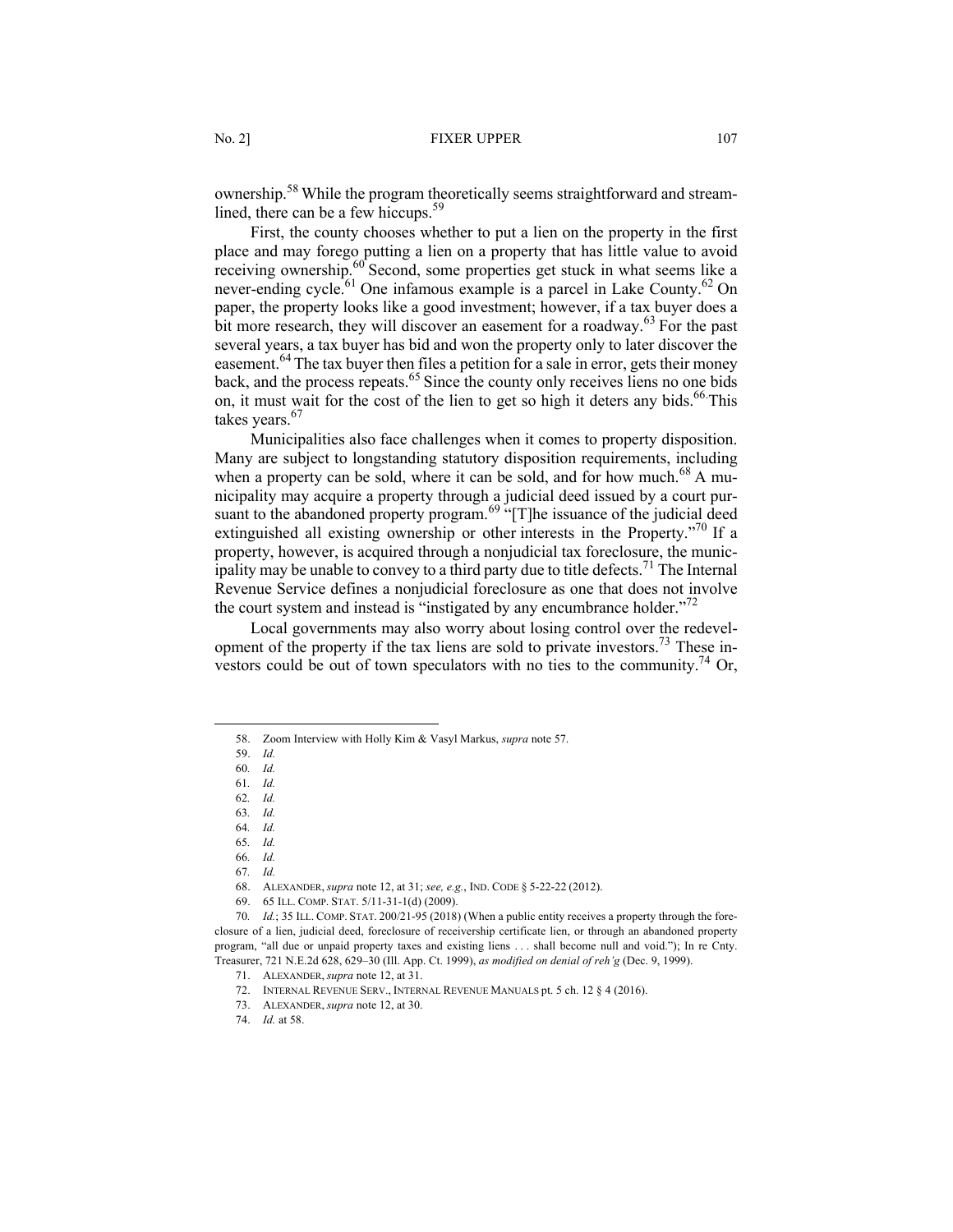perhaps, they may plan to just sit on the property with no maintenance or development plans.75

There is not a one-size-fits-all approach to land banks.<sup>76</sup> Land banks must have the flexibility to respond to their specific communities' needs.<sup>77</sup> But all land banks must have three specific powers: to (1) acquire; (2) maintain; and (3) dispose of or demolish property.<sup>78</sup> Acquisition can occur through gift, donation, or deed in lieu; direct market purchases; declaration of abandonment; or tax foreclosure.79 No current state-enabled legislation grants land banks the power of eminent domain, the power of the government to take private property without the owner's consent.<sup>80</sup> Michigan's legislation explicitly precludes it.<sup>81</sup>

Maintenance powers range from managing, to repairing, to any "other actions necessary to preserve the value of the property  $\ldots$  ... <sup>82</sup> In order to properly maintain properties, land banks must be able to enter into property management contracts,<sup>83</sup> grant or acquire a license or easement, and begin the quiet title proceedings.<sup>84</sup> It would also be beneficial for land banks to have the authority to establish fees and collect rents<sup>85</sup> and remediate any environmental contamination.<sup>86</sup>

Historically, for municipalities to be able to dispose of government-owned property, the property had to be "surplus" with no public purpose and sold at a public auction for at least fair market value.<sup>87</sup> These requirements prevent land banks from selling a property to an environmental nonprofit or an affordable housing developer for one dollar or possibly preventing sale if not deemed "surplus."88It is critical that land banks have the ability, flexibility, and pricing power to transfer property without title defects to other parties. $89$  Other powers land banks may desire are immunity for environmental problems<sup>90</sup> and borrowing capacity.<sup>91</sup>

- 83. ALEXANDER, *supra* note 12, at 53.
- 84. § 124.756.
- 85. ALEXANDER, *supra* note 12, at 53.
- 86. § 124.756.
- 87. ALEXANDER, *supra* note 12, at 31.
- 88. Michigan's statute allows land banks to convey property "for no monetary consideration." § 124.757.
- 89. ALEXANDER, *supra* note 12, at 37.

<sup>75.</sup> GASTEYER ET AL., *supra* note 28, at 32.

<sup>76.</sup> ALEXANDER, *supra* note 12, at 85.

<sup>77</sup>*. Id.*

<sup>78</sup>*. Id.* at 50–54.

<sup>79</sup>*. Id.* at 52; *see, e.g.*, MICH. COMP. LAWS § 124.755 (2004).

<sup>80.</sup> GASTEYER ET AL., *supra* note 28, at 22 n.57, 23.

<sup>81.</sup> § 124.754.

<sup>82</sup>*. Id.* § 124.756.

<sup>90</sup>*.* § 124.760.

<sup>91</sup>*. Id.* § 124.774.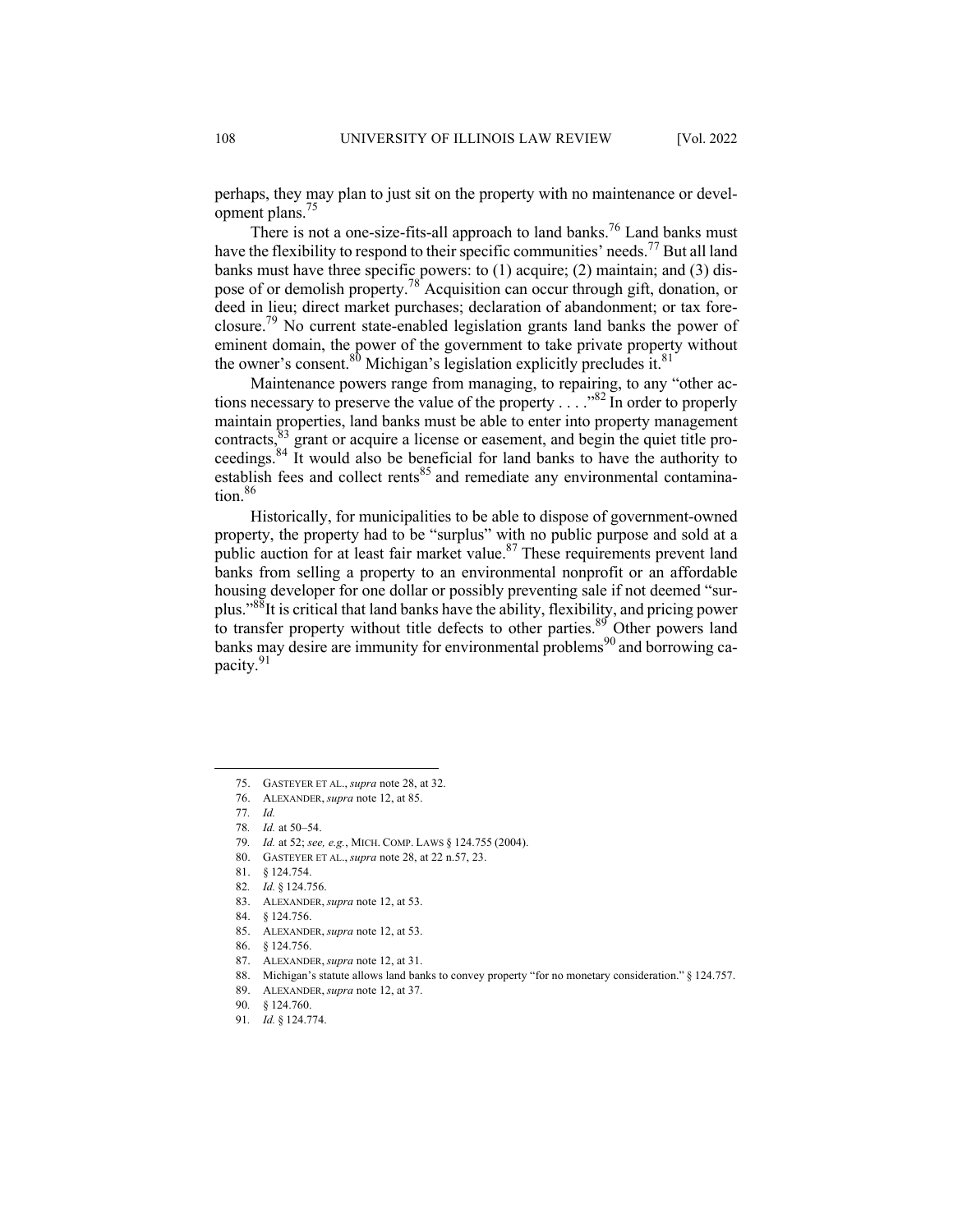### No. 2] **FIXER UPPER** 109

The first generation of land banks,  $92$  starting with St. Louis in the early 1970s, were hamstrung by states' antiquated foreclosure systems.<sup>93</sup> First, their inability to generate their own source of funding meant they were dependent on local governments for support.<sup>94</sup> Second, the land banks were created without any significant change to the tax foreclosure system, meaning the land banks had to deal with lengthy statutory waiting periods and other archaic procedures before gaining ownership of the property.<sup>95</sup> Third, since there was no change to the tax foreclosure system, when the land bank finally gained ownership, the property still lacked marketable and insurable title, therefore, requiring future legal proceedings if transferred to another party for reuse.<sup>96</sup> Fourth, the land banks were intertwined with other city programs leaving them vulnerable to budget commingling and the chopping block.<sup>97</sup> The modern era of land banks, or the "second generation," led by Michigan in the early 2000s and followed by Ohio, turned these systems on their heads.<sup>98</sup> These systems are further discussed in Part III.<sup>99</sup>

After the 2008 housing crisis, land banks became more common.<sup>100</sup> They were recognized by federal law for the first time in 2008 as an approved use for the Neighborhood Stabilization Program, alongside a \$4 billion appropriation.<sup>101</sup> An additional \$2 billion was allocated the next year.<sup>102</sup> Now, federal law recognizes and encourages the use of land banks in several federal programs, including the Hardest Hit Fund and President Obama's Strong Cities, Strong Communities effort. $103$ 

Recent action has not been limited to the federal level.<sup>104</sup> Between 2011 and 2015, eight additional states passed state-enabling land bank legislation.105. This third generation of land banks "differs from the prior group more in form than substance."<sup>106</sup> The new legislation is more straightforward and easier to understand than second generation legislation.<sup>107</sup>

<sup>92.</sup> St. Louis (1971); Cleveland (1976); Louisville (1989); and Atlanta (1991). ALEXANDER, *supra* note 12, at 19.

<sup>93</sup>*. Id.* at 19.

<sup>94</sup>*. Id.* at 20.

<sup>95</sup>*. Id.*

<sup>96</sup>*. Id.*

<sup>97</sup>*. Id.*

<sup>98</sup>*. Id.*

<sup>99.</sup> *See* discussion *infra* Part III.

<sup>100.</sup> Tamar Shapiro, *Foreword* to FRANK S. ALEXANDER, LAND BANKS AND LAND BANKING 8 (2d ed. 2015).

<sup>101</sup>*. Id.* at 23; Housing and Economic Recovery Act of 2008, Pub. L. No. 110-289, § 2301, 122 Stat. 2654, 2850.

<sup>102.</sup> ALEXANDER, *supra* note 12, at 24.

<sup>103</sup>*. Id.*

<sup>104.</sup> *See id.* at 21–22.

<sup>105</sup>*. Id.* (New York (2011), Georgia (2012), Missouri (2012), Pennsylvania (2012), Tennessee (2012), Nebraska (2013), Alabama (2013), and West Virginia (2014)).

<sup>106.</sup> GASTEYER ET AL., *supra* note 28, at 13.

<sup>107</sup>*. Id.*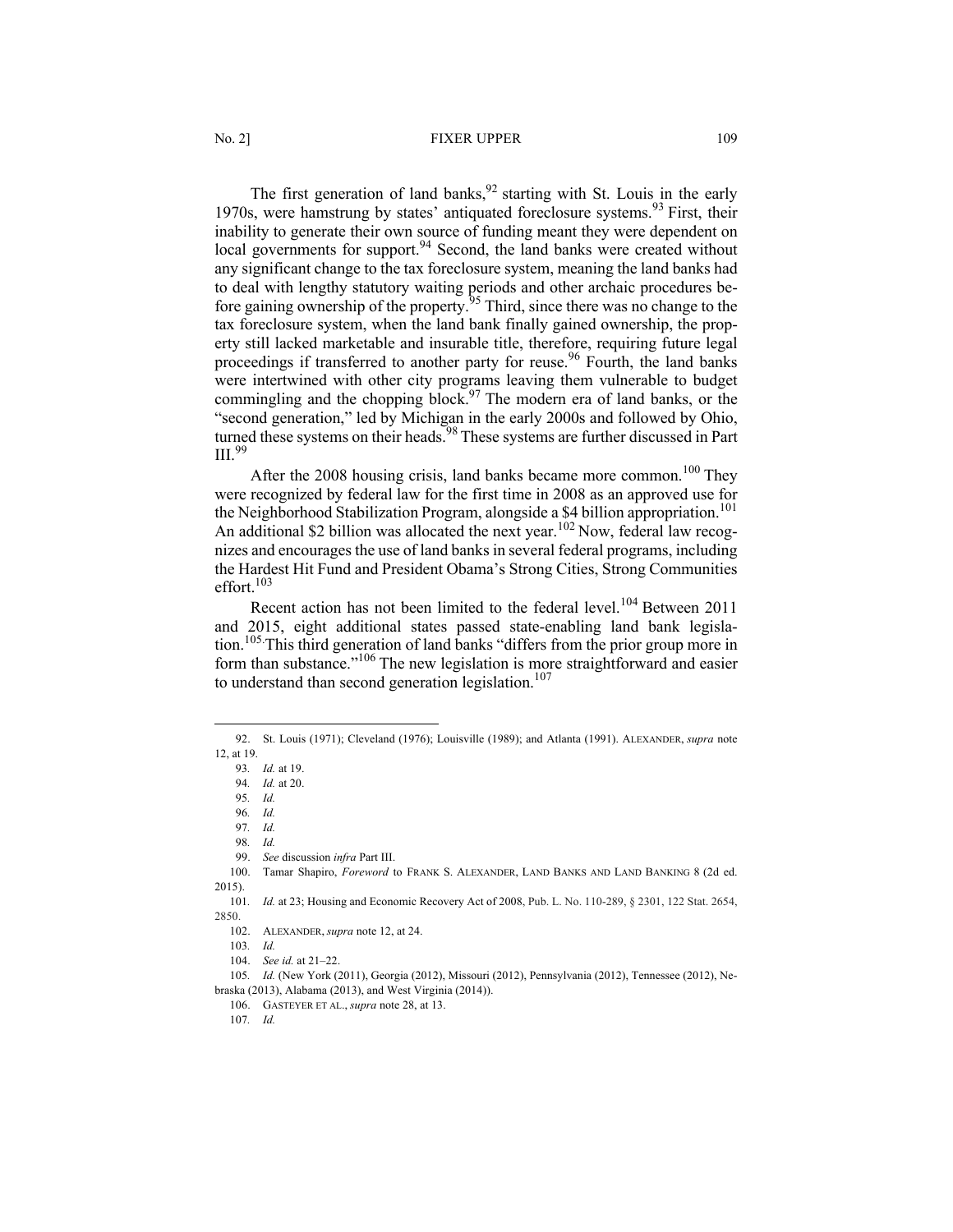Land banks are not without their opponents.<sup>108</sup> There are three main arguments against land banks.<sup>109</sup> The first is that land banks are given the authority to "cherry pick" properties ahead of private purchasers, creating unfair competition.<sup>110</sup> Second, land banks scare off private investors who worry about too much governmental control.<sup>111</sup> Third, land banks threaten the American bedrock principle of private property rights.<sup>112</sup>

As of the writing of this Note, the United States is in the midst of a pandemic.<sup>113</sup> At this point, it is impossible to determine the long-term impact on families, businesses, and local governments.<sup>114</sup> The impact may be similar to the housing foreclosure crisis of  $2008$ ,<sup>115</sup> which led to widespread housing abandonment in many Rust Belt cities "resulting in empty urban neighborhoods, growing numbers of abandoned houses, and destabilized neighborhoods." <sup>116</sup> Experts predict the fallout will be much worse for low-wage, minority workers.<sup>117</sup>

State and local governments are bracing for the worst.<sup>118</sup> Illinois, at one point, estimated it could potentially face a \$7 billion general revenue shortfall.<sup>119</sup> And local governments are seeing the loss of permanent businesses.<sup>120</sup> The Federal Reserve predicts unemployment numbers will not recuperate until the end of  $2023$ <sup>121</sup> Hidden in these numbers is the likely reality that local governments will see an increase of both commercial and residential vacant and abandoned

114. *See* Erin Ailworth, *Illinois Businesses Brace for New Covid-19 Restrictions*, WALL ST. J. (Oct. 24, 2020, 9:00 AM), https://www.wsj.com/articles/illinois-businesses-brace-for-new-covid-19-restrictions-1160354 4400 [https://perma.cc/5AZX-ZXBB]; Dan McKay, Dan Boyd, & Pilar Martinez, *Amid Virus Spikes, NM to Impose New Requirements*, ALBUQUERQUE J. (Oct. 20, 2020, 10:41 PM), https://www.abqjournal.com/1508 978/watch-live-governor-to-brief-public-on-virus-efforts.html [https://perma.cc/JS2V-62HX].

115. Kriston Capps, *Can Land Banks Get Us Out of This Mess?*, BLOOMBERG CITYLAB (June 15, 2020, 1:41 PM), https://www.bloomberg.com/news/articles/2020-06-15/how-coronavirus-makes-the-case-for-landbanks [https://perma.cc/8XMT-XYHH].

<sup>108.</sup> *Id.* at ix.

<sup>109.</sup> *See id.* at 61–63.

<sup>110</sup>*. Id.* at 61.

<sup>111</sup>*. Id.*

<sup>112</sup>*. Id.* at 62.

<sup>113.</sup> William Wan & Jacqueline Dupree, *U.S. Hits Highest Daily Number of Coronavirus Cases Since Pandemic Began*, WASH. POST (Oct. 23, 2020, 6:15 PM) https://www.washingtonpost.com/health/2020/10/23/covidus-spike-cases/ [https://perma.cc/6R5R-Z7Q8] (noting that on October 23rd, the U.S. recorded at least 82,900 new cases).

<sup>116.</sup> Newman et al., *supra* note 15, at 2.

<sup>117.</sup> Heather Long, Andrew Van Dam, Alyssa Fowers & Leslie Shapiro, *The Covid-19 Recession Is the Most Unequal in Modern U.S. History*, WASH. POST (Sept. 30, 2020), https://www.washingtonpost.com/graphics/ 2020/business/coronavirus-recession-equality/ [https://perma.cc/CDL7-4YQ3].

<sup>118.</sup> *See* Press Release, Ill. Dep't of Com. & Econ. Opportunity, Gov. Pritzker Provides Updated Revenue Projections Amid COVID-19 Crisis (Apr. 15, 2020), https://www2.illinois.gov/dceo/Media/PressReleases/ Pages/PR20200415.aspx [https://perma.cc/42NT-7RWV].

<sup>119.</sup> *Id.*

<sup>120.</sup> More than 100,000 small businesses had permanently closed their doors by May 2020. Capps, *supra*  note 115.

<sup>121.</sup> Long et al., *supra* note 117.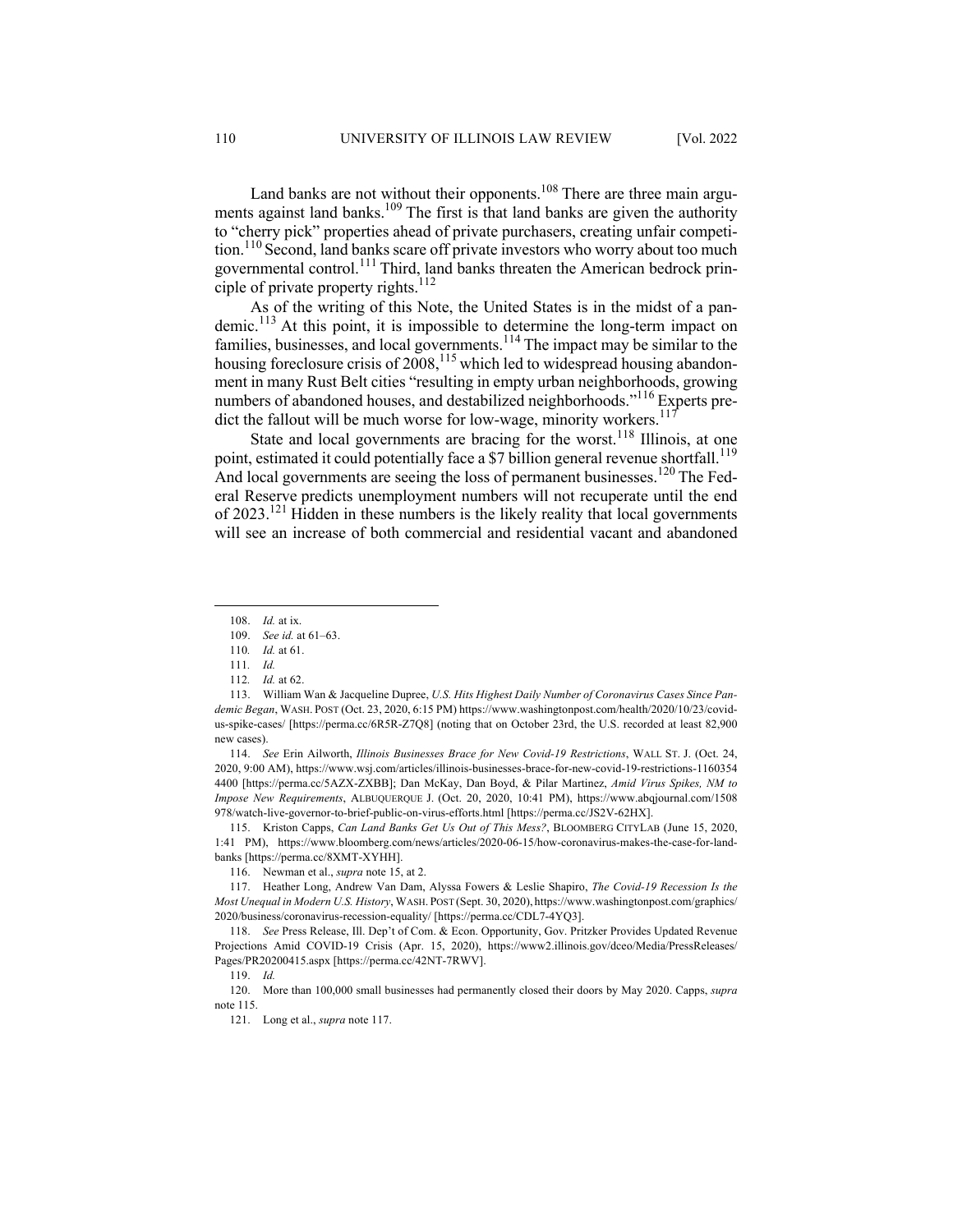buildings in their communities.<sup>122</sup> As discussed, vacant and abandoned properties are costly to local cities because of the direct annual maintenance cost and the loss of tax revenues.<sup>123</sup> Additionally, decreasing property values tend to lead to an increase in crime rates.<sup>124</sup> It is against this backdrop that this Note analyzes the benefits and potential pitfalls of state-enabling land bank legislation in Illinois.

While Illinois land banks have proven that it is not necessary to have stateenabling legislation, this Note argues the current land bank structures in Illinois are not sufficient to meet all their communities' needs.125 When it comes to clearing tax debt, mortgages, and liens, Illinois land banks have the same authority as land banks in Ohio and Michigan.<sup>126</sup> Illinois land banks, however, do not have the necessary support system, mainly a permanent funding source, to be truly effective.<sup>127</sup>

### III. ANALYSIS

This Part will analyze different land bank systems and funding mechanisms. It will also examine how downstate communities might be locked out of land bank resources.<sup>128</sup> Further, it will consider whether the legislation should be preemptive or grandfathered.<sup>129</sup>

### *A. Comparing Illinois's Land Bank System with Michigan's and Ohio's*

#### *1. Michigan and Ohio*

Seeing the failures of the first generation, Michigan first overhauled its tax foreclosure system in 1999.<sup>130</sup> The revised law eliminated annual tax-lien sales, permitting counties to bypass private investors, in favor of a speedier judicial foreclosure process.<sup>131</sup> Prior to 1999, some properties were stuck in limbo for up to seven years.<sup>132</sup> In 2003, the Michigan legislature established the Michigan

<sup>122.</sup> *See* Press Release, U.S. Dep't of Hous. & Urb. Dev., Federal Housing Administration Introduces More Measures to Help Homeowners Struggling Due to COVID-19 (June 25, 2021), https://www.hud.gov/press/ press\_releases\_media\_advisories/HUD\_No\_21\_108 [https://perma.cc/A8UH-WY45].

<sup>123.</sup> ALEXANDER, *supra* note 12, at 15–16.

<sup>124</sup>*. Id.* at 16.

<sup>125.</sup> Zoom Interview with Brent Denzin, *supra* note 18.

<sup>126.</sup> *Id.*

<sup>127</sup>*. Id.*

<sup>128.</sup> *See* discussion *infra* Section III.A.4.

<sup>129.</sup> *See* discussion *infra* Section III.C.

<sup>130</sup>*.* Zoom Interview with Brent Denzin, *supra* note 18.

<sup>131</sup>*. Tax Reversion*, ISABELLA CNTY., https://www.michigan.gov/documents/taxes/General\_Transition\_Information\_August\_1999\_317124\_7.pdf (last visited Jan. 14, 2022) [https://perma.cc/D9PM-XYFL].

<sup>132</sup>*. History,* GENESEE CNTY. LAND BANK, http://www.thelandbank.org/history.asp (last visited Jan. 14, 2022) [https://perma.cc/WKH6-BBW6].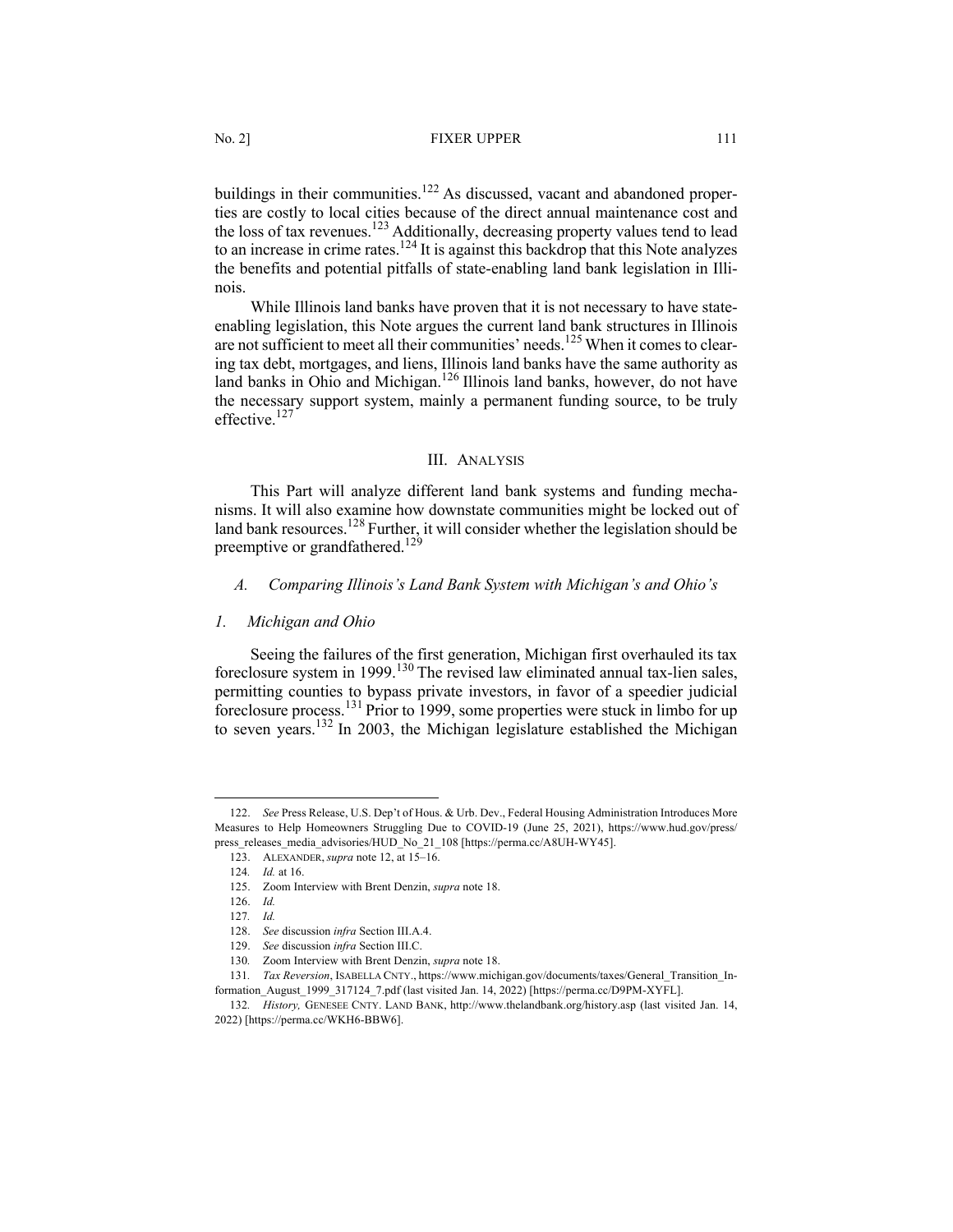Land Bank Fast Track Authority ("MLBFTA").<sup>133</sup> MLBFTA serves two roles: (1) it has authority to deal with state-owned tax-foreclosed properties; and (2) it has some supervisory oversight of all Michigan land banks.<sup>134</sup>

In 1960, Flint, Michigan was a highly desirable place to live with a population of almost 200,000 people.<sup>135</sup> The auto industry promised good paying jobs, and the town thrived.<sup>136</sup>But as the jobs left, so did the people.<sup>137</sup>By 2013, Flint's population had decreased by 50% and more and more homes were being left behind.<sup>138</sup> As a result of the 1999 reform, Genesee County established the Genesee County Land Reutilization Council in 2002, which became the Genesee County Land Bank two years later.<sup>139</sup> As a result of the reform, what used to take seven years now took half the time.<sup>140</sup> Once the property has been tax-delinquent for two years, it is deeded to the County Treasurer and the acquisition process to the Genesee County Land Bank begins, which takes about nine months at most.<sup>141</sup> From 2004–2016, the Genesee County Land Bank ("GCLB") acquired an average of about 1,200 properties each year.<sup>142</sup> On average, GCLB renovates twenty-five to fifty properties per year.<sup>143</sup> Maybe even more impressive, it demolished 3,330 properties over the same time period.<sup>144</sup>

On the other side of Lake Erie, approximately 225 miles away, another almost identical story developed.<sup>145</sup> After World War I, Cleveland, Ohio boomed with families and jobs.<sup>146</sup> In 1950, the population peaked at over  $900,000$ .<sup>147</sup> Six decades later, the city's population fell under 400,000 with nearly 20% of its houses vacant.<sup>148</sup>

To stop the bleeding, Ohio followed Michigan's lead and passed state-enabling legislation but with a slightly different approach.<sup>149</sup> Instead of doing a

<sup>133.</sup> ALEXANDER, *supra* note 12, at 21; Newman et al., *supra* note 15, at 5; H.B. 4483, 92nd Leg. (Mich. 2004).

<sup>134.</sup> ALEXANDER, *supra* note 12, at 21.

<sup>135.</sup> Blake Thorne, *See How Flint's Population Has Changed Over 150 Years*, MLIVE, (Jan. 20, 2019), https://www.mlive.com/news/flint/2014/05/see\_how\_flints\_population\_has.html [https://perma.cc/7YFB-96DU]. Flint, Michigan is in Genesee County.

<sup>136</sup>*.* DEP'T OF TECH., MGMT. & BUDGET, STATE OF MICH., DEMOGRAPHIC AND LABOR MARKET PROFILE: CITY OF FLINT 5, 5–6 (2016).

<sup>137.</sup> *Id.* at 6.

<sup>138</sup>*. Id.* at 5.

<sup>139.</sup> Intergovernmental Agreement Between the Michigan Land Bank Fast Track Authority and the Treasurer of the county of Genesee, Michigan Creating the Genesee County Land Bank Authority (Dec. 7, 2004) [hereinafter GCLBA]; GENESEE CNTY. LAND BANK, *supra* note 132.

<sup>140.</sup> *See* GASTEYER ET AL., *supra* note 28, at 66.

<sup>141</sup>*. Id.*

<sup>142.</sup> Newman et al., *supra* note 15, at 7 tbl.1.

<sup>143.</sup> GASTEYER ET AL., *supra* note 28, at 67.

<sup>144.</sup> Newman et al., *supra* note 15, at 7 tbl.1.

<sup>145.</sup> Driving Direction from Genesee County, MI to Cuyahoga County, OH, GOOGLE MAPS, https:// www.maps.google.com (follow "Directions" hyperlink; then search starting point field for "Genesee County, MI" and search destination field for "Cuyahoga County, OH").

<sup>146.</sup> GASTEYER ET AL., *supra* note 28, at 68.

<sup>147</sup>*. Id.*

<sup>148</sup>*. Id.*

<sup>149.</sup> ALEXANDER, *supra* note 12, at 20; Newman et al., *supra* note 15, at 5.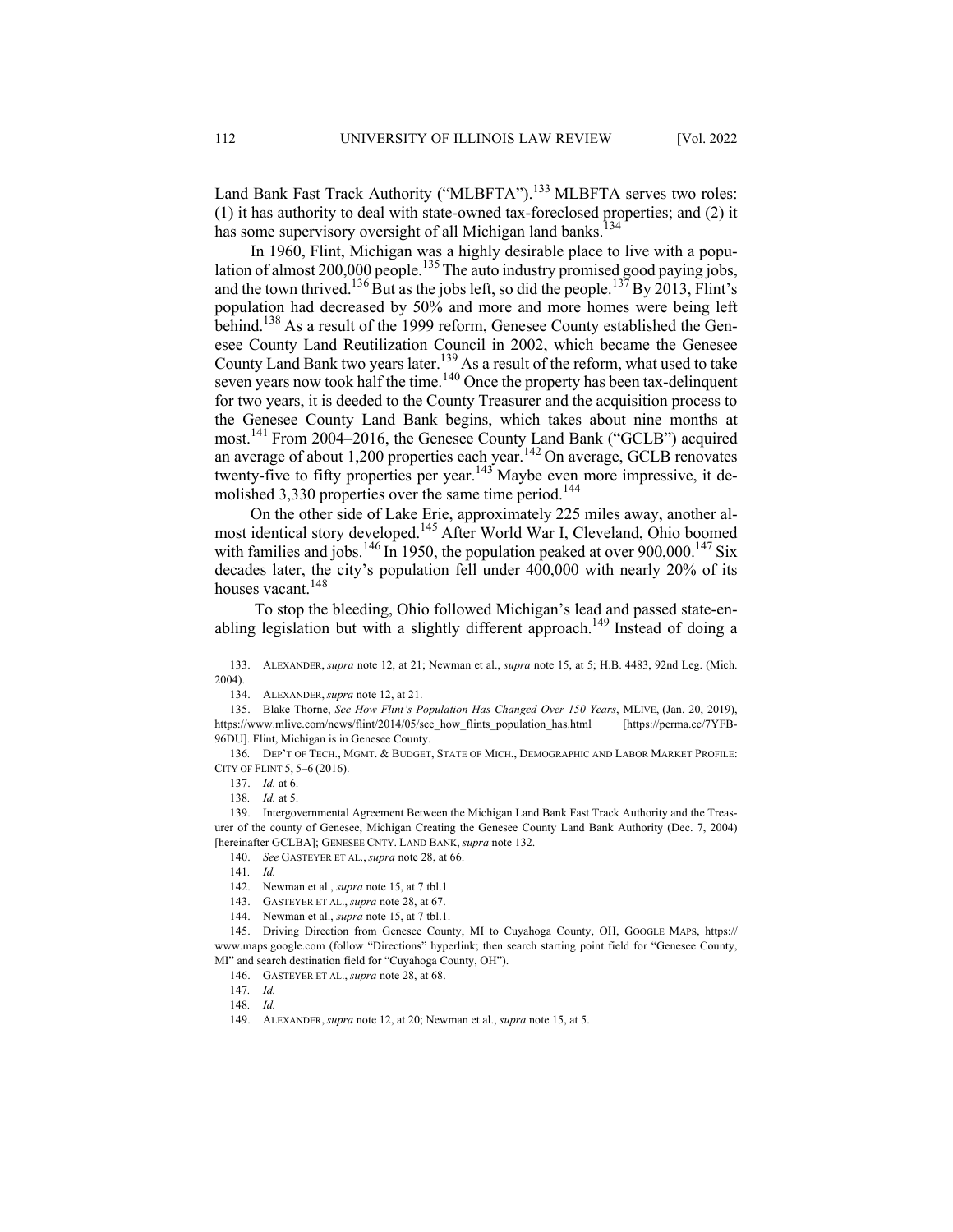complete tax foreclosure overhaul, the legislation "create[ed] significant new points of intervention in the existing tax foreclosure laws."<sup>150</sup> But that by no means suggests it was simpler than Michigan's; "Senate Bill 353 was almost two hundred pages in length and amended or created over 100 separate provisions of the Ohio Code."<sup>151</sup> In 2008, the Ohio General Assembly passed Senate Bill 353 establishing one land bank, the Cuyahoga County Land Reutilization Corporation, which was eventually renamed the Cuyahoga County Land Bank ("CCLB").<sup>152</sup> Two years later, the legislature expanded the program to forty-two other counties.<sup>153</sup>

CCLB's top priority was blight reduction.<sup>154</sup> Over a ten-year period, CCLB demolished 60% of its properties, roughly 8,000, adding approximately \$60,000 in property value to surrounding homes.<sup>155</sup> This was a great accomplishment but also an expensive one.156 Demolition, as will be discussed in Section III.A.4, is costly; therefore, the land bank needed an external funding stream.<sup>157</sup> Ohio permits counties to designate 5% of the funds collected from delinquent taxes to its land bank.<sup>158</sup> The Delinquent Tax and Assessment Collection ("DTAC") provides a permanent funding source for land banks supplementing short-lived government grants and inconsistent property sales.<sup>159</sup> For instance, CCLB receives approximately \$7 million annually in DTAC funding, and the Lucas County Land Bank receives nearly \$1.4 million.<sup>160</sup> DTAC will be further discussed in Section III.B.1.<sup>161</sup>

### *2. Cook County Land Bank Structure*

Illinois's legislature attempted to pass state-enabling land bank legislation in 2009 but was ultimately unsuccessful.<sup>162</sup> Realtors are credited with ultimately blocking the Illinois legislation.<sup>163</sup> While some proponents believed realtors feared unfair competition, one realtor interviewed believed the industry's

<sup>150.</sup> ALEXANDER, *supra* note 12, at 21.

<sup>151</sup>*. Id.* at 95.

<sup>152.</sup> GREATER OHIO POL'Y CTR., TAKING STOCK OF OHIO COUNTY LAND BANKS 2 (2015); S.B. 353, 127th Gen. Assemb., Reg. Sess. (Ohio 2009).

<sup>153.</sup> *See* H.B. 313, 128th Gen. Assemb., Reg. Sess. (Ohio 2010).

<sup>154.</sup> *See* Jordyn Grzelewski, *After 10 Years and 8,000 Demolitions, Cuyahoga Land Bank Shifts Focus to Rehabs*, PLAIN DEALER (June 24, 2019), https://www.cleveland.com/business/2019/06/after-10-years-and-143-

billion-in-economic-impact-cuyahoga-land-bank-prepares-to-shift-gears.html [https://perma.cc/UX9A-AHF8]. 155*. Id.*

<sup>156</sup>*. See id.*

<sup>157</sup>*. See* discussion *infra* Section III.A.4.

<sup>158.</sup> GREATER OHIO POL'Y CTR., *supra* note 152, at 4.

<sup>159.</sup> Grzelewski, supra note 154.

<sup>160.</sup> Tarik Abdelazim, *How to Fund Land Banks*, SHELTERFORCE (Nov. 13, 2018), https://shelterforce.org/2018/11/13/how-to-fund-land-banks/ [https://perma.cc/54Q6-8JTJ].

<sup>161</sup>*. See* discussion *infra* Section III.B.1.

<sup>162.</sup> H.R. 1195, 96th Gen. Assemb., Reg. Sess. (Ill. 2009).

<sup>163.</sup> *See* ALEXANDER, *supra* note 12, at 102.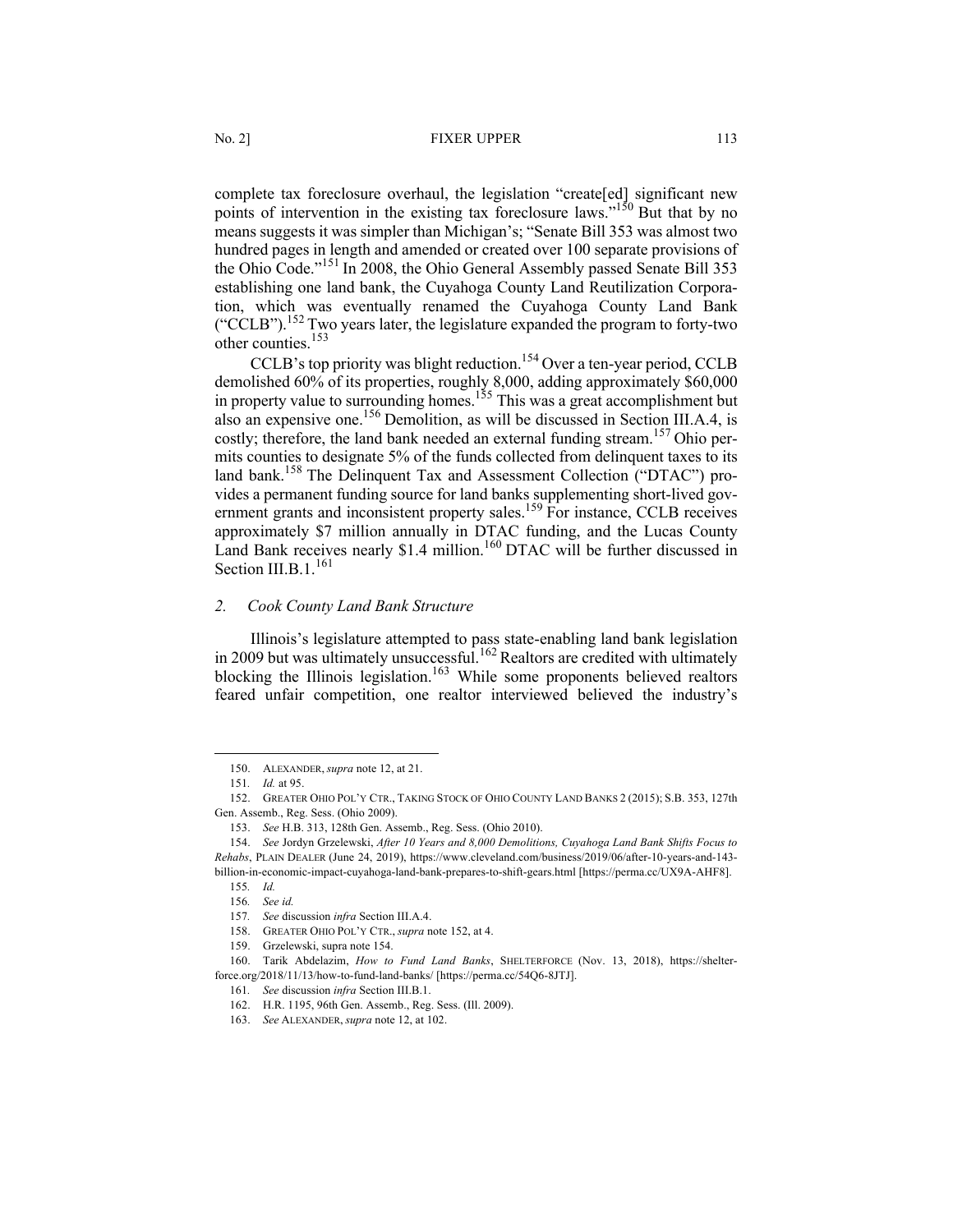opposition had more to do with resentment from being excluded from the process.<sup>164</sup> Further, unlike its Michigan and Ohio counterparts, there was no land bank champion in Illinois.<sup>165</sup>

Even though the legislation failed, five land bank authorities currently exist in Illinois.166 They are the Cook County Land Bank Authority ("CCLBA"), the South Suburban Land Bank and Development Authority ("SSLBDA"), the Central Illinois Land Bank Authority ("CILBA"), Northern Illinois Land Bank Authority ("NILBA"), and the Lake County Land Bank Authority ("LCLB").<sup>167</sup> CCLBA was created by county ordinance and home rule authority,<sup>168</sup> similar to a water agency or solid waste cleanup authority.<sup>169</sup> The Center for Community Progress<sup>170</sup> called the CCLBA "the best example" of a land bank operating despite lacking state land bank enabling legislation.<sup>171</sup> The other four authorities were created by intergovernmental agreement and the only difference between them is in regard to hiring.<sup>172</sup>

The Cook County Board, spearheaded by Commissioner Bridget Gainer, passed an ordinance pursuant to home rule authority to establish a land bank.<sup>173</sup> CCLBA was established on March 13, 2013 as a public entity governed by an appointed Board of Directors.<sup>174</sup> It currently owns 600 properties.<sup>175</sup> CCLBA's priorities are neighborhood revitalization, affordable housing, economic development, and conservation.<sup>176</sup> It received \$15 million in seed money raised through grants and community foundations, including \$6 million from the

<sup>164</sup>*. Id.* The National Land Bank Act, federal legislation currently before Congress, is supported by the National Association of Real Estate Brokers. Zoom Interview with Sarah Ware, Principal & Managing Broker, Sarah Ware Realty Grp. (Feb. 12, 2021).

<sup>165.</sup> Zoom Interview with Brent Denzin, *supra* note 18. Michigan had Dan Kildee, now a Congressman who served as the Genesee County Treasurer, and is credited with establishing the Genesee County Land Bank. He then went on to co-found the Center for Community Progress, a leading land bank authority. Ohio had the Greater Ohio Policy Center that continues to lobby on behalf of land banks.

<sup>166.</sup> COOK COUNTY, ILL., CODE OF ORDINANCES ch. 103 (2013); CILBA, *supra* note 17; NILBA, *supra* note 17; SSLBDA, *supra* note 17; LCLBA, *supra* note 17.

<sup>167.</sup> COOK COUNTY, ILL., CODE OF ORDINANCES ch. 103 (2013); CILBA, *supra* note 17; NILBA, *supra* note 17; SSLBDA, *supra* note 17; LCLBA, *supra* note 17.

<sup>168.</sup> ILL. CONST. art. VII, § 6.

<sup>169.</sup> Zoom Interview with Brent Denzin, *supra* note 18.

<sup>170.</sup> *About Us*, CTR. FOR CMTY. PROGRESS, https://www.communityprogress.net/about-pages-4.php (last visited Jan. 14, 2022) [https://perma.cc/4Z6K-DG2S] ("[T]he only national nonprofit specifically dedicated to building a future in which vacant, abandoned, and deteriorated properties no longer exist.").

<sup>171.</sup> ALEXANDER, *supra* note 12, at 22.

<sup>172</sup>*. Id.*; CILBA, *supra* note 17; NILBA, *supra* note 17; SSLBDA, *supra* note 17; LCLBA, *supra* note 17.

<sup>173.</sup> Ted Cox, *Cook County Board Forms Nation's Largest Land Bank to Help Neighborhoods*, DNAINFO (Jan. 16, 2013, 6:04 PM), https://www.dnainfo.com/chicago/20130116/chicago/cook-county-board-forms-nations-largest-land-bank-help-neighborhoods/ [https://perma.cc/PD8F-AAN7].

<sup>174.</sup> COOK CNTY. LAND BANK AUTH., POLICIES AND PROCEDURES: ACQUISITION AND DISPOSITION OF REAL PROPERTY 3 (2018).

<sup>175.</sup> Zoom Interview with Brent Denzin, *supra* note 18.

<sup>176.</sup> COOK CNTY. LAND BANK AUTH., *supra* note 174, at 3–4.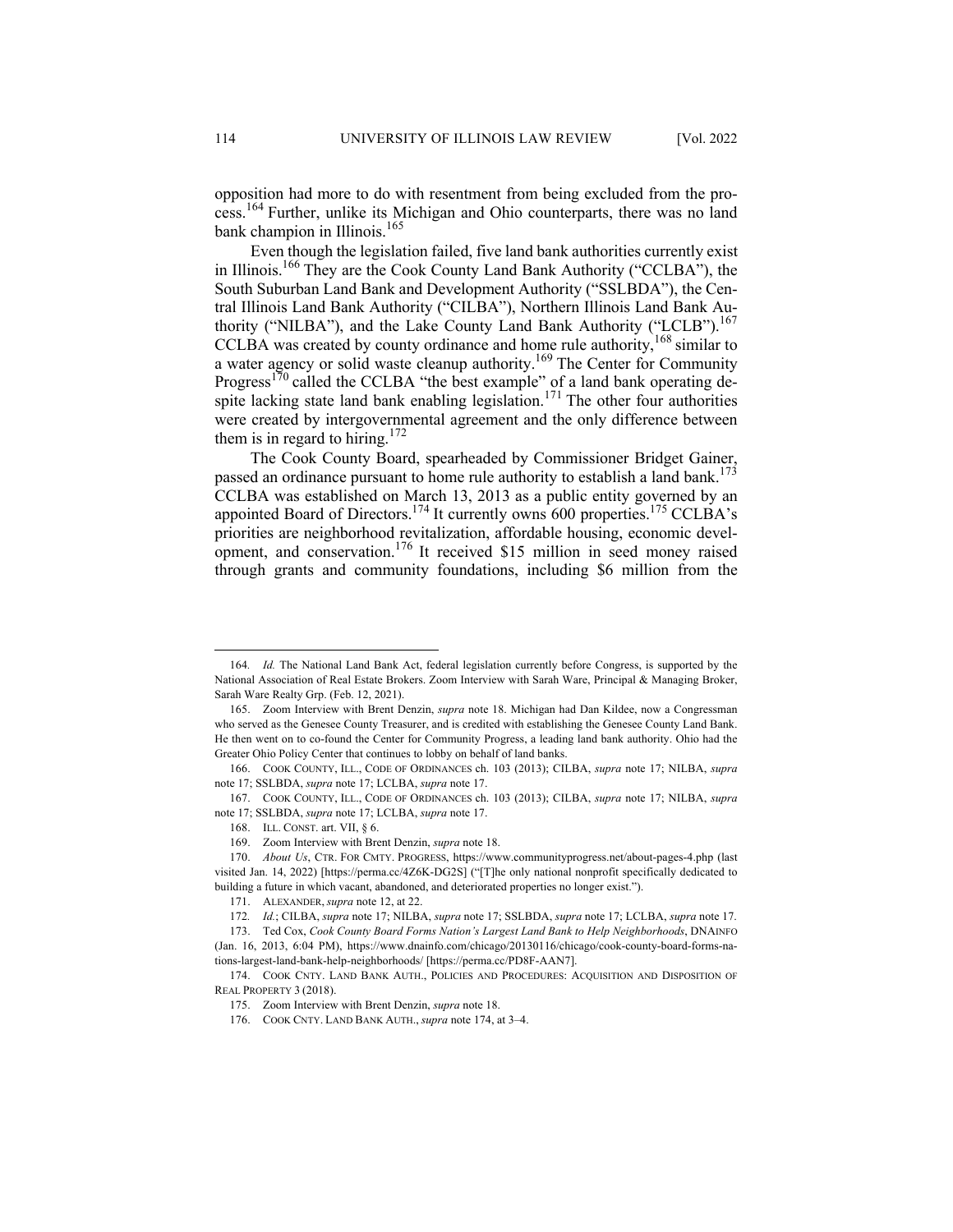national foreclosure settlement agreement.<sup>177</sup> CCLBA now relies on grants and property sales for its funding.<sup>178</sup>

## *3. South Suburban Land Bank and Development Authority*

Chicago's south suburbs were devastated by the 2008 housing crisis.<sup>179</sup> According to the Institute for Housing Studies at DePaul University, the top ten towns who had the most foreclosures in Cook County were all in the south suburbs.<sup>180</sup> It is common for homes in these communities to have lost 50% of their value.<sup>181</sup> For instance, approximately twenty miles south of Chicago, in Markham,<sup>182</sup> the median price for an existing single-family home fell over 68%.<sup>183</sup>

Sensing the urgency, the South Suburban Mayors and Managers Association formed the SSLBDA in 2012 through an intergovernmental agreement between three municipalities.<sup>184</sup> It now consists of twenty-two south-suburban communities.185 It received its initial funding from a HUD Sustainable Communities Grant.<sup>186</sup> SSLBDA also received \$1.5 million from the Illinois Attorney General's National Foreclosure Settlement and \$550,400 from the Illinois Housing Development Authority's Abandoned Property Program.<sup>187</sup> SSLBDA's funding mechanism is the same as CCLBA: grants and property sales.<sup>188</sup> But it has expressed interest in "mov[ing] toward a self-sustaining model."<sup>189</sup>

A challenge for SSLBDA is its inability to independently initiate the abandonment process.<sup>190</sup> In contrast, in Ohio and Michigan, land banks can file tax abandonment petitions on behalf of municipalities without additional authorization.<sup>191</sup> SSLBDA, on the other hand, must enter into an agreement with each

<sup>177.</sup> Cox, *supra* note 173; Mary Ellen Podmolik, *Madigan Hands Out Another \$70M from Foreclosure Settlement*, CHI. TRIB. (July 17, 2013), https://www.chicagotribune.com/business/ct-xpm-2013-07-17-chi-foreclosure-grants-20130717-story.html [https://perma.cc/C7DA-74W4].

<sup>178.</sup> Zoom Interview with Brent Denzin, *supra* note 18.

<sup>179.</sup> Kim Janssen, *Seven Years After the Great Recession, Some Chicago Suburbs May Never Recover*, CHI. TRIB. (Mar. 26, 2016, 5:40 AM), https://www.chicagotribune.com/business/ct-suburban-housing-slump-0327 biz-20160324-story.html [https://perma.cc/J2XH-9PX9].

<sup>180</sup>*. Id.*

<sup>181</sup>*. Id.*

<sup>182</sup>*. Distance from Markham, IL to Chicago, IL*, DISTANCE BETWEEN CITIES, https://www.distance-cities. com/distance-markham-il-to-chicago-il (last visited Jan. 14, 2022) [https://perma.cc/9Q76-224E].

<sup>183.</sup> Janssen, *supra* note 179.

<sup>184</sup>*. See South Suburban Land Bank and Development Authority,* METRO. PLAN. COUNCIL, https://www. metroplanning.org/homegrown/case.aspx?case=sslbda (last visited Jan. 14, 2022) [https://perma.cc/JMD6- FB7U].

<sup>185</sup>*. Id.*

<sup>186</sup>*. Id.*

<sup>187.</sup> Ed Paesel, Editorial, *Editorial Advisory Board: South Suburban Land Bank Making Progress*, NW. IND. TIMES (Feb. 19, 2020), https://www.nwitimes.com/news/opinion/columnists/guest-commentary/editorialadvisory-board-south-suburban-land-bank-making-progress/article\_89c9aaef-490a-520e-b4e5-bf0435b8c 241.html [https://perma.cc/3VLD-ZVHC].

<sup>188.</sup> Zoom Interview with Brent Denzin, *supra* note 18.

<sup>189</sup>*.* METRO. PLAN. COUNCIL, *supra* note 184.

<sup>190</sup>*. Id.*

<sup>191</sup>*. Id.*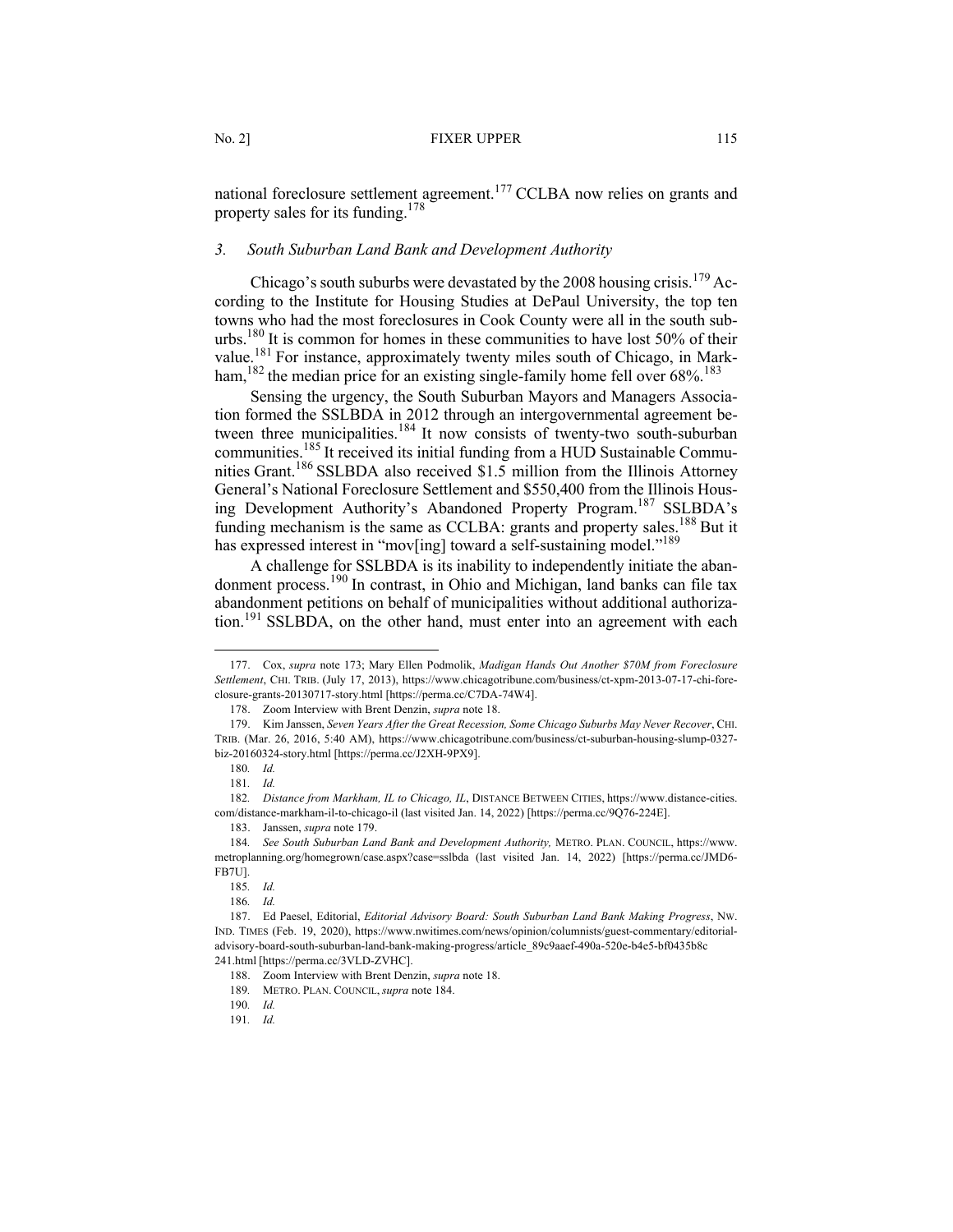municipality authorizing SSLBDA and its counsel to handle the abandonment proceedings for specific parcels.<sup>192</sup> This issue must be addressed in any stateenabling legislation.<sup>193</sup>

## *4. Downstate Troubles*

It is no secret that Illinois is experiencing an emigration problem.<sup>194</sup> Beginning in 2014, Illinois has seen its population decrease each year,  $\frac{1}{1}$ <sup>195</sup> which puts Illinois 49th in terms of population growth, behind only West Virginia.<sup>196</sup> Illinois lost 18,124 residents between 2010 and 2020 dropping to the sixth most populous state.<sup>197</sup> And while a lot of the focus has been on Chicago, the counties with the highest rates of emigration are outside of Chicagoland.<sup>198</sup> Chicago's population only declined by less than 0.1% while four surrounding counties actually saw population growth.199 Outside the Windy City, Illinois is mainly an agricultural and manufacturing state, and when those jobs leave, they are unlikely to come back. $200$ 

Small towns, therefore, need to embrace a "Smart Shrinkage" land planning mindset.<sup>201</sup> Smart Shrinkage is the understanding that not all vacant properties

197. Illinois had a population of 12,812,508 according to the 2020 Census. *Resident Population for the 50 States, the District of Columbia, and Puerto Rico: 2020 Census*, U.S.CENSUS BUREAU, U.S. DEP'T OF COM.(Apr. 1, 2020), https://www2.census.gov/programs-surveys/decennial/2020/data/apportionment/apportionment-2020 table02.pdf [https://perma.cc/J5XE-R8F6]; Bryce Hill, *Illinois Population Loss Drops It to 6th-Most Populous State*, ILL. POL'Y (Apr. 28, 2021), https://www.illinoispolicy.org/illinois-population-loss-drops-it-to-6th-mostpopulous-state/ [https://perma.cc/FY7R-789R].

<sup>192</sup>*. See, e.g.*, Blue Island, Ill., Ordinance 2019-055 (Nov. 26, 2019).

<sup>193.</sup> Zoom Interview with Brent Denzin, *supra* note 18.

<sup>194.</sup> Cecilia Reyes & Patrick M. O'Connell, *There's a Lot of Talk About an 'Illinois Exodus.' We Took a Closer Look at the Reality Behind the Chatter*, CHI. TRIB. (Sept. 25, 2019, 7:07 AM), https://www.chicago tribune.com/news/ct-census-illinois-population-trend-leavers-met-20190925-55e2uha64rardg7pa5734u6twustory.html [https://perma.cc/P7CA-LP5G].

<sup>195.</sup> *Id.*

<sup>196.</sup> Kevin Haas, *How is Illinois Changing? Here's What the 2020 Census Data Tells Us*, ROCKFORD REG. STAR (Aug. 12, 2021, 6:28 PM), https://www.rrstar.com/story/news/local/2021/08/12/illinois-census-2020-results-census-results-released-census-bureau/8110904002/ [https://perma.cc/755B-JD6A]; *see also* Orphe Divounguy & Bryce Hill, *State of the State 2019: Past Mistakes Show Path to Better Future for Illinois*, ILL. POL'Y, https://www.illinoispolicy.org/reports/state-of-the-state-2019-past-mistakes-show-path-to-better-futurefor-illinois/ (last visited Jan. 14, 2022) [https://perma.cc/7KQR-6VW6].

<sup>198.</sup> Reyes & O'Connell, *supra* note 194; *County Population Estimates for Illinois: July 1, 2010 to July 1, 2015*, ILL. DEP'T OF PUB. HEALTH DIV. OF HEALTH DATA & POL'Y, https://dph.illinois.gov/sites/default/files/ publications/publicationsoppscounty-estimates-2010-2019.pdf (last visited Sept. 21, 2021) [https://perma.cc/ RXA6-EFKF].

<sup>199</sup>*. Illinois Sees Second-Largest Population Loss of U.S. States*, CHI. METRO. AGENCY FOR PLAN., https://www.cmap.illinois.gov/updates/all/-/asset\_publisher/UIMfSLnFfMB6/content/population-loss-2020 census (last visited Jan. 14, 2022) [https://perma.cc/Q7GZ-L22D].

<sup>200.</sup> *See* DAVID J. PETERS, SHRINK-SMART SMALL TOWNS: COMMUNITIES CAN STILL THRIVE AS THEY LOSE POPULATION 1 (2017); Sarah Schulte, *2020 Census Results: Illinois Loses Population, But Not from Where You'd Think*, ABC (Apr. 27, 2021), https://abc7chicago.com/census-2020-results-illinois-population/10554392/ [https://perma.cc/CG9D-44M7].

<sup>201.</sup> Newman et al., *supra* note 15, at 2.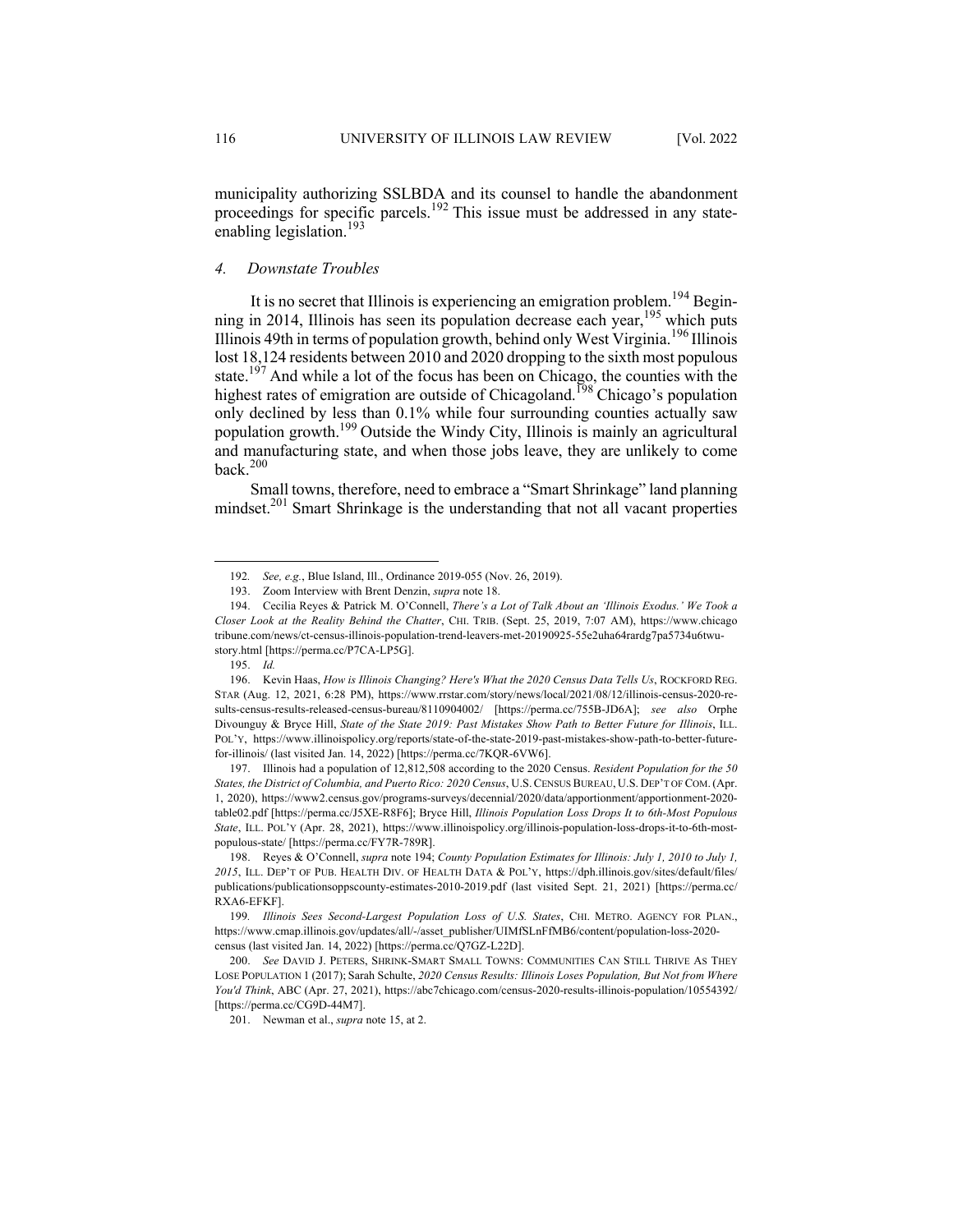will be reutilized as developed ones.<sup>202</sup> Instead, some vacant properties will be used for green space or another community need.<sup>203</sup> Communities need to do more than just plant grass though because then they are just spending money mowing lawns.<sup>204</sup>

Land banks should be an essential component of any Smart Shrinkage game plan but need to be allowed to do more than just demolish residential properties.<sup>205</sup> Land banks need to have the authority to also focus on commercial properties.<sup>206</sup> For example, Hoopeston, Illinois sought assistance from the local land bank to help address a building downtown with a collapsed roof and occupied by squatters.<sup>207</sup> The land bank's hands were tied because it does not have funding to assist with commercial properties.<sup>208</sup>

Illinois currently has two land authorities downstate: Central Illinois Land Bank Authority and Northern Illinois Land Bank Authority.<sup>209</sup> CILBA was formed in 2016 and currently has twenty government members.<sup>210</sup> Its goals include: to "revitalize[] neighborhoods, increase[] property values, stabilize[] real estate markets and redevelop[] . . . properties . . . ."211 The NILBA was created in December 2018, with the goals of creating decent housing, returning abandoned properties to productive use, revitalizing neighborhoods, and creating more green space.<sup>212</sup> The NILBA sold its first property in September 2020 and hopes to get ten to twenty tax-delinquent properties back into productive use each year.213 Both land banks rely on the Illinois Housing Development Authority ("IHDA") for funding,  $2^{14}$  which in turn is using "some of the state's share of a \$25 billion national settlement for homeowners harmed by fraudulent foreclosure and mortgage practices."<sup>215</sup> CILBA currently receives more than 95% of its funding from IHDA.<sup>216</sup>

<sup>202.</sup> *Id.*

<sup>203</sup>*. Id.*

<sup>204.</sup> Zoom interview with Mike Davis, Exec. Dir., Cent. Ill. Land Bank Auth. (Apr. 23, 2021).

<sup>205</sup>*. Id.*

<sup>206</sup>*. Id.*

<sup>207</sup>*. Id.*

<sup>208.</sup> *Id.*

<sup>209.</sup> *Id.*

<sup>210.</sup> CENT. ILL. LAND BANK AUTH., https://www.cilba.org/ (last visited Jan. 14, 2022) [https://perma. cc/ZT4S-Y9WB].

<sup>211</sup>*. Id.*

<sup>212.</sup> NILBA, *supra* note 17.

<sup>213.</sup> Some delay due to COVID. Kristin Camiliere, *Northern Illinois Land Bank Makes a Historic Move in Fighting Area Blight*, 23WIFR (Sept. 24, 2020, 6:16 PM), https://www.wifr.com/2020/09/24/the-northern-illinois-land-bank-authority-makes-a-historic-move-in-fighting-area-blight/ [https://perma.cc/5RZW-943S].

<sup>214.</sup> Analisa Trofimuk, *Decatur City Leaders May Move Forward with Land Bank, Demolitions*, HERALD & REV. (Sept. 15, 2019), https://herald-review.com/news/local/govt-and-politics/decatur-city-leaders-may-move -forward-with-land-bank-demolitions/article\_7beeeed2-0b50-5962-8571-8a659c858fd3.html [https://perma.cc/ 7QQK-MH77].

<sup>215.</sup> Tracy Crane, *Vermilion County Land Bank Goes Regional*, INDEP. NEWS (Sept. 30, 2019), https:// www.the-independent-news.com/news/vermilion-county-land-bank-goes-regional/article\_bcf17452-e38e-11e9 ac95-b758cfe5b999.html [https://perma.cc/9NLA-WAVH].

<sup>216.</sup> Email Interview with Mike Davis, Exec. Dir., Cent. Ill. Lank Bank Auth. (Jan. 20, 2021).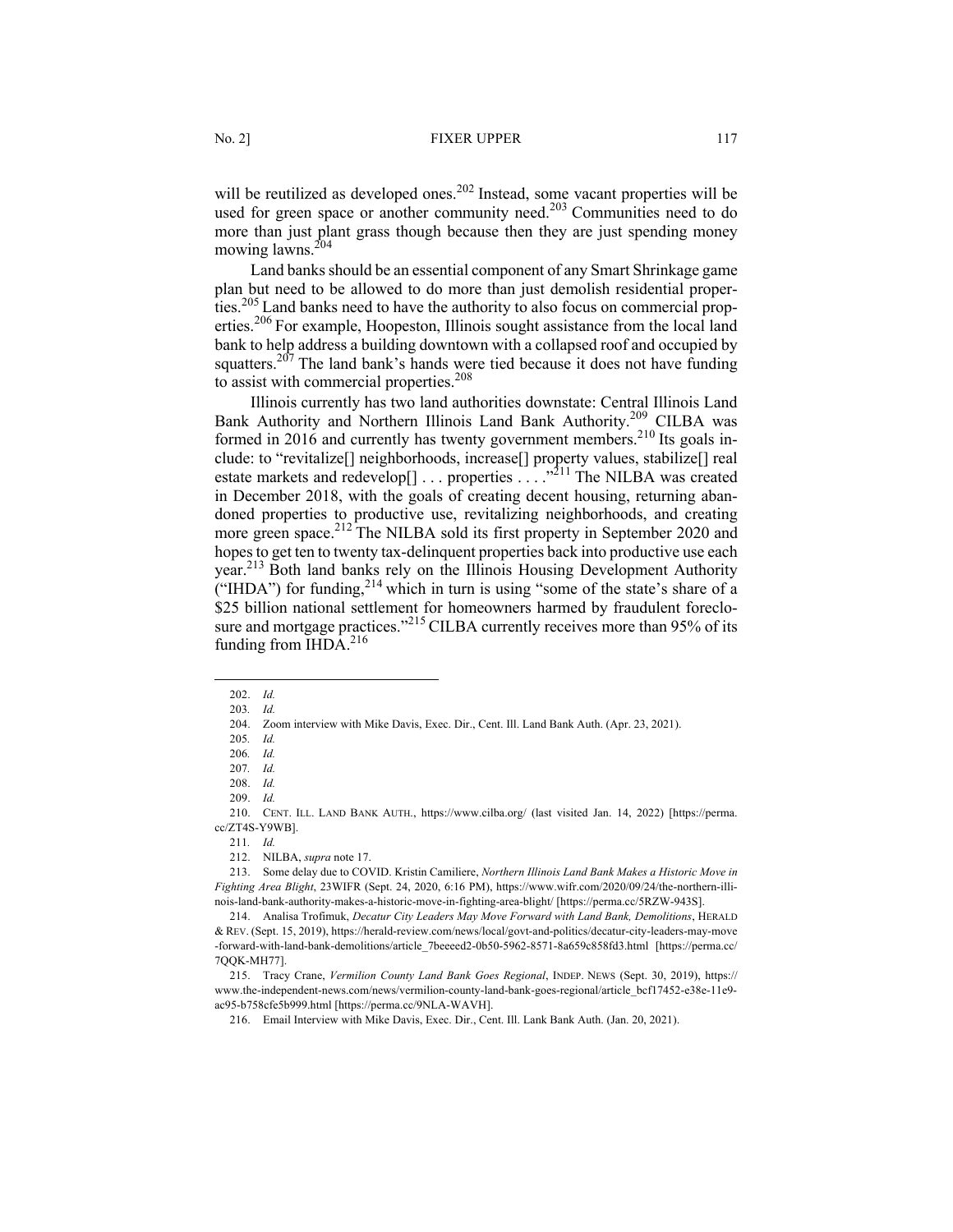The land banks need a funding source to supplement the grant funding they receive from the IHDA.<sup>217</sup> Unlike their counterparts in Chicagoland, the value capture funding source or relying on property sales is less reliable because of a weaker real estate market and fewer families on standby eager to purchase a home.<sup>218</sup> More so, these communities have a higher interest in blight reduction to accommodate their decreasing population.<sup>219</sup> But not only is there no money in demolition, it is also extremely expensive to demolish a property.<sup>220</sup> For instance, the city of Danville in East Central Illinois needs approximately \$5-\$10 million for demolitions and Decatur, a city outside of Champaign, Illinois, likely needs over \$15 million to effectively combat blight.<sup>221</sup> Due to grant funding formulas, the cities were limited to awards of \$175,000 and \$125,000, respectively, for blight reduction.<sup>222</sup> At that rate, the cities are only able to solve  $1-2\%$  of their problems.<sup>223</sup> Mike Davis, executive director for the Central Illinois Land Bank Authority, strongly believes that new programs and initiatives are needed to address distressed properties *at scale*. <sup>224</sup> If conditions on the ground are not meaningfully improving with existing state grant programs, then new programs that provide a holistic, comprehensive approach are needed.<sup>225</sup>

It is essential, therefore, that downstate land banks acquire access to a stable, permanent funding source for three reasons.<sup>226</sup> First, if IHDA money runs out, it is unlikely these land banks would be able to be self-sufficient.<sup>227</sup> Second, without additional revenues, these communities will never be able to achieve a top priority, namely an extensive blight reduction program.<sup>228</sup> Third, these communities are limited in how comprehensive of an approach they can take to their redevelopment.<sup>229</sup> They are restricted to tackling housing in a vacuum as opposed to including economic development, green space, and brownfields.<sup>230</sup>

The lack of funds is not the only barrier downstate land banks face. Downstate cities are more likely to have outdated property codes that lack bite.<sup>231</sup> A common refrain among CILBA members was "our codes have no teeth, are outdated and/or there is no one to enforce them on distressed buildings." $^{232}$  CILBA has dedicated a lot of time to help members adopt the International Property

<sup>217.</sup> *Id.*

<sup>218.</sup> Zoom Interview with Brent Denzin, *supra* note 18.

<sup>219</sup>*. Id.*

<sup>220</sup>*. Id.*

<sup>221.</sup> Email Interview with Mike Davis, *supra* note 216.

<sup>222.</sup> *Id.*

<sup>223</sup>*. Id.*

<sup>224.</sup> *Id.*

<sup>225</sup>*. Id.*

<sup>226.</sup> Zoom interview with Mike Davis, *supra* note 204.

<sup>227.</sup> Zoom Interview with Brent Denzin, *supra* note 18.

<sup>228</sup>*. Id.*

<sup>229.</sup> Email Interview with Mike Davis, *supra* note 216.

<sup>230</sup>*. Id.*

<sup>231.</sup> Zoom interview with Mike Davis, *supra* note 204.

<sup>232</sup>*. Id.*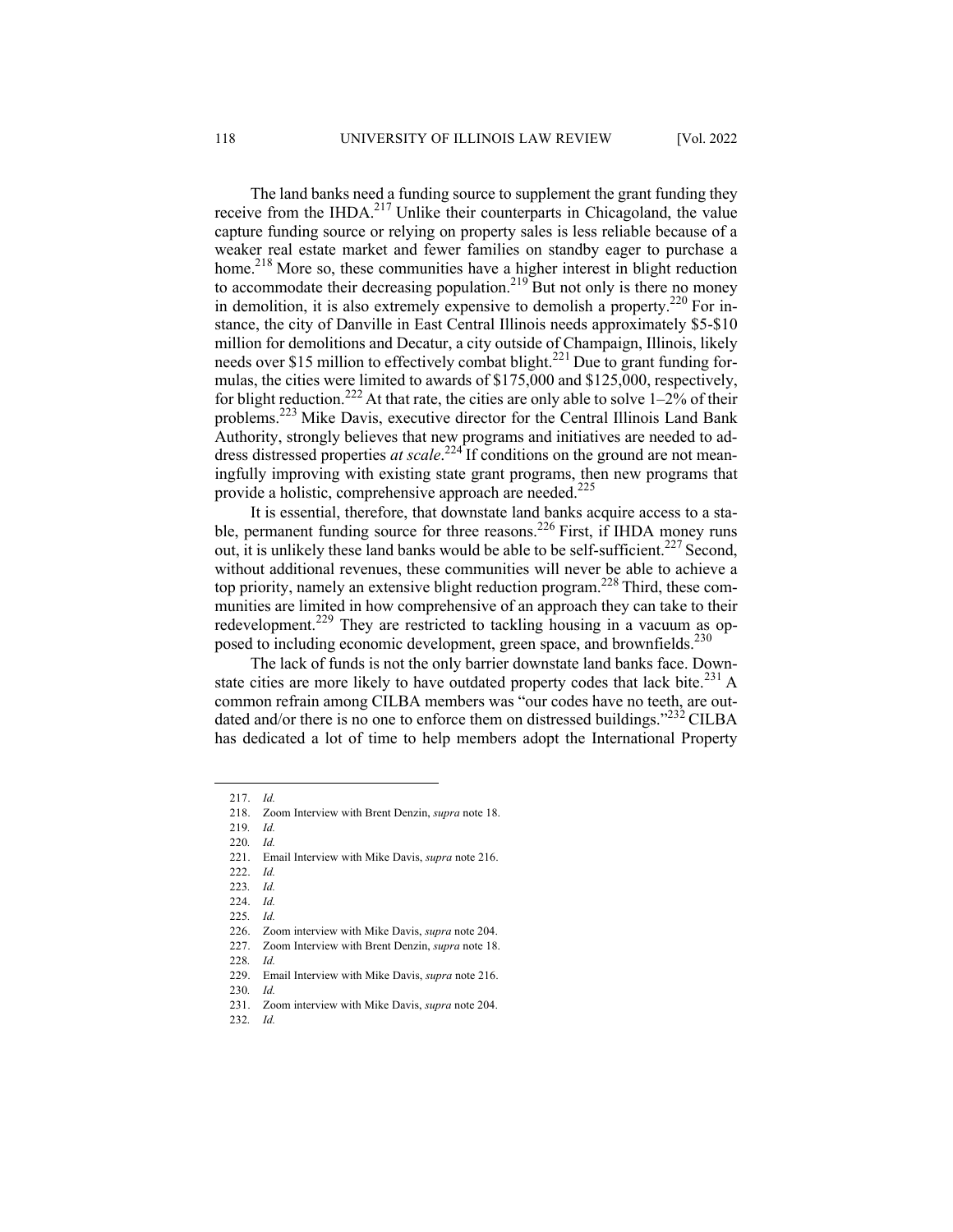Maintenance Code and hire a shared code enforcement officer.<sup>233</sup> This was in response to some member communities that did not know how to go about condemning properties.<sup>234</sup> If there is no one for the land bank to coordinate with on code enforcement, then the ability for a land bank to act proactively to save distressed properties is limited.<sup>235</sup> CILBA is building the infrastructure for member communities to proactively enforce code, but the big question that remains is whether there will be adequate resources to address the long list of distressed properties that need funding.<sup>236</sup>

The second problem is that it will be hard in some communities to address blight on scale without code enforcement because it will take years for the land bank to gain ownership.<sup>237</sup> For instance, it takes three to five years for a property to make its way through the County Trustee Program.<sup>238</sup> By the time the property cycles through, it is likely unsalvageable.<sup>239</sup> Property codes can pressure homeowners to not only upkeep their property but also to incentivize deeds in lieu of foreclosure.<sup>240</sup> A deed in lieu is when a homeowner voluntarily hands over its property to avoid foreclosure.<sup>241</sup> Deeds in lieu allow municipalities to sidestep time-consuming foreclosure proceedings.<sup>242</sup> Homeowners, however, are unlikely to proceed with a deed in lieu if their feet are not being held to the fire.<sup>243</sup>

Updating property codes would serve as a proactive approach instead of waiting on properties to cycle through.<sup>244</sup> It would allow municipalities to bypass the inefficient foreclosure process and target the most problematic properties in their communities.<sup>245</sup> Downstate municipalities, however, need support updating their codes and funds to hire an enforcer.<sup>246</sup>

Another barrier is the lack of grant funds for administrative overhead.<sup>247</sup> Currently, IHDA's Abandoned Property Program ("APP") only provides funds for projects, nothing for staff.<sup>248</sup> Similarly, the Strong Communities Program only provides 5% for administration.<sup>249</sup> For cities who do not already have dedicated housing staff, this can be a deterrent to applying.<sup>250</sup> For land banks like

241*.* James Chen, *Deed in Lieu of Foreclosure*, INVESTOPEDIA (Feb. 17, 2021), https://www. investopedia.com/terms/d/deed\_in\_lieu\_of\_foreclosure.asp [https://perma.cc/P59A-4CKS].

<sup>233</sup>*. Id.*

<sup>234</sup>*. Id.*

<sup>235</sup>*. Id.*

<sup>236</sup>*. Id.*

<sup>237</sup>*. Id.*

<sup>238</sup>*. Id.* 239*. Id.*

<sup>240</sup>*. Id.*

<sup>242</sup>*. Id.*

<sup>243.</sup> Zoom interview with Mike Davis, *supra* note 204.

<sup>244</sup>*. Id.*

<sup>245</sup>*. Id.*

<sup>246</sup>*. Id.* CILBA encourages cities to adopt the International Property Maintenance Code.

<sup>247</sup>*. Id.* 248*. Id.*

<sup>249</sup>*. Id.*

<sup>250</sup>*. Id.*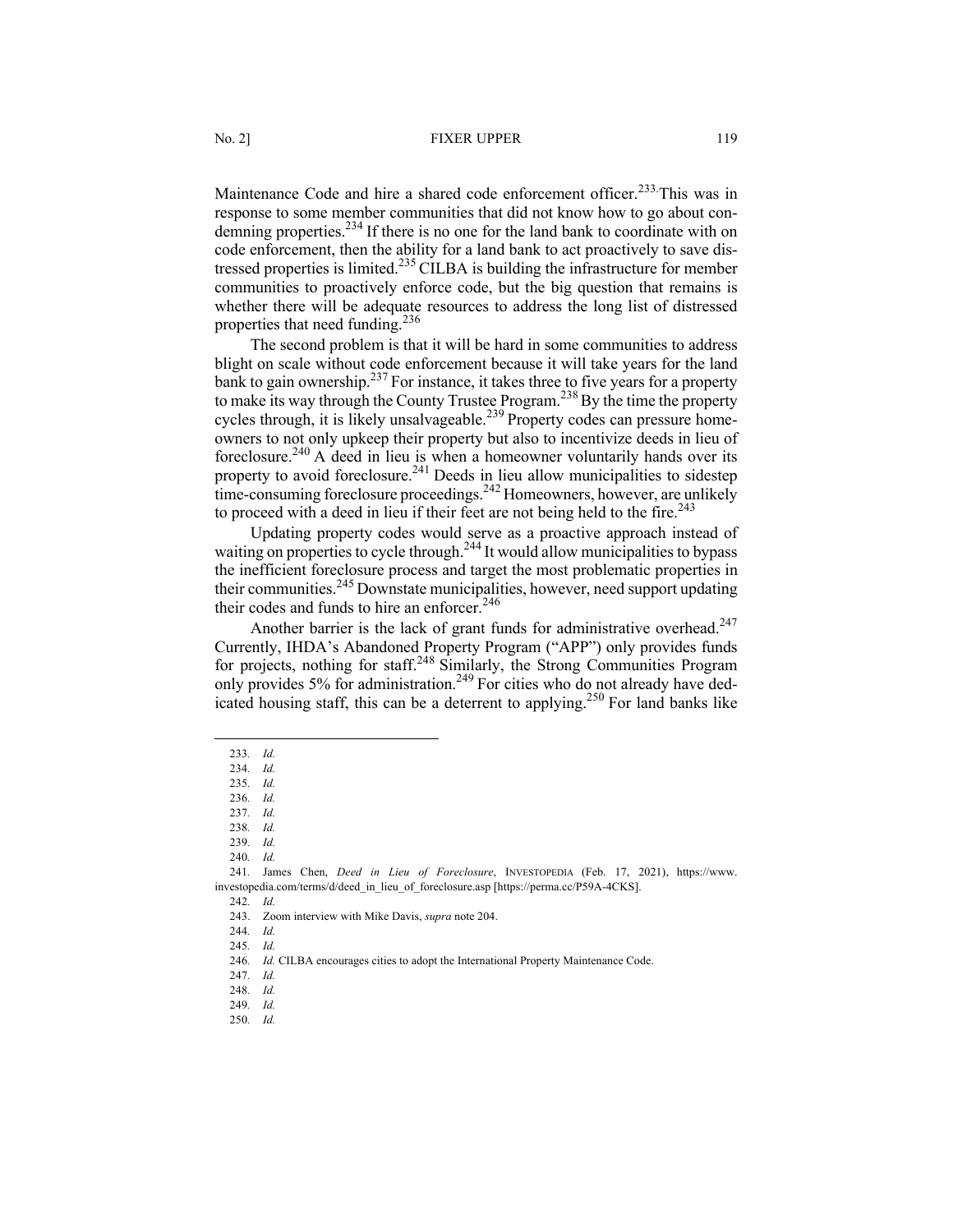CILBA that have obtained \$430,000 in state grant funding across these two programs, they will only receive \$12,500 to administer these grant funds.<sup>251</sup> If another round of Land Bank Capacity Program funding is not provided to pay for administration, CILBA will run out of funds to pay staff to work on the grant programs that provide little to no administration budget.<sup>252</sup>

Land banks also face a paperwork nightmare.<sup>253</sup> Currently, IHDA does not allow land banks to apply for their whole network in one application; instead they must apply on behalf of each member individually.<sup>254</sup> APP program is a good example because the cap was \$75,000 per applicant.<sup>255</sup> CILBA filled out four separate applications for the maximum of \$75,000 apiece and will now administer four separate grants written in their member's name with no administration budget.<sup>256</sup> Inefficiencies strain already overextended land banks.<sup>257</sup>

The last piece to consider is brownfields.<sup>258</sup> Currently, funding for brownfields is limited, and most small communities are not well positioned to deal with contaminated properties.259 Additionally, land banks have no budget to support staff time working on brownfield issues since it falls outside housing.<sup>260</sup> In one instance, CILBA was able to assist Hoopeston with a sixteen acre brownfield project thanks to a local foundation that provided a \$10,000 grant to offset staff  $time<sup>261</sup>$  Hoopeston, however, has another ten acres of brownfields, and as of May 2021, all options seem exhausted.<sup>262</sup> Solar panels, which do not disturb the ground, are suitable solutions for many brownfields.<sup>263</sup> Yet stronger, reliable incentives are needed for solar developers to undertake smaller brownfield projects.264 Many solar developments in Illinois are currently occurring on farmland or other kinds of greenfields.<sup>265</sup> Changes to brownfield funding or solar incentives for smaller brownfield project should also be considered by the General Assembly.

It is unlikely that one piece of legislation or land banks on their own can tackle all the barriers facing downstate communities.<sup>266</sup> There is no silver bullet or one-size-fits-all approach to combating blight and distressed properties.<sup>267</sup>

259*. Id.*

<sup>251</sup>*. Id.*

<sup>252</sup>*. Id.*

<sup>253.</sup> *Id.*

<sup>254</sup>*. Id.*

<sup>255</sup>*. Id.*

<sup>256</sup>*. Id.* 257. *Id.*

<sup>258.</sup> *Id.* While not exactly in land bank purview, it is still important to note for the bigger picture.

<sup>260</sup>*. Id.*

<sup>261</sup>*. Id.* 262*. Id.*

<sup>263</sup>*. Id.*

<sup>264</sup>*. Id.*

<sup>265</sup>*. Id.*

<sup>266.</sup> *Id.*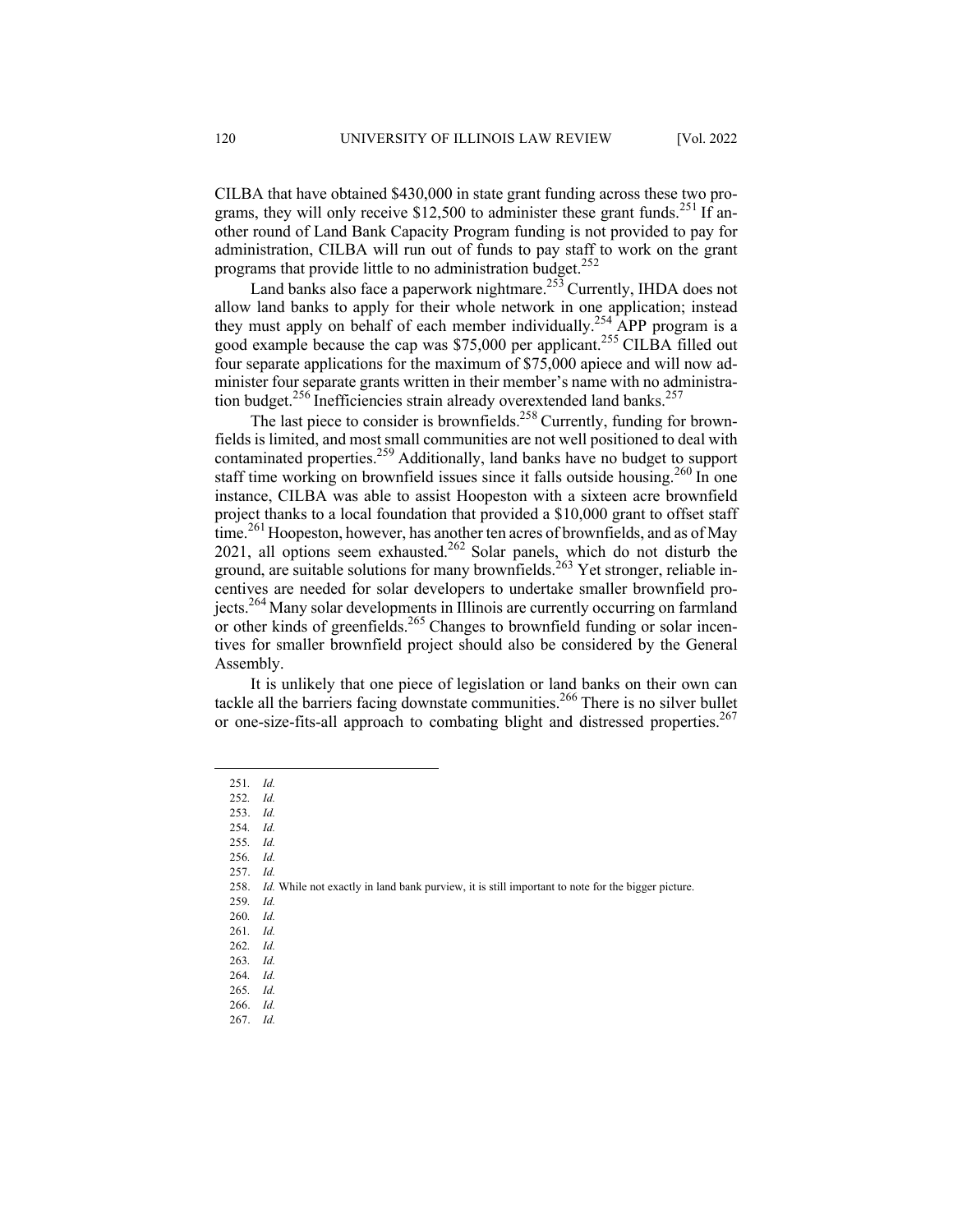Mike Davis, CILBA Executive Director, remarked, "communities need many tools in their toolbox."268

### *B. Comparing Different Funding Mechanisms*

### *1. Delinquent Tax*

Experts agree Ohio has the best funding source for land banks.<sup>269</sup> The Delinquent Tax and Assessment Collection Fund ("DTAC") preceded Ohio's stateenabling land bank legislation.<sup>270</sup> In Ohio, the county treasurer, with assistance from the county prosecutor, is responsible for collecting delinquent taxes and penalties on real property, personal property, and mobile homes,<sup>271</sup> usually from foreclosure proceedings.<sup>272</sup> The county treasurer then distributes the corresponding funds back to the appropriate taxing jurisdiction, such as municipalities, townships, and school districts.<sup>273</sup>

Prior to any statewide land bank legislation, Ohio's legislature permitted the county treasurer and county prosecutor to split 5% of the delinquent taxes for their efforts in collecting the funds.<sup>274</sup> Initially, the treasurer and prosecutor could only use the funds "in connection with the collection of delinquent . . . assessments."<sup>275</sup> The next iteration permitted the county treasurer and county prosecutor, in counties with a population greater than 100,000, to disburse excess funds to municipalities to abate "foreclosed residential nuisances."<sup>276</sup> Subsequently, Ohio's land bank enabling legislation updated the DTAC code to include the 5% land bank allotment.<sup>277</sup>

The new provision allows a county the option to annually direct up to 5% of the delinquent taxes and penalties it collects to the county's land bank.<sup>278</sup> Since Ohio only allows land banks to be created at the county level, there is no worry about needing to fund additional land banks or the pot getting split too thin.<sup>279</sup> It is estimated that about two-thirds of all Ohio land banks receive the full 5% of DTAC funding.<sup>280</sup> To put that into perspective, in Cuyahoga County, the 5%

<sup>268</sup>*. Id.*

<sup>269.</sup> Abdelazim, *supra* note 160.

<sup>270.</sup> OHIO REV. CODE ANN. § 321.261 (West 2008).

<sup>271</sup>*. Delinquent Tax & Assessment Collection (DTAC) Impact on Municipalities*, HAMILTON CNTY., OHIO, https://www.hamiltoncountyohio.gov/UserFiles/Servers/Server\_3788196/File/Government/Open%20Hamilton %20County/Projects/Land%20Bank/DTACImpactSheet.pdf (last visited Jan. 14, 2022) [https://perma.cc/7TJZ-CH4V].

<sup>272.</sup> § 321.261.

<sup>273</sup>*. Delinquent Tax & Assessment Collection (DTAC) Impact on Municipalities*, *supra* note 271.

<sup>274.</sup> § 321.261.

<sup>275</sup>*. Id.*

<sup>276</sup>*. Id.*

<sup>277</sup>*. Id.*

<sup>278.</sup> Abdelazim, *supra* note 160.

<sup>279</sup>*. Id.*

<sup>280</sup>*. Id.*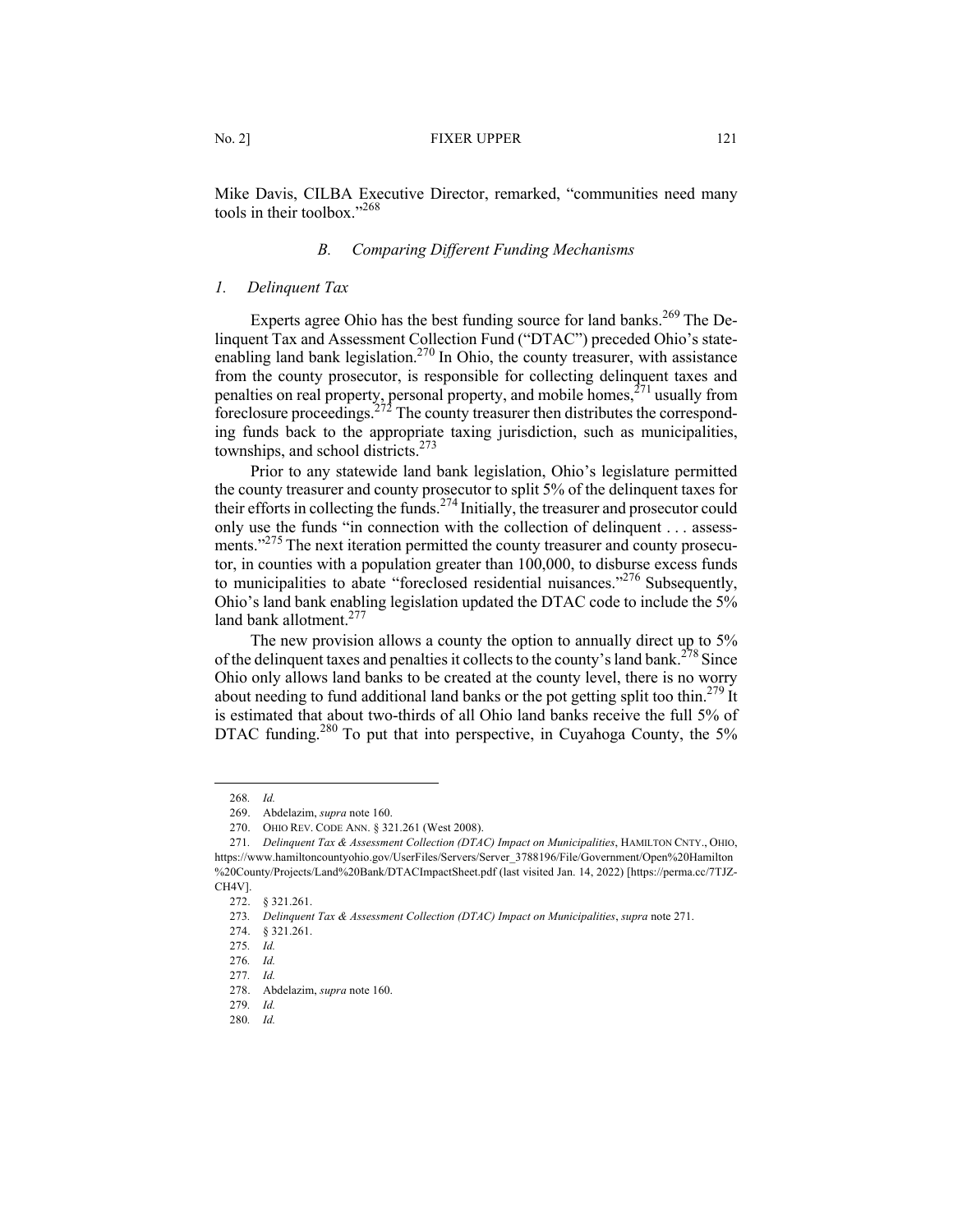allotment amounts up to approximately \$7 million annually and in Lucas County, nearly  $$1.4$  million.<sup>281</sup>

#### *2. Tax Remittance*

An appealing funding mechanism is a tax remittance provision.<sup>282</sup> The tax remittance provision awards land banks a percentage of the property taxes on any property it sells for an arranged number of years.<sup>283</sup> Many states seem to choose the  $5/50$  ratio, but the formula is flexible.<sup>284</sup> For example, in a  $5/50$  state, a land bank would be granted 50% of the property tax revenue for up to five years after the completion of a land bank sale.<sup>285</sup>

This sounds like a perfectly reasonable funding solution but only in theory. This mechanism simply doesn't raise that much money given the types of properties land banks typically focus on.<sup>286</sup> If the property has no or low value, then the property taxes will be low and the land bank will recoup a minimum amount of funds.<sup>287</sup> For example, the land bank may want to sell a property to a developer for \$1 to build affordable housing, but then this property would essentially generate no property taxes.<sup>288</sup> Or land banks may want to convey single family homes for a lower selling price, but that would result in lower property taxes and lower funds for the land banks.<sup>289</sup> In rural areas, property taxes tend to be lower, which may hamstring rural land banks.<sup>290</sup> It may balance out in rural areas since property costs are also lower, but if rural land banks have to cover the cost of acquisition and demolition, tax remittance is unlikely to cover both costs.<sup>291</sup>

Moreover, this mechanism does not meet the needs of land banks.<sup>292</sup> For instance, Genesee County Land Bank's operating budget is \$9 million.<sup>293</sup> A 5/50 tax remittance would only result in \$50,000 annually for GCLB.<sup>294</sup>

#### *3. Value Capture*

Another common funding mechanism is a value capture funding source or relying on property sales.<sup>295</sup> It works in the following way: a land bank acquires

<sup>281</sup>*. Id.*

<sup>282</sup>*. Id.*

<sup>283</sup>*. Id.*

<sup>284.</sup> Illinois chose this formula in its proposed legislation. H.R. 1195, 96th Gen. Assemb., Reg. Sess. (Ill. 2009).

<sup>285.</sup> Zoom Interview with Brent Denzin, *supra* note 18.

<sup>286.</sup> Zoom Interview with Matt Kreis, Gen. Couns., Ctr. for Cmty. Progress (Dec. 21, 2020).

<sup>287</sup>*. Id.*

<sup>288</sup>*. Id.*

<sup>289</sup>*. Id.*

<sup>290</sup>*. Id.*

<sup>291</sup>*. Id.*

<sup>292.</sup> Abdelazim, *supra* note 160.

<sup>293</sup>*. Id.*

<sup>294</sup>*. Id.*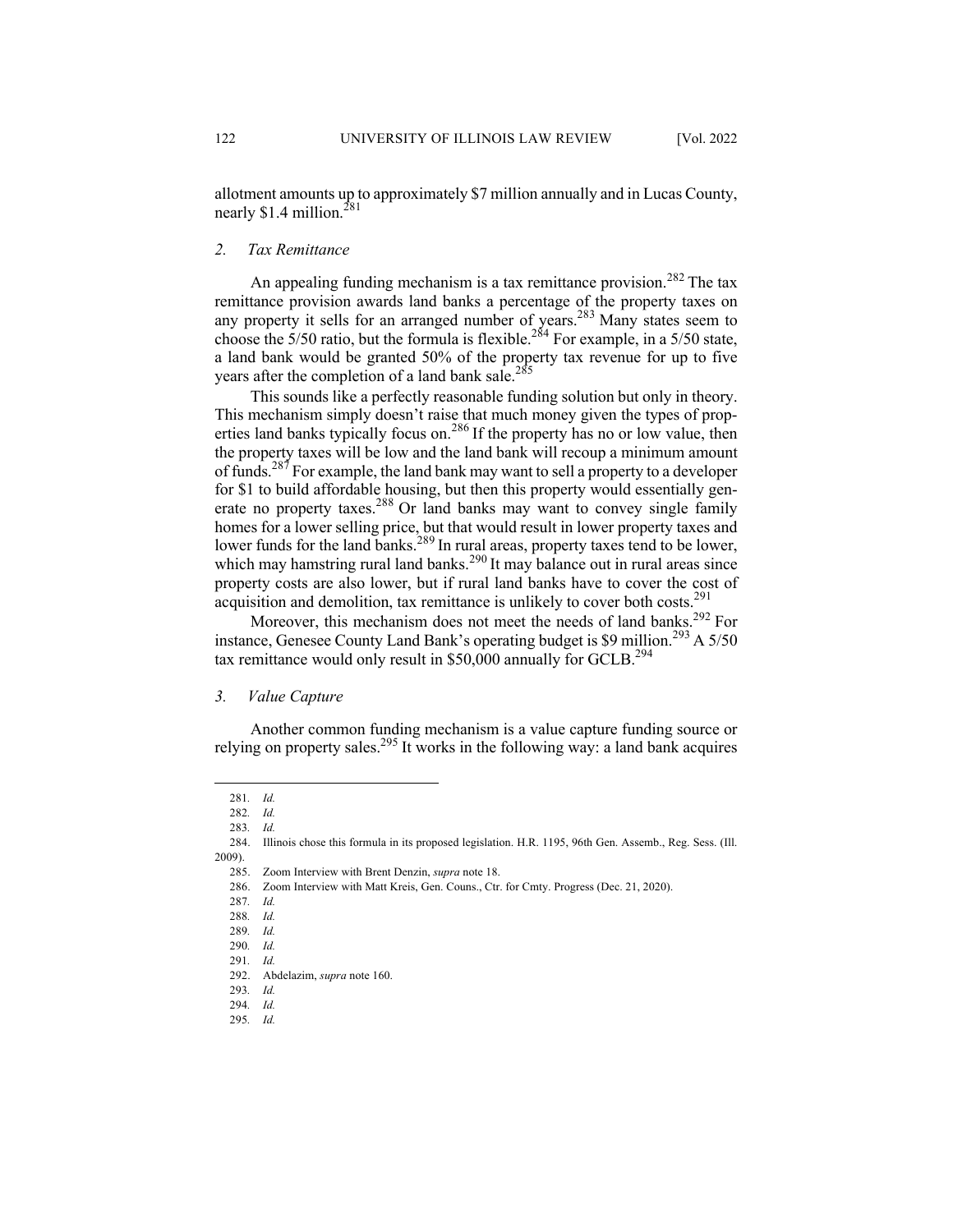#### No. 2] **FIXER UPPER** 123

a property with a clean title through a petition for declaration of abandonment, which costs approximately  $$5,000$ .<sup>296</sup> The land bank then sells the property to a family for \$20,000 and retains the \$15,000 profit.<sup>297</sup> Genesee County Land Bank generates approximately \$1 million in revenue through property sales.<sup>298</sup>

For value capture to be effective, it needs to be at the metropolitan level or at least in a diverse real estate market, meaning the market includes not only "junk" properties but also properties with some market value.<sup>299</sup> Land banks then rely on a strategy known as "cross-collateralization."<sup>300</sup> Land banks sell the more-desired properties for the highest possible selling price in order to generate funds to rehabilitate or demolish the low-value properties.<sup>301</sup> For an area like Cook County, this is a reliable funding stream, because the market is large and diverse enough and there are families ready to jump into houses.<sup>302</sup> This funding mechanism is less reliable in an area where the population is decreasing, the town needs to downsize, and the market is laden with "junk" properties.<sup>303</sup>

Even for Cook County, there are drawbacks to relying solely on value capture.<sup>304</sup> First, this mechanism prioritizes certain properties (properties with higher resale value) over others, meaning CCLBA only focuses on one of its priorities, neighborhood revitalization, at the expense of its other priorities.<sup>305</sup> This mechanism encourages profit maximization but does so at the expense of equity.306 It creates a cycle where properties in more stable, stronger housing neighborhoods are prioritized over the weakest neighborhoods.<sup>307</sup> Second, CCLBA has an incentive to avoid the acquisition of vacant lots, which require a higher investment than a rehab property.<sup>308</sup> Third, CCLBA has an incentive to

<sup>296.</sup> Zoom Interview with Brent Denzin, *supra* note 18*.* The declaration process differs among the states, but a general overview involves the municipality giving notice to owners of the lien, a judicial hearing, and then a redemption period. If the court finds the property is abandoned, it will grant the municipality a judicial deed, which clears the property of any debts and liens. The municipality can then transfer the property to the land bank through an intergovernmental agreement.

<sup>297</sup>*. Id.* 298. GASTEYER ET AL., *supra* note 28, at 29.

<sup>299</sup>*. Id.*

<sup>300.</sup> Abdelazim, *supra* note 160.

<sup>301</sup>*. Id.*

<sup>302.</sup> Zoom Interview with Brent Denzin, *supra* note 18.

<sup>303</sup>*. Id.*

<sup>304</sup>*. Id.*

<sup>305</sup>*. Id.* CCLBA's other priorities are affordable housing, economic development, and conservation.

<sup>306.</sup> Abdelazim, *supra* note 160.

<sup>307</sup>*. Id.*

<sup>308</sup>*. Id.* According to the National Association of Home Builders, the national average cost to build a singlefamily home was \$289,415 in 2015. For the same year, the national average sale price for an existing singlefamily house was \$223,900. Heather Taylor, *Cost of Constructing a Home,* NAT'L ASS'N OF HOME BUILDERS (Nov. 2, 2015), https://www.nahbclassic.org/generic.aspx?genericContentID=248306 [https://perma.cc/42BW-NGGR]; NAT'L ASS'N OF REALTORS, MEDIAN SALES PRICE OF EXISTING SINGLE-FAMILY HOMES FOR METROPOLITAN AREAS (2016).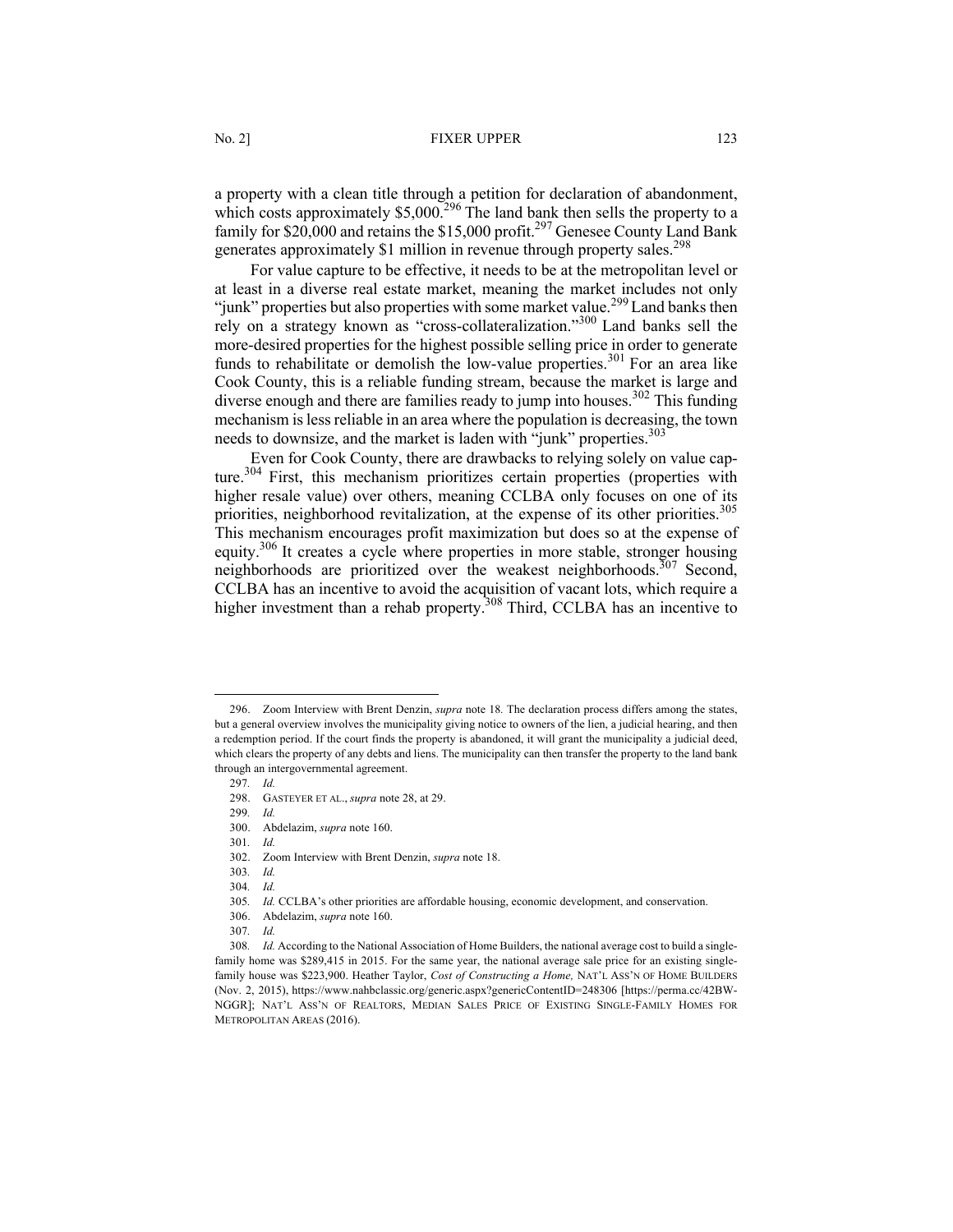avoid demolition properties, which also require a higher investment cost.<sup>309</sup> CCLBA, therefore, cannot afford to prioritize affordable housing or to reuse the land for environmental conservation since it is dependent on making a profit off its properties.310 Lastly, value capture is always captive to the market making it impossible for a land bank to predict with certainty its revenue for the next year, let alone a few years in the future. $311$ 

## *4. Fees*

Land banks need a stable source of revenue to allow for future redevelopment and long-term planning to combat the decades of disinvestment.<sup>312</sup> Local governments could create a new fee or raise an existing fee, such as a recording fee or transfer fee, by a percentage or two in order to create an annual, reliable funding stream. $313$ 

#### *5. Bonds*

When governments need to raise money, a tried and true mechanism is the selling of bonds. $314$  Municipal bonds can either be general obligation bonds or revenue bonds.<sup>315</sup> General obligation bonds are issued to cover expenses and are paid back by using tax resources.316 Revenue bonds are issued to raise funds for a particular project and are paid back from the revenue raised through the project.<sup>317</sup> Macon-Bibb County, Georgia began issuing "blight bonds" in 2015 to fund the Macon-Bibb County Land Bank Authority.<sup>318</sup> The county's Urban Development Authority approved \$14 million in the first round and officials are exploring a second round.<sup>319</sup>

The selling of bonds, however, is something very few land banks have done even though many have the authority to do so. $320^\circ$  And some land banks that once had the authority no longer do.<sup>321</sup> Nebraska passed state-enabling land bank legislation in 2013 creating the Omaha Land Bank.<sup>322</sup> Last year, Nebraska's

<sup>309.</sup> Zoom Interview with Brent Denzin, *supra* note 18. The average cost to demolish a 1,500-square-foothome in a city is roughly \$18,000. Costs are lower in rural areas. Cati O'Keefe, *How Much Does It Cost to Demolish a House?*, HOMEADVISOR (Aug. 23, 2021), https://www.homeadvisor.com/cost/landscape/house-demolition [https://perma.cc/339V-L9XK].

<sup>310.</sup> Zoom Interview with Matt Kreis, *supra* note 286.

<sup>311.</sup> Abdelazim, *supra* note 160.

<sup>312</sup>*. Id.*

<sup>313.</sup> Zoom Interview with Matt Kreis, *supra* note 286.

<sup>314</sup>*.* Nick Lioudis, *The Basics of Municipal Bonds*, INVESTOPEDIA (July 30, 2021), https://www.investopedia.com/investing/basics-of-municipal-bonds/ [https://perma.cc/SE5H-4QZT].

<sup>315</sup>*. Id.*

<sup>316</sup>*. Id.*

<sup>317</sup>*. Id.*

<sup>318.</sup> Abdelazim, *supra* note 160.

<sup>319</sup>*. Id.*

<sup>320.</sup> Zoom Interview with Matt Kreis, *supra* note 286.

<sup>321.</sup> Telephone Interview with Dan Quick, Former State Senator, Neb. Legis. (Jan. 14, 2021).

<sup>322.</sup> *Id.*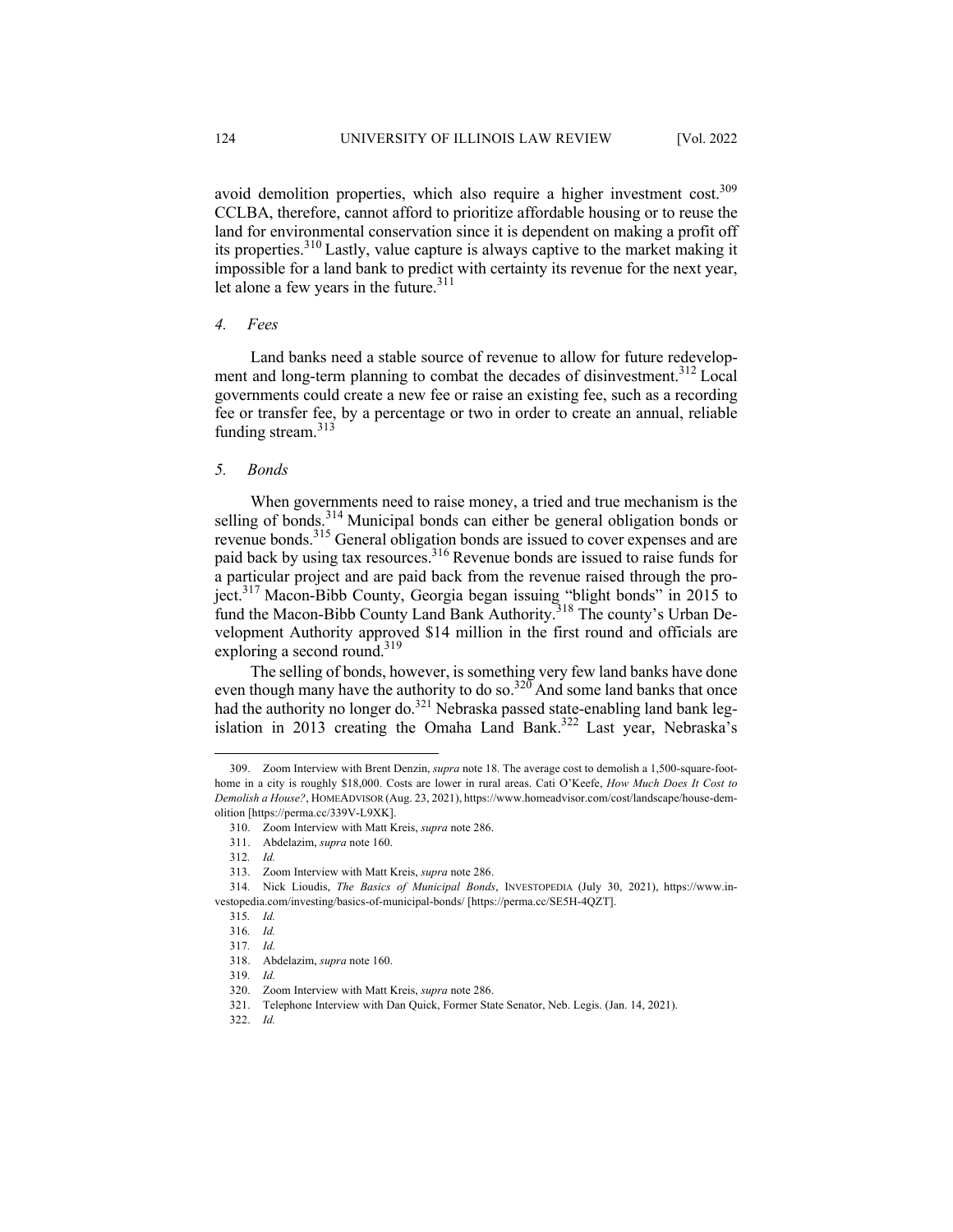Unicameral passed legislation expanding land banks to the rest of the state. $323$ The original land bank legislation allowed municipalities to use revenue bonds to support the land bank but not general obligation bonds.<sup>324</sup> Interestingly, the new piece of legislation no longer permits land banks to have access to either type of bond. $325$ 

## *6. Private Funding*

Another option for land banks is to leverage private funding.<sup>326</sup> The Twin Cities Community Land Bank, now called the Land Bank Twin Cities ("LBTC"), was created using funds from a Minnesota family foundation.<sup>327</sup> It also offsets demolition costs by accepting donations from financial institutions.<sup>328</sup>

The picture in the Twin Cities, however, is much different than its Midwest counterparts.329 First, the population in the Twin Cities has been static, resulting in a high demand for housing and little need for blight reduction.<sup>330</sup> Second, most of the vacant and abandoned homes in the Twin Cities after the housing foreclosure crisis were bank-owned properties as opposed to tax delinquent homes.<sup>331</sup> The county and city could handle on their own the couple hundred tax delinquent foreclosed properties.<sup>332</sup> The issue in the Twin Cities was working with banks to get their foreclosed homes back into the hands of community developers.<sup>333</sup> When a property is tax delinquent, the local government unit can transfer the property to a land bank for free.<sup>334</sup> The land bank then only covers the cost to clean the title.<sup>335</sup> For bank-owned properties, the banks decide the selling price.<sup>336</sup> Some may sell the property to the land bank for just \$1, but the average price is closer to \$70,000 since bank-owned properties tend to maintain their market value.<sup>337</sup> Partnering with the National Community Stabilization Trust, the LBTC was able to serve as an intermediary between financial institutions and affordable housing developers, allowing developers early access to properties at a discount.<sup>338</sup>

<sup>323</sup>*. Id.* 324*. Id.*

<sup>325</sup>*. Id.*

<sup>326.</sup> Zoom Interview with Matt Kreis, *supra* note 286.

<sup>327</sup>*. Family Housing Fund: Home Prosperity Fund*, MCKNIGHT FOUND. (Nov. 2017), https://www. mcknight.org/impact-investment/family-housing-fund/ [https://perma.cc/Y6V8-YHXX].

<sup>328.</sup> Jacob Wascalus, *Twin Cities Organization Expands Role of Land Banks*, FED. RSRV. BANK OF MINNEAPOLIS (Apr. 1, 2012), https://www.minneapolisfed.org/article/2012/twin-cities-organization-expandsrole-of-land-banks [https://perma.cc/SKY4-KSDX].

<sup>329</sup>*. Id.*

<sup>330</sup>*. Id.*

<sup>331</sup>*. Id.*

<sup>332</sup>*. Id.*

<sup>333</sup>*. Id.*

<sup>334</sup>*. Id.*

<sup>335.</sup> *Id.*

<sup>336</sup>*. Id.*

<sup>337</sup>*. Id.*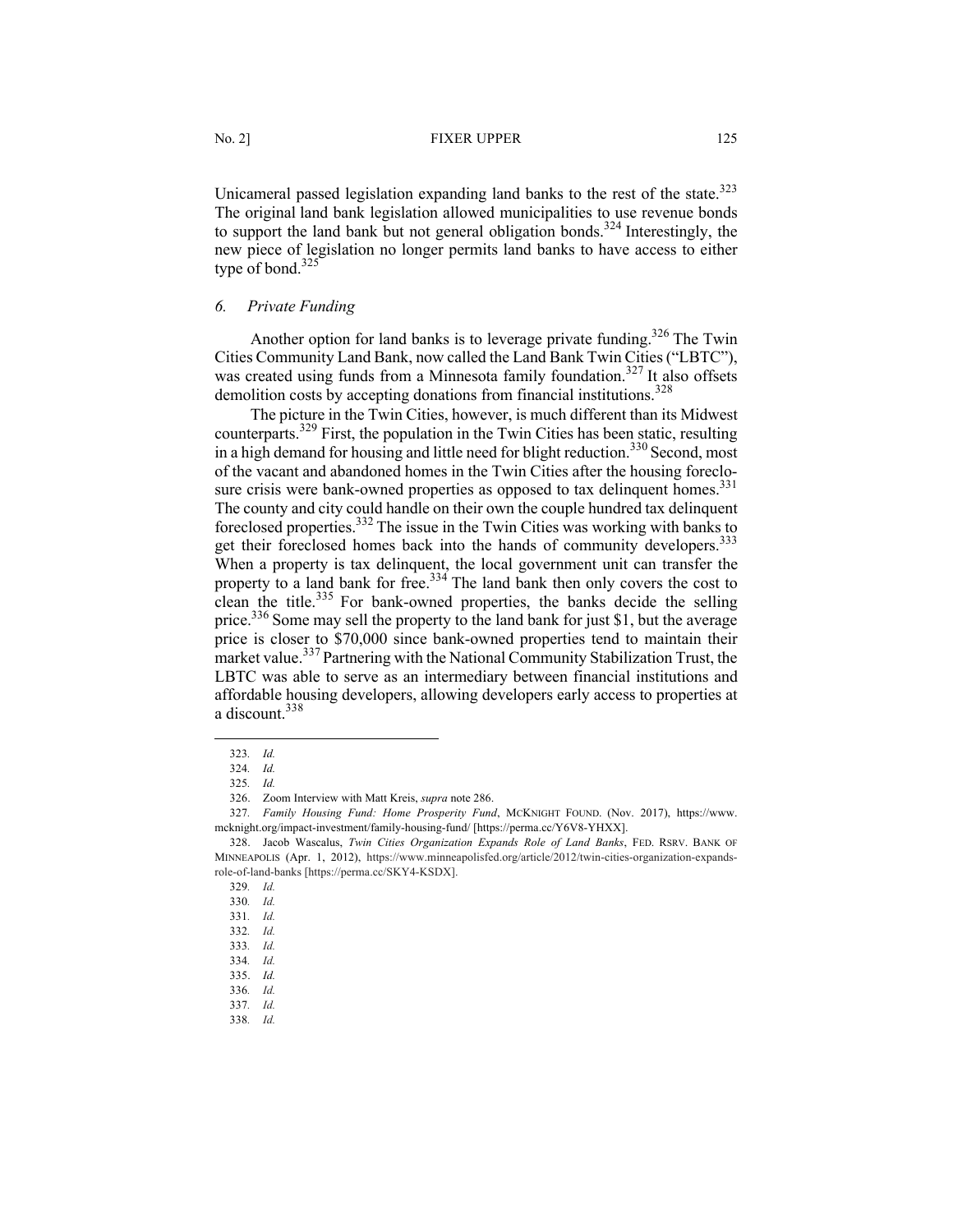Thanks to the efforts of the land bank and market conditions, the Twin Cities housing market rebounded quite quickly.<sup>339</sup> With the residential market relatively stable, the LBTC had to decide whether it was time to close their doors or shift missions.<sup>340</sup> LBTC decided to shift their focus to the commercial real estate landscape and now helps mission-driven developers and nonprofit organizations compete with cash heavy land speculators and private equity.<sup>341</sup> With \$18 million of properties in its portfolio, the land bank is able to use its balance sheet to access additional financing, which it then passes on to community developers or nonprofits.<sup>342</sup>

In Denver, the Urban Land Conservancy ("ULC") leverages partnerships with local foundations and financial institutions to create multimillion dollar investment funds.<sup>343</sup> These funds then become a revolving source of loan capital growing over the years.<sup>344</sup> In Huntington, West Virginia, the Huntington Urban Renewal Authority's Land Bank program received a \$1.5 million line of credit from a local bank to kickstart its program.<sup>345</sup>

Regardless of the setup, private funding, on its own, is unlikely to be a saving grace for downstate land banks. <sup>346</sup> First, municipalities outside of Chicago have less access or connection to multibillion dollar foundations or large financial institutions.347 Second, the market conditions in Denver and the Twin Cities are vastly different than what Illinois cities and towns are experiencing.<sup>348</sup> Denver and Twin Cities are looking to preserve affordable housing and community organizations that could be sold on a hot market.<sup>349</sup> Most parts of Illinois, particularly downstate, do not share that problem. 350

## *C. Preemptive or Grandfathered Legislation*

The author uses preemptive legislation to refer to legislation which would override all existing land bank legislation throughout the state and, more or less,

<sup>339.</sup> Oscar Perry Abello, *Twin Cities Land Bank Using Its Balance Sheet to Protect Vulnerable Communities*, NEXT CITY (June 30, 2020), https://nextcity.org/daily/entry/twin-cities-land-bank-using-balance-sheet-protect-vulnerable-communities [https://perma.cc/D4XJ-JTUG].

<sup>340</sup>*. Id.*

<sup>341</sup>*. Id.*

<sup>342</sup>*. Id.*

<sup>343</sup>*. How We Do Our Work*, URB. LAND CONSERVANCY, https://www.urbanlandc.org/how-we-do-ourwork/ (last visited Jan. 14, 2022) [https://perma.cc/R3FL-YY9F].

<sup>344</sup>*. Id.*

<sup>345.</sup> Bryan Chambers, *Land Bank Plays Role in Improving City Housing*, HERALD DISPATCH (Oct. 17, 2015), https://www.herald-dispatch.com/news/recent\_news/land-bank-plays-role-in-improving-city-housing/article\_1be72a4a-d425-5fa3-bc61-4abebf1ffa88.html [https://perma.cc/7ZTF-SG25].

<sup>346.</sup> Zoom Interview with Matt Kreis, *supra* note 286.

<sup>347.</sup> *Id.*

<sup>348.</sup> Eric Roper, *Twin Cities Population Growth Lags Other Major U.S. Cities*, STAR TRIB. (Apr. 2, 2017, 6:53 AM), https://www.startribune.com/twin-cities-population-growth-lags-other-major-u-s-cities/417874533/ [https://perma.cc/9B46-A47K].

<sup>349.</sup> Abello, *supra* note 339; URB. LAND CONSERVANCY, *supra* note 343.

<sup>350.</sup> Zoom Interview with Matt Kreis, *supra* note 286.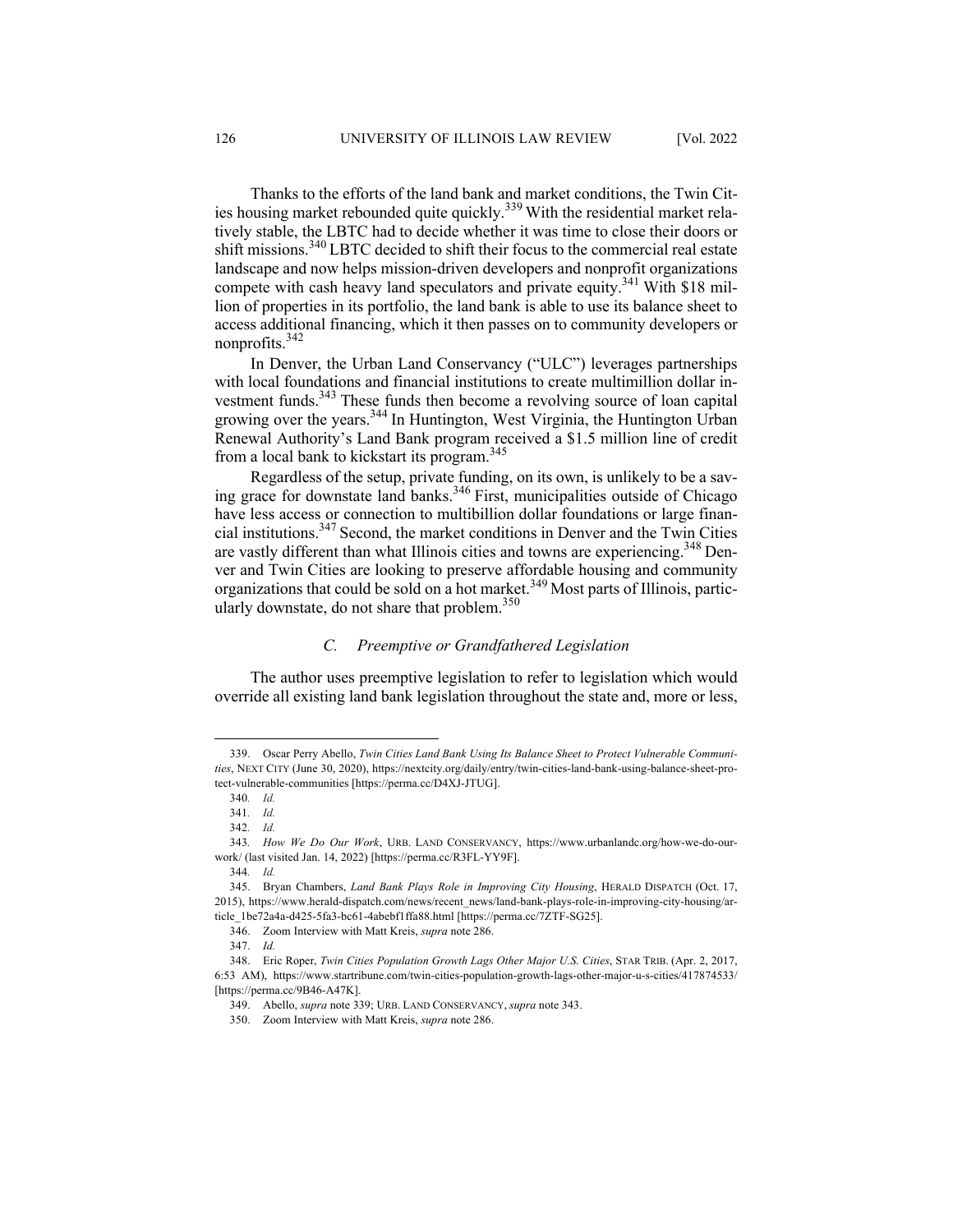start over. Grandfathered legislation would attempt to build upon—as opposed to override or conflict with—existing legislation.<sup>35</sup>

At first glance, preemptive legislation may make the most sense. First, Illinois already has prior legislation that could easily be revitalized.<sup>352</sup> Second, Michigan and Ohio, the land bank trendsetters, both created their systems with intension and only the tand can be added to the legislation.<sup>353</sup> Preemptive legislation, however, may do more harm than good. First, although Michigan and Ohio's legislations were intricate, they also were extremely difficult to draft "and nearly impossible for a casual observer to decipher."354 For example, Michigan's legislation included a complete overhaul of the state's tax foreclosure system.<sup>355</sup> Second, it is possible that current land banks may lose some of their powers if the General Assembly relitigates the whole bill. $356$ 

Preemptive legislation is not the only option, however. Nebraska passed its first piece of land bank legislation in 2013.<sup>357</sup> It originally was meant to be a statewide bill but eventually was compromised to only create a land bank in Omaha.358 Sensing the need for land banks in the rest of the state, Nebraska passed additional land bank legislation last year.<sup>359</sup> The new piece of legislation created a carve out for Omaha except for one change regarding how long a land bank can hold onto property.<sup>360</sup> Otherwise, Omaha Land Bank was unaffected by the new piece of legislation.<sup>361</sup>

The General Assembly should look to codify the Cook County ordinance and the existing land bank authorities' intergovernmental agreement language, and then build on it with a dedicated funding source and streamlined processes. $362$  It could create carve outs for the existing land bank authorities if necessary to protect their current powers.<sup>363</sup>

#### IV. RECOMMENDATION

While amid a global pandemic, it is hard to predict the long-term impact on local governments and communities. At the beginning of the pandemic, it appeared certain local and state governments were facing immediate and potentially devastating financial shortfalls due to loss of revenue during lockdowns,

<sup>351.</sup> As defined by the author.

<sup>352.</sup> *See* H.R. 1195, 96th Gen. Assemb., Reg. Sess. (Ill. 2009).

<sup>353.</sup> ALEXANDER, *supra* note 12, at 20.

<sup>354.</sup> *Id.* at 21.

<sup>355</sup>*. Id.* at 20.

<sup>356.</sup> Zoom Interview with Brent Denzin, *supra* note 18.

<sup>357.</sup> Telephone Interview with Dan Quick, *supra* note 321.

<sup>358</sup>*. Id.*

<sup>359</sup>*. Id.*

<sup>360</sup>*. Id.*

<sup>361</sup>*. Id.*

<sup>362.</sup> Zoom Interview with Brent Denzin, *supra* note 18.

<sup>363.</sup> *Id.*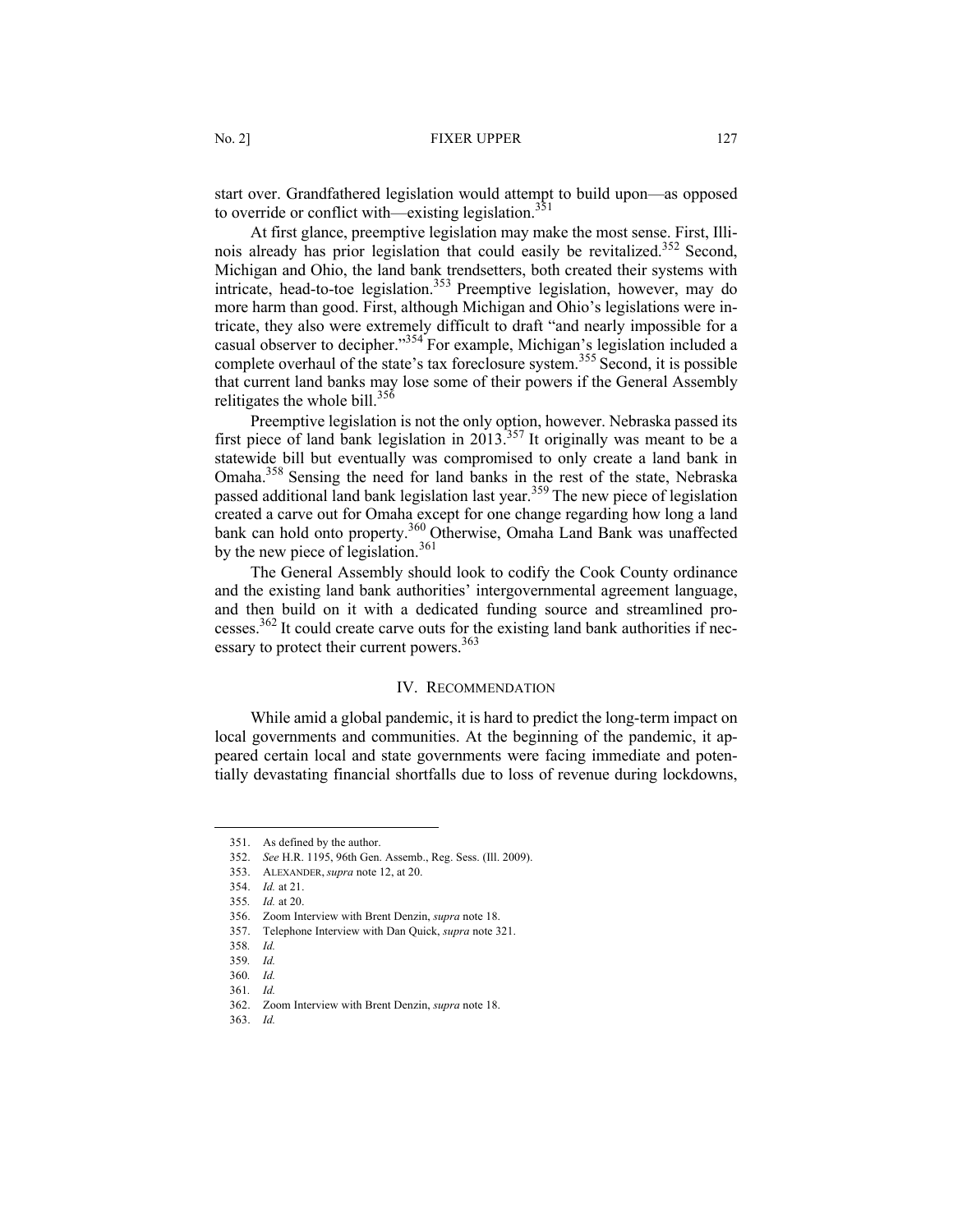plus the extra expense of expanded public health services.<sup>364</sup> Almost a year into the pandemic, state budgets are not as dire as expected.<sup>365</sup> Due to the crisis's disproportionate impact on low-income workers, state budgets funded mainly through income tax revenues were buoyed by relatively insulated high-income earners.<sup>366</sup> The local government picture is a lot less clear since "the data is too disparate."367

President Biden's Covid-19 stimulus package, which includes \$350 billion in funding assistance for state and local governments, passed both chambers of Congress and was signed by the President on March 11, 2021.<sup>368</sup> The State of Illinois will receive \$7.5 billion in direct aid with another almost \$6 billion going to local governments.<sup>369</sup> The aid comes with few spending restrictions, sparking conversations on allocation.370 Illinois Comptroller Susana Mendoza said the money will first go to "pay back money we borrowed from the Federal Reserve for the state's COVID and other medical expenses during this pandemic  $\dots$ ."<sup>371</sup> Some lawmakers have already expressed interest in using the funds to help the overwhelmed unemployment system; others want to put it towards education.<sup>372</sup> There has been no mention of using the funds to revitalize neighborhoods or develop more affordable housing.<sup>373</sup>

According to Chicago Mayor Lori Lightfoot, local government aid will come through specific grants, and it is unclear at this point what requirements

<sup>364</sup>*. See* Press Release, Ill. Dep't of Com. & Econ. Opportunity, *supra* note 118; Louise Sheiner & Sophia Campbell, *How Much is Covid-19 Hurting State and Local Revenues?*, BROOKINGS (Sept. 24, 2020), https:// www.brookings.edu/blog/up-front/2020/09/24/how-much-is-covid-19-hurting-state-and-local-revenues/

<sup>[</sup>https://perma.cc/2PZ8-EAQU] (projecting \$155 billion revenue lost in 2020, \$167 billion in 2021, and \$145 billion in 2022).

<sup>365.</sup> Andrew Prokop, *The Debate Over State and Local Aid in Biden's Stimulus Bill, Explained*, VOX (Mar. 1, 2021, 8:00 AM), https://www.vox.com/22301420/congress-pandemic-relief-state-local-aid [https:// perma.cc/G2L3-7FND].

<sup>366</sup>*. Id.* Impact has not been even across States, however. States who rely on tourism, oil, or sales tax have been hit hard.

<sup>367</sup>*. Id.*

<sup>368.</sup> Andrew Duehren & Kristina Peterson, *House Passes \$1.9 Trillion Covid-19 Stimulus Bill; Biden to Sign Friday*, WALL ST. J. (Mar. 10, 2021, 6:12 PM), https://www.wsj.com/articles/house-set-to-approve-covid-19-relief-bill-11615372203 [https://perma.cc/A3YG-L7GH]; Jacob Pramuk, *Biden Signs \$1.9 Trillion Covid Relief Bill, Clearing Way for Stimulus Checks, Vaccine Aid*, CNBC (Mar. 11, 2021, 3:03 PM), https://www.cnbc. com/2021/03/11/biden-1point9-trillion-covid-relief-package-thursday-afternoon.html [https://perma.cc/ZM95- Z4AU].

<sup>369.</sup> About a third of the \$6 billion earmarked for local governments will go to Chicago. Dan Petrella & Gregory Pratt, *Illinois in Line for \$7.5 Billion in Federal Aid from COVID-19 Relief Package Biden Is Expected to Sign This Week*, CHI. TRIB. (Mar. 10, 2021, 6:21 PM), https://www.chicagotribune.com/coronavirus/ct-covidrelief-illinois-20210310-ykjrpqffxvd67jqysjitrspnia-story.html [https://perma.cc/4QL4-MEGW]; *5 to Know: What the \$1.9 Trillion Stimulus Bill Does for Americans, Illinoisans*, NBC CHI. (Mar. 11, 2021, 3:43 PM), https://www.nbcchicago.com/news/coronavirus/5-to-know-what-the-1-9-trillion-stimulus-bill-does-for-americans-illinoisans/2459691/ [https://perma.cc/9UZ7-7XUP]. Total Illinois aid is approximately \$13.2 billion with

<sup>\$5.5</sup> billion earmarked for local governments.

<sup>370.</sup> *See* Petrella & Pratt, *supra* note 369.

<sup>371</sup>*. Id.*

<sup>372</sup>*. Id.*

<sup>373</sup>*. Id.*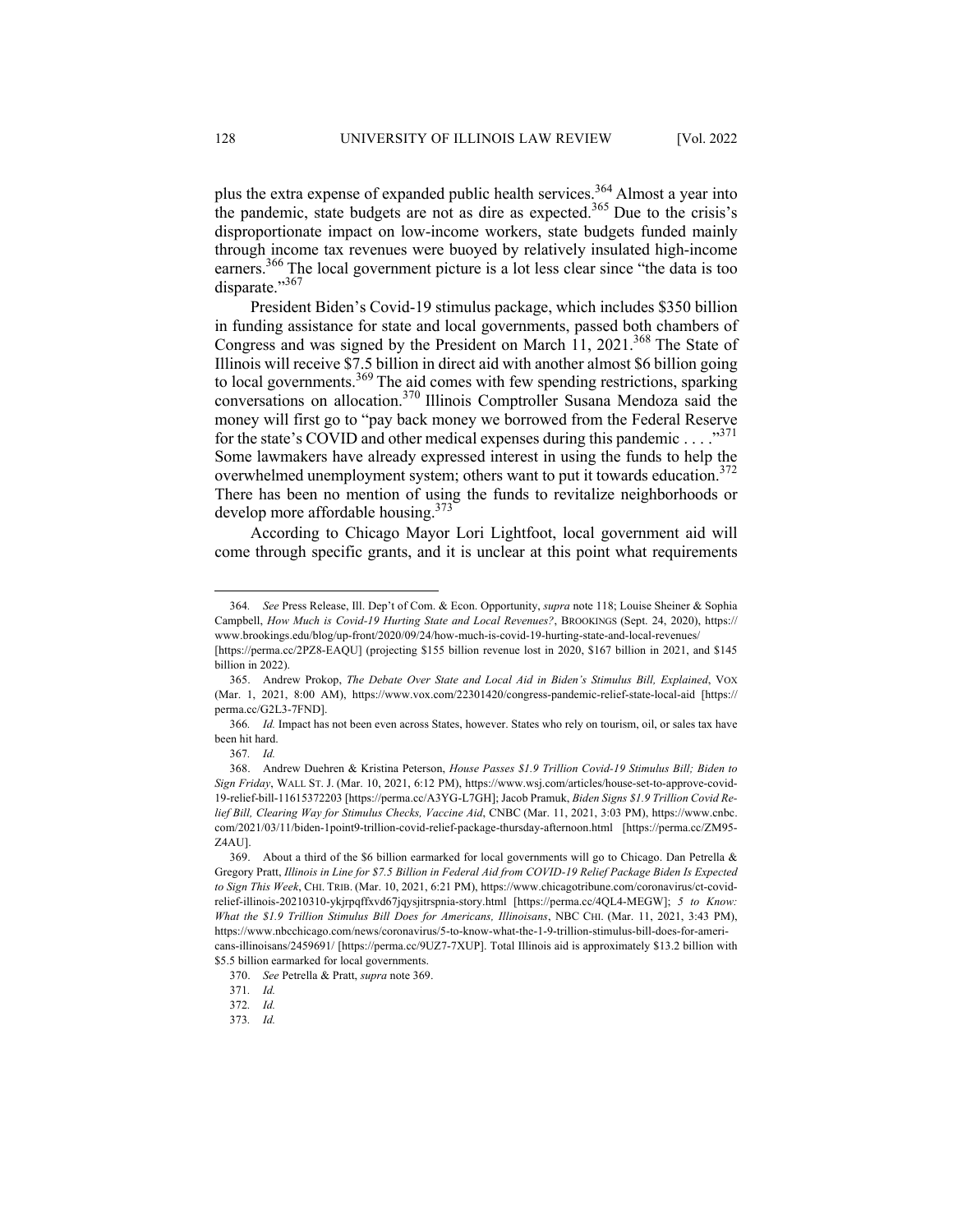### No. 2] **FIXER UPPER** 129

those will have.<sup>374</sup> But what is clear is local governments are likely to face a higher inventory of vacant buildings when all is said and done.<sup>375</sup> Land banks could kickstart the recovery in some of the hardest hit communities.<sup>376</sup>

Illinois should pass state-enabling legislation that includes the following components: a clear definition of what a land bank is, a permanent financing structure independent of sale revenues, and a more streamlined tax foreclosure process. It is essential that this legislation does not take away any of the powers the existing authorities already enjoy. Rather, it should codify those structures and build on them.

#### *A. Land Bank Definition*

Any Illinois land bank legislation must include a clear definition of who can form a land bank and how. Legislation should always include clear definitions, but when money is involved, these specifications are critical. Ideally, any final Illinois legislation should include a consistent and dedicated land bank funding source, which means there must be a way to limit or at least control who can assess these funds. This money will go quickly if it is a free-for-all.

Some states take the approach of limiting how many land banks can exist at one time.377 This approach has a few variations. For example, in Ohio, it started as a pilot program.<sup>378</sup> Ohio crafted their initial legislation for "a county with a population exceeding 1.2 million."<sup>379</sup> In 2008, there was only one county fitting that description: Cuyahoga County.<sup>380</sup> The next biggest county, Franklin County, was below the 1.2 million threshold.<sup>381</sup> Ohio continued to cherry-pick other counties in supplemental legislation.382 Ohio House Bill 313 "authorize[d] a county with a population greater than 100,000, *or* a population between 78,000 and 81,000."<sup>383</sup>

New York, on the other hand, initially limited the number of land banks to ten but did not go so far as to designate which ones.<sup>384</sup> It permitted any foreclosing government unit, also known as a tax district, the ability to pass a local law,

<sup>374</sup>*. Id.*

<sup>375.</sup> Danielle Lewinski, *Preventing Post-COVID-19 Vacancy: 6 Interventions Local Governments Should be Thinking About Now*, CTR. FOR CMTY. PROGRESS (Aug. 21, 2020), https://communityprogress.org/preventingpost-covid-19-vacancy-6-interventions-local-governments-should-be-thinking-about-now/ [https://perma.cc/ T9PE-683H].

<sup>376.</sup> Kim Graziani & Tarik Abdelazim, *From the Great Recession to COVID-19: Land Banks are Critical to Long-Term Equitable Recovery*, CTR. FOR CMTY. PROGRESS (June 1, 2020), https://communityprogress. org/great-recession-covid19-land-banks-critical-longterm-equitable-recovery/ [https://perma.cc/47DP-5HBC].

<sup>377.</sup> ALEXANDER, *supra* note 12, at 22.

<sup>378.</sup> *Id.*

<sup>379.</sup> S.B. 353, 127th Gen. Assemb., Reg. Sess. (Ohio 2009).

<sup>380</sup>*. County Intercensal Tables: 2000-2010*, U.S. CENSUS BUREAU (Apr. 12, 2017), https://www.census. gov/data/tables/time-series/demo/popest/intercensal-2000-2010-counties.html [https://perma.cc/K5U3-GMJG].

<sup>381</sup>*. Id.* (Franklin County's population in 2008 was estimated to be 1.14 million).

<sup>382.</sup> H.B. 313, 128th Gen. Assemb., Reg. Sess. (Ohio 2010).

<sup>383.</sup> *Id.* (emphasis added).

<sup>384.</sup> A.B. 373, 2011–12 Leg., Reg. Sess. (N.Y. 2011).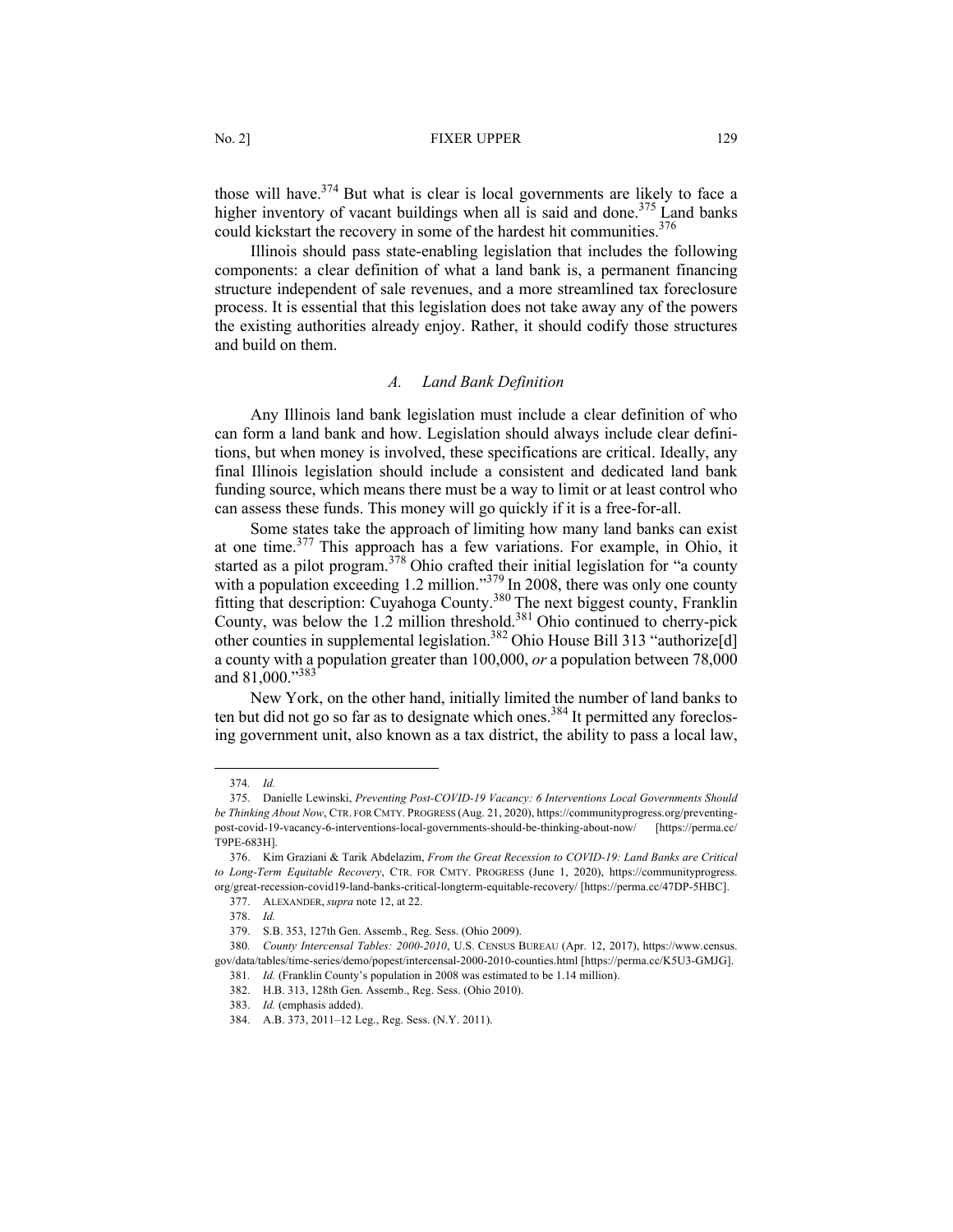ordinance, or resolution forming a land bank and to submit it to the Urban Development Corporation for review and approval.<sup>385</sup> New York has since raised the quota to thirty-five.  $386$ 

Michigan did not limit the number of land banks but limited who could form a land bank.<sup>387</sup> Only a county foreclosing governmental unit or a qualified city is eligible to enter into an intergovernmental agreement with the state land bank authority.<sup>388</sup> In Michigan, a qualified city must contain a first-class school district and a department or agency of the city.<sup>389</sup>

Illinois has an interest in limiting land banks.<sup>390</sup> But a pilot program with a fixed number sends the message that vacant and abandoned property is limited to only certain areas within the state. Instead of establishing a set number of land banks, Illinois should limit participation to the county level and require at least two counties and a home rule municipality with a grandfather clause for Cook County Land Bank and Lake County Land Bank.

Since three of the five existing Illinois land bank authorities are already regional, it is fitting to encourage a regional land bank approach as opposed to permitting individual municipality land banks.<sup>391</sup> First, individual municipality land banks would put an immediate strain on any dedicated funding source.<sup>392</sup> Second, regional land banks will encourage municipalities to work together across county lines. $393$  The statute, therefore, should ensure that the necessary jurisdictions have the authority to enter into intergovernmental agreements. Third, it is important the existing land bank structures are not disrupted. Fourth, to assuage any concerns over the loss of local autonomy, the definition should be modified to change the words "to serve" or "to act on behalf" to "work towards achieving the goals of.<sup>394</sup>

Sample statutory language is below:

1. Two or more counties and at least one home rule municipality may elect to create a Land Bank by entering into an intergovernmental cooperation agreement under § 3 of the Illinois Intergovernmental Cooperation Act ––5 ILCS 220/3<sup>395</sup> ––that creates a single Land Bank to work towards achieving the goals of all members.

2. A county or municipality may elect to join an existing land bank by entering into an intergovernmental cooperation agreement.

<sup>385</sup>*. Id.*

<sup>386.</sup> *See* N.Y. NOT-FOR-PROFIT CORP. LAW § 1613 (Consol. 2020).

<sup>387.</sup> MICH. COMP. LAWS § 124.773 (2004).

<sup>388</sup>*. Id.*

<sup>389</sup>*. See id.*

<sup>390.</sup> Email Interview with Mike Davis, *supra* note 216.

<sup>391.</sup> *See id.*

<sup>392.</sup> *See id.*

<sup>393.</sup> *Id.*

<sup>394.</sup> *Id.*

<sup>395.</sup> 5 ILL. COMP. STAT. 220/3 (2007) ("Any power or powers, privileges, functions, or authority exercised or which may be exercised by a public agency of this State may be exercised, combined, transferred, and enjoyed jointly with any other public agency of this State . . . .").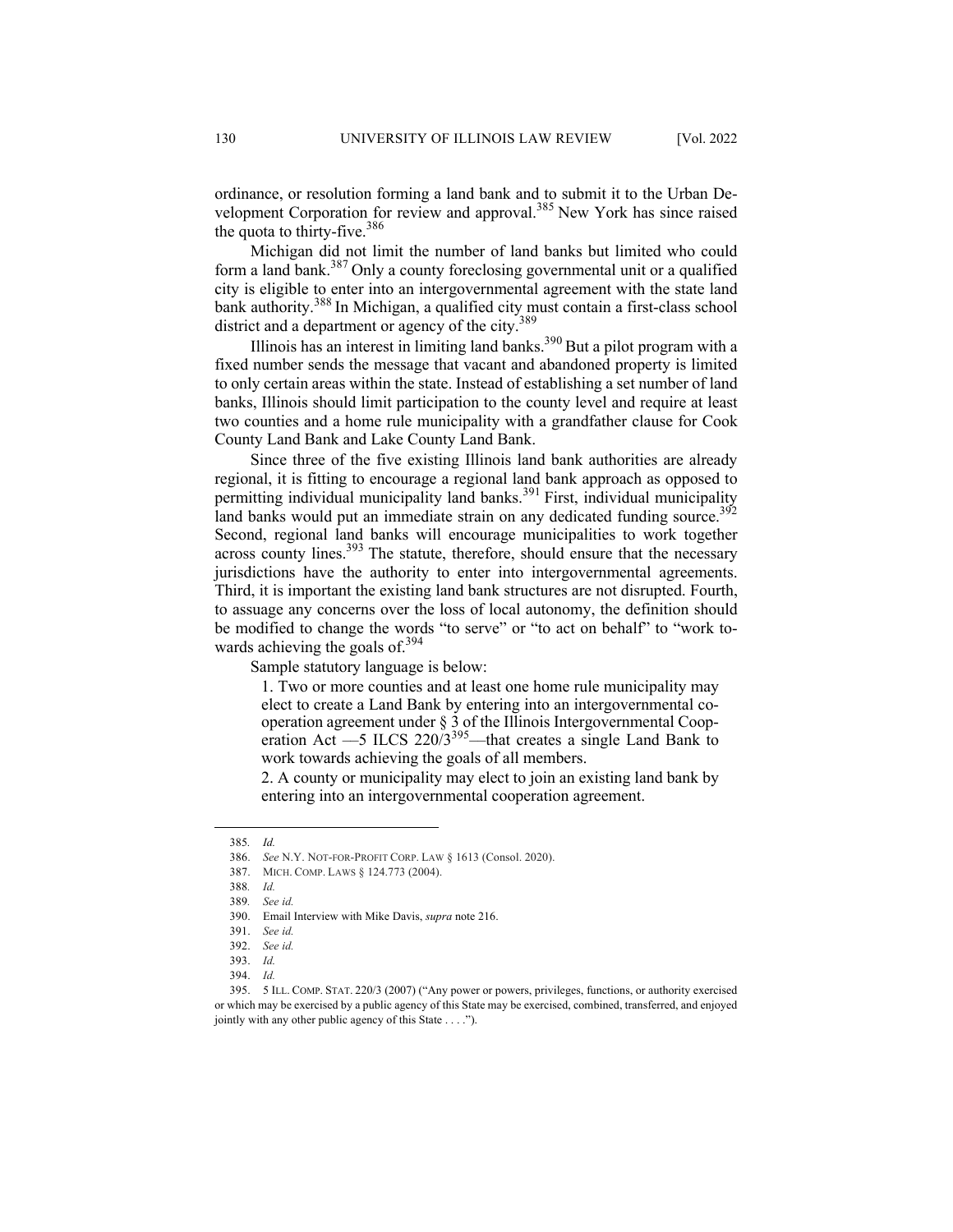3. This provision does not apply to land banks in existence before Effective Date.

Residents of smaller counties may worry their interests will be overlooked in a regional entity.<sup>396</sup> But in *Avery v. Midland County,* the Court held that the principle of one person, one vote is extended only to *general purpose* local governments who exercise "general governmental powers over the entire geographic" territory.<sup>397</sup> Therefore, a regional special district land bank could be composed of equal representatives from each county regardless of population, essentially ensuring smaller counties have the same representation on the land bank board as larger counties.<sup>398</sup>

Along with a clear definition of what entities can qualify as a land bank, the statute should include a list of top land reuse priorities a land bank could support, while leaving the ultimate decision of how to rank these priorities to the local government(s) that form the land bank. Lastly, the statute should require that each land bank has transparency requirements in its founding intergovernmental agreement, particularly the makeup of the land bank's board directors, ethics protocol, and open-meeting guidelines.<sup>399</sup> Prior Illinois legislation provided the board of directors must be an odd number greater than five and less than eleven.<sup>400</sup> Depending on the funding mechanism, it may make sense for county treasurers to have designated positions on the land banks' board of directors since tax assessment and collection often rests with them. 401

## *B. A Stable and Permanent Financing Structure*

"The success of a land bank is almost directly proportional to the level of funding it receives."402 It is, therefore, essential that any state-enabling land bank legislation includes a predictable, permanent funding source. As discussed, Ohio's Delinquent Tax and Assessment Collection Fund is the best existing op- $\text{tion}^{\,403}$ 

In Illinois, tax collection is not as straightforward as in Ohio. $404$  In some Illinois counties, three county offices have their hands in the property tax system.<sup>405</sup> Some refer to county assessors, treasurers, and clerks as a three-legged stool.<sup>406</sup> The assessor starts the processes and determines the market value of property within the county, which will determine how much an owner is expected

<sup>396.</sup> *See* BRIFFAULT & REYNOLDS, *supra* note 48, at 116.

<sup>397.</sup> 390 U.S. 474, 484–85 (1968).

<sup>398.</sup> *See* BRIFFAULT & REYNOLDS, *supra* note 48, at 116; *see, e.g.*, City of St. Albans v. Nw. Reg'l Plan. Comm. 708 A.2d 194, 199 (Vt. 1998).

<sup>399.</sup> GCLBA, *supra* note 139; GASTEYER ET AL., *supra* note 28, at 32–33.

<sup>400.</sup> H.R. 1517, 99th Gen. Assemb., Reg. Sess. (Ill. 2015).

<sup>401.</sup> Zoom Interview with Holly Kim & Vasyl Markus, *supra* note 57.

<sup>402.</sup> Abdelazim, *supra* note 160.

<sup>403</sup>*. See* discussion *supra* Section III.B.1.

<sup>404.</sup> Zoom Interview with Holly Kim & Vasyl Markus, *supra* note 57.

<sup>405</sup>*. Id.*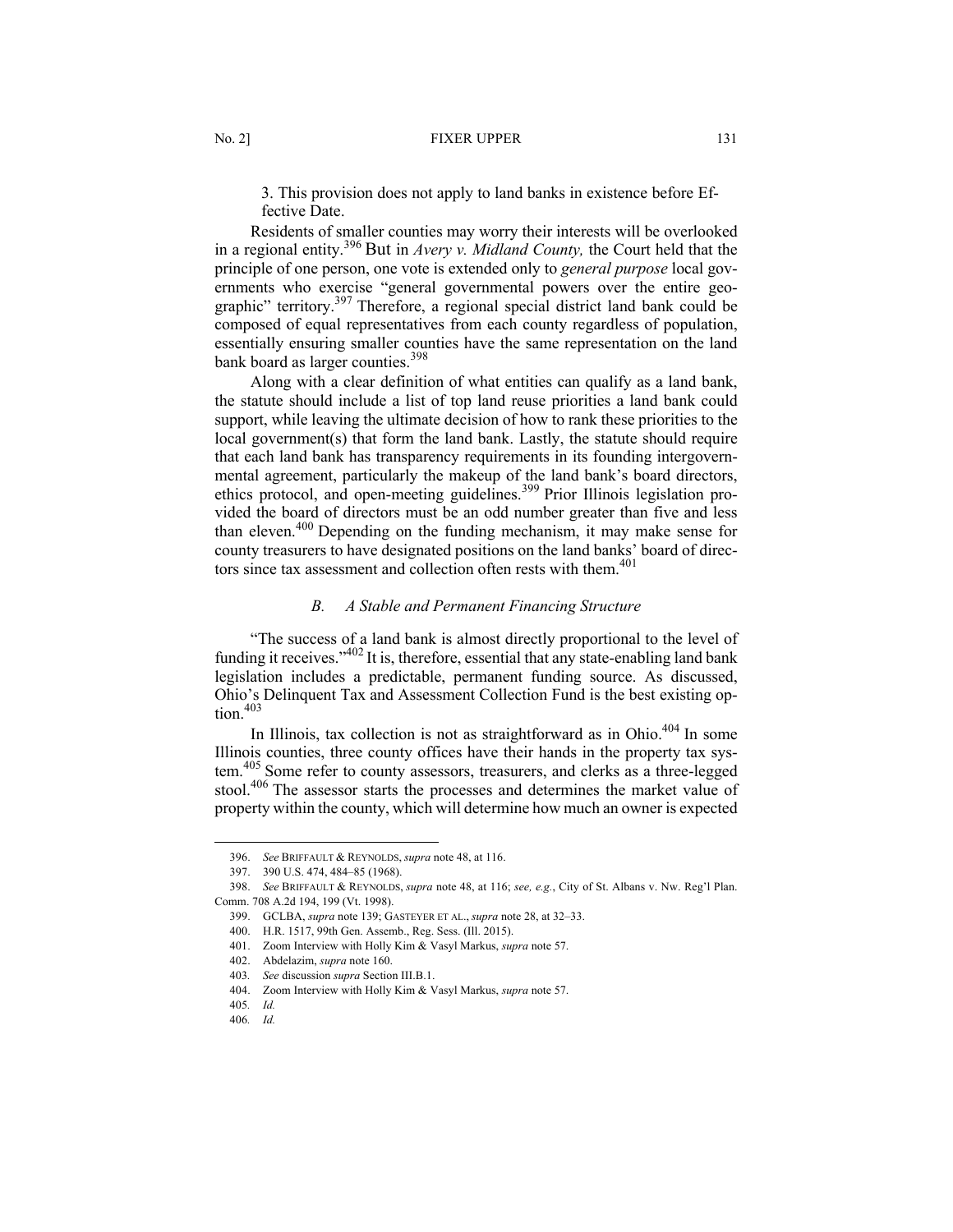to pay each year in property taxes.<sup>407</sup> The treasurer's office collects the property taxes and any late interest.<sup>408</sup> County treasurers then disburse the property taxes to the taxing districts accordingly.<sup>409</sup> Late interest is not distributed among the taxing districts and instead goes into the county's general fund.<sup>410</sup> In Lake County, the treasurer's office collects \$3 million to \$3.5 million annually in interest.<sup>411</sup> After the taxes go unpaid for a year, the treasurer's office places a lien on the property, and it then becomes the jurisdiction of the clerk's office.<sup>412</sup> The treasurer's office is the one who would sell the property at a sales auction or collect any lien redemption monies.<sup>413</sup> In Illinois, counties may run Trustee Tax programs where they serve as "trustee for all taxing districts" and can pick up the certificate for any delinguent properties not bid on at the sale auction.<sup>414</sup> After the certificate is held for the duration of the constitutional redemption period (at least two years for residential), the county then receives ownership and can transfer it to a municipality or sell the property to private hands.<sup>415</sup> By the time this process is complete, at least three and a half to four years have passed since the taxes became delinquent. $416$ 

In the current system, there are two potential ways to generate permanent funds for land banks. Both the treasurer's and clerk's offices collect multiple fees throughout the delinquency process, which are used to supplement the general appropriation they receive from the county board.<sup>417</sup> State-enabling legislation could create an additional fee to be added at the point of sale and all proceeds could be directed to the land bank.<sup>418</sup>

There are a couple of problems with this option. First, taxpayers will be unhappy or hesitant at best for the creation of a new fee even if most taxpayers may never pay it.<sup>419</sup> Second, few delinquent properties are sold each year.<sup>420</sup> In Lake County, the treasurer's office places between 2,500 to 3,500 liens per year.<sup>421</sup> Of those, only about 400 end up in the County of Lake Trustee ("COLT") program, and only about  $10-20\%$  of those properties are sold.<sup>422</sup> In order to

<sup>407</sup>*. Contact Your Assessor*, LAKE CNTY., https://www.lakecountyil.gov/3266/Contact-Your-Assessor (last visited Jan. 14 2022) [https://perma.cc/8SJQ-9JEZ].

<sup>408.</sup> Zoom Interview with Holly Kim & Vasyl Markus, *supra* note 57.

<sup>409</sup>*. Id.*

<sup>410</sup>*. Id.*

<sup>411</sup>*. Id.*

<sup>412</sup>*. Delinquent Taxes & Prior Years Sold*, LAKE CNTY., https://www.lakecountyil.gov/509/Delinquent-Taxes-Prior-Years-Sold (last visited Jan. 14, 2022) [https://perma.cc/3GEL-L2G8].

<sup>413.</sup> Zoom Interview with Holly Kim & Vasyl Markus, *supra* note 57.

<sup>414</sup>*. Id.*; 35 ILL. COMP. STAT. 220/21-90 (1995).

<sup>415.</sup> Zoom Interview with Holly Kim & Vasyl Markus, *supra* note 57; 35 ILL. COMP. STAT. 220/21-90 (1995).

<sup>416.</sup> Email Interview with Brent Denzin, Legal Couns., Cook Cnty. Land Bank Auth. and S. Suburban Land Bank & Dev. Auth. (Apr. 8, 2021).

<sup>417.</sup> Zoom Interview with Holly Kim & Vasyl Markus, *supra* note 57.

<sup>418.</sup> *Id.*

<sup>419</sup>*. Id.*

<sup>420</sup>*. Id.*

<sup>421</sup>*. Id.*

<sup>422</sup>*. Id.*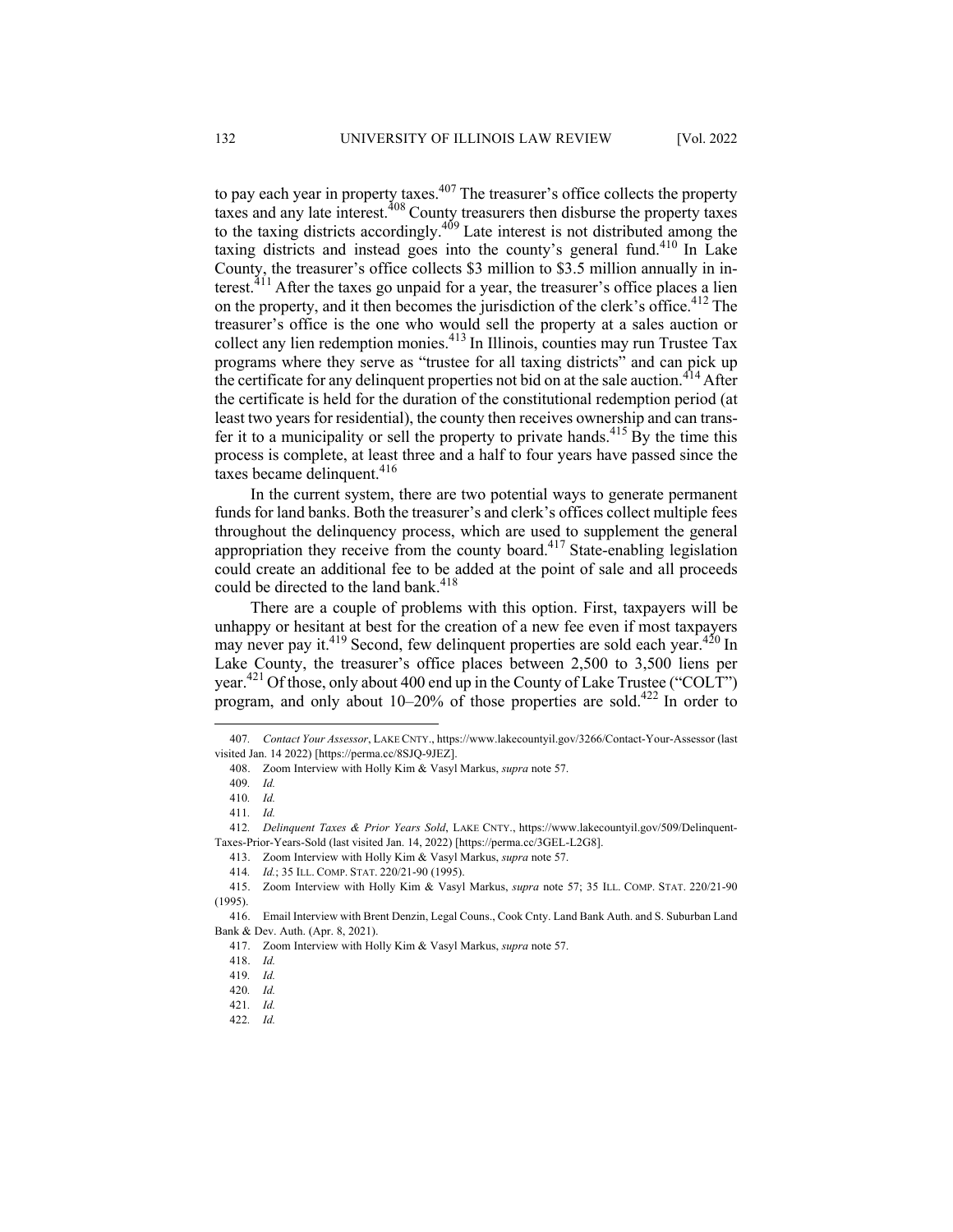generate the amount of money necessary to operate a land bank, the fee would have to be exorbitantly high, which may discourage potential buyers for these delinquent properties.<sup>423</sup>

The second option is to allow counties to direct a percentage of their late interest monies to land banks like  $DTAC.<sup>424</sup>$  Unlike Ohio, the pot of money is smaller since it does not include any penalty fees charged by private tax buyers;<sup>425</sup> Illinois's legislation may want to allow counties to designate as much as 10% of interest collected.

This option is not without its concerns. First, it may be tricky since the recommended legislation encourages regional land banks. If three counties form a land bank but only two county boards designate funds, a free rider problem is created.<sup>426</sup> On the other hand, mandating the designation may be a nonstarter since it preempts local control. This is more likely to be a problem for existing land banks than future ones since future land banks can make formation contingent on each county board passing or not passing the designation.<sup>427</sup>

Second, there needs to be the political will at the county level to make the decision to reallocate a portion of these funds to the land bank.<sup>428</sup> While it may be an uphill battle, it can happen. Ohio's state-enabling land bank legislation did not require counties to allocate a portion of their delinquent taxes to land banks, yet about two-thirds of Ohio's counties voluntarily agreed to adopt the procedure.<sup>429</sup> The first step after passage, therefore, is to educate the "three-legged stool": county treasurers, clerks, and assessors.<sup>430</sup> In order for land banks to truly be successful, there must be buy-in at the local level, first with county officials and then community members.<sup>431</sup>

The revenue generated from late interest is unlikely to cover all the land bank's operating costs, but it can create a stable, permanent stream that can help land banks plan for and complete some of their more costly tasks, such as blight reduction, maintenance, and rehab.<sup>432</sup>

<sup>423</sup>*. Id.*

<sup>424.</sup> *Id.*

<sup>425</sup>*. Id.*

<sup>426.</sup> *See* Erika Rasure, *Free Rider Problem*, INVESTOPEDIA (Dec. 29, 2020), https://www.investopedia. com/terms/f/free\_rider\_problem.asp [https://perma.cc/XJ8B-QKUH].

<sup>427.</sup> Zoom Interview with Holly Kim & Vasyl Markus, *supra* note 57.

<sup>428.</sup> *Id.*

<sup>429.</sup> Abdelazim, *supra* note 160.

<sup>430.</sup> Zoom Interview with Holly Kim & Vasyl Markus, *supra* note 57.

<sup>431.</sup> *Id.*

<sup>432.</sup> *Id.*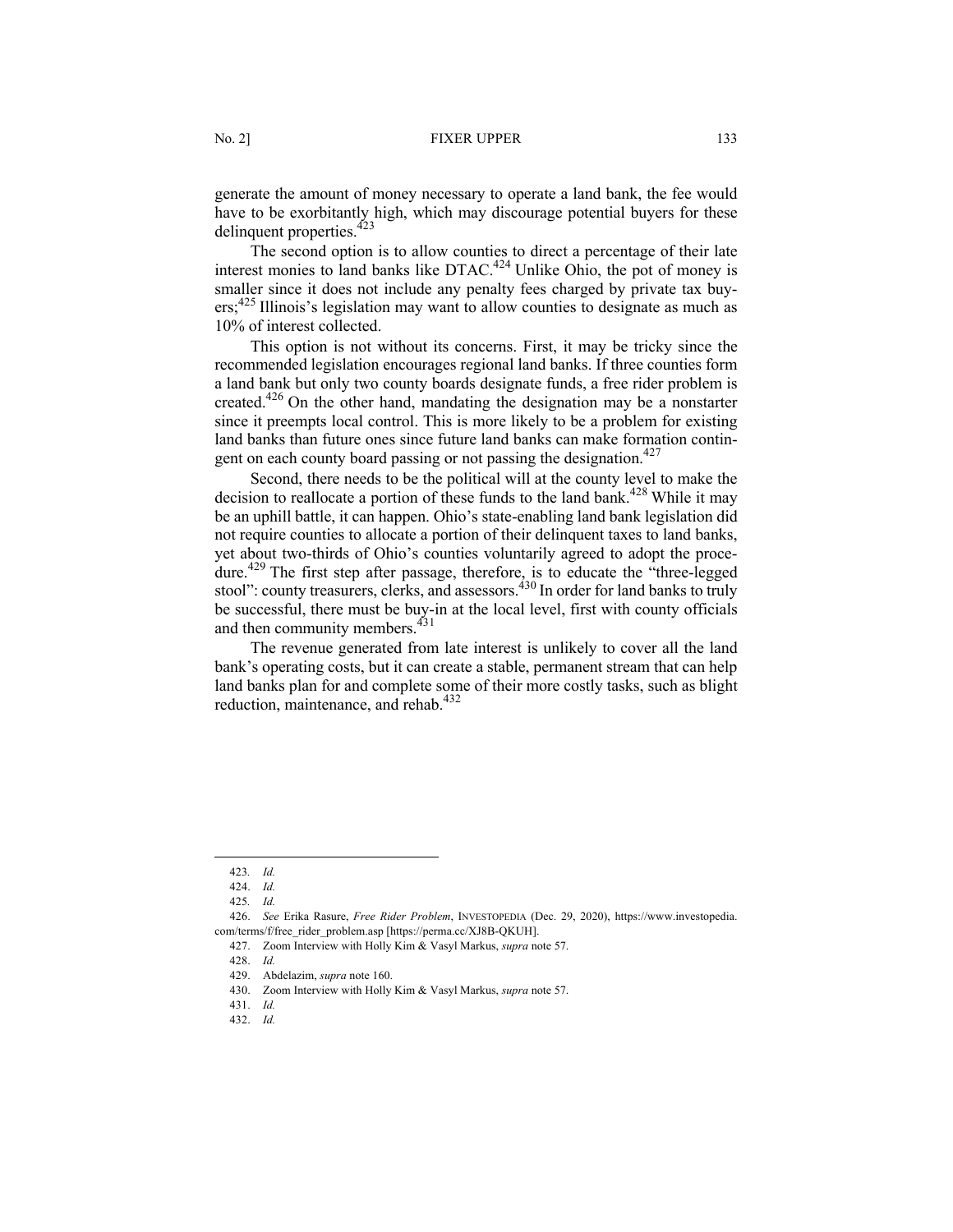# *C. Streamlined Foreclosure Processes*<sup>433</sup>

While a permanent, stable funding stream will permit land banks to develop longer-term plans and to focus on more costly priorities, such as blight reduction, legislation should also include changes to the tax foreclosure system to make land acquisition and disposition more streamlined and efficient. Existing land banks in high demand areas, such as the Cook County Land Bank, face long periods of low inventory due to the bottlenecks in the tax sale process.<sup>434</sup>

Illinois should follow the lead of New Jersey and New York and shift to a *in rem* tax foreclosure jurisdiction that limits the right of redemption.<sup>435</sup> Legal proceedings can be against a person or a property.<sup>436</sup> Property proceedings can be further divided into *in rem* or *quasi in rem*. <sup>437</sup> In *quasi in rem* cases, the judgment binds only the parties to the litigation, whereas *in rem* judgments bind the entire world.<sup>438</sup> "[I]n rem jurisdiction operates directly on the property and the court's judgment is effective against all persons who have an interest in the property.'<sup>,439</sup>

Illinois law treats tax foreclosures and mortgage foreclosures differently.<sup>440</sup> The Illinois Supreme Court concluded that Illinois mortgage foreclosure proceedings are *quasi in rem* actions in *ABN AMRO Mort. Grp., Inc. v. McGahan*. 441 The McGahan Court determined its outcome was consistent with the Illinois Mortgage Foreclosure Law, <sup>442</sup> which requires a mortgagor as a "necessary party."<sup>443</sup> The Illinois Property Tax Code, however, specifies "[a]n action to foreclose the lien for delinquent taxes under this Code is an action *in rem*."<sup>444</sup>

The Illinois General Assembly should take it a step further and pass a statute similar to New Jersey's *In Rem* Tax Foreclosure Act in order to expedite the foreclosure process.<sup>445</sup> The New Jersey legislature "declared that: '[the In Rem Tax Foreclosure Act] shall be liberally construed as remedial legislation to

<sup>433.</sup> The author acknowledges that overhauling Illinois's tax enforcement system is a huge political lift and likely to require separate legislation. She includes it, however, to show all the changes that need to occur to maximize land bank's potential impact.

<sup>434.</sup> Zoom Interview with Sarah Ware, *supra* note 164; Email interview with Brent Denzin, *supra* note 416 ("CCLBA has 600+ properties and growing each month, but there are waves where they get only 50 properties over 6 months because the process is bottlenecked. This throws off cash flow.").

<sup>435.</sup> N.J. STAT. ANN. § 54:5-104.29 et. seq. (West 1948); N.Y. REAL PROP. TAX LAW § 1122 (McKinney 2020).

<sup>436.</sup> Pennoyer v. Neff, 95 U.S. 714, 725 (1877).

<sup>437.</sup> ABN AMRO Mortg. Grp., Inc. v. McGahan, 931 N.E.2d 1190, 1195 (Ill. 2010).

<sup>438</sup>*. Id.*

<sup>439.</sup> Ellen F. Friedman, *The Constitutionality of Request Notice Provisions in In Rem Tax Foreclosures*, 56 FORDHAM L. REV. 1209, 1217 n.48 (1988).

<sup>440.</sup> *Compare* 735 ILL. COMP. STAT. 5/15-1501 (2016), *with* 35 ILL. COMP. STAT. 200/21-75 (2001).

<sup>441</sup>*. McGahan*, 931 N.E.2d at 1196.

<sup>442.</sup> 735 ILL. COMP. STAT. 5/15-1501 (2016).

<sup>443</sup>*. McGahan*, 931 N.E.2d at 1196.

<sup>444.</sup> 35 ILL. COMP. STAT. 200/21-75 (2001) (emphasis added).

<sup>445.</sup> N.J. STAT. ANN. § 54:5-104.29 et. seq. (West 1948).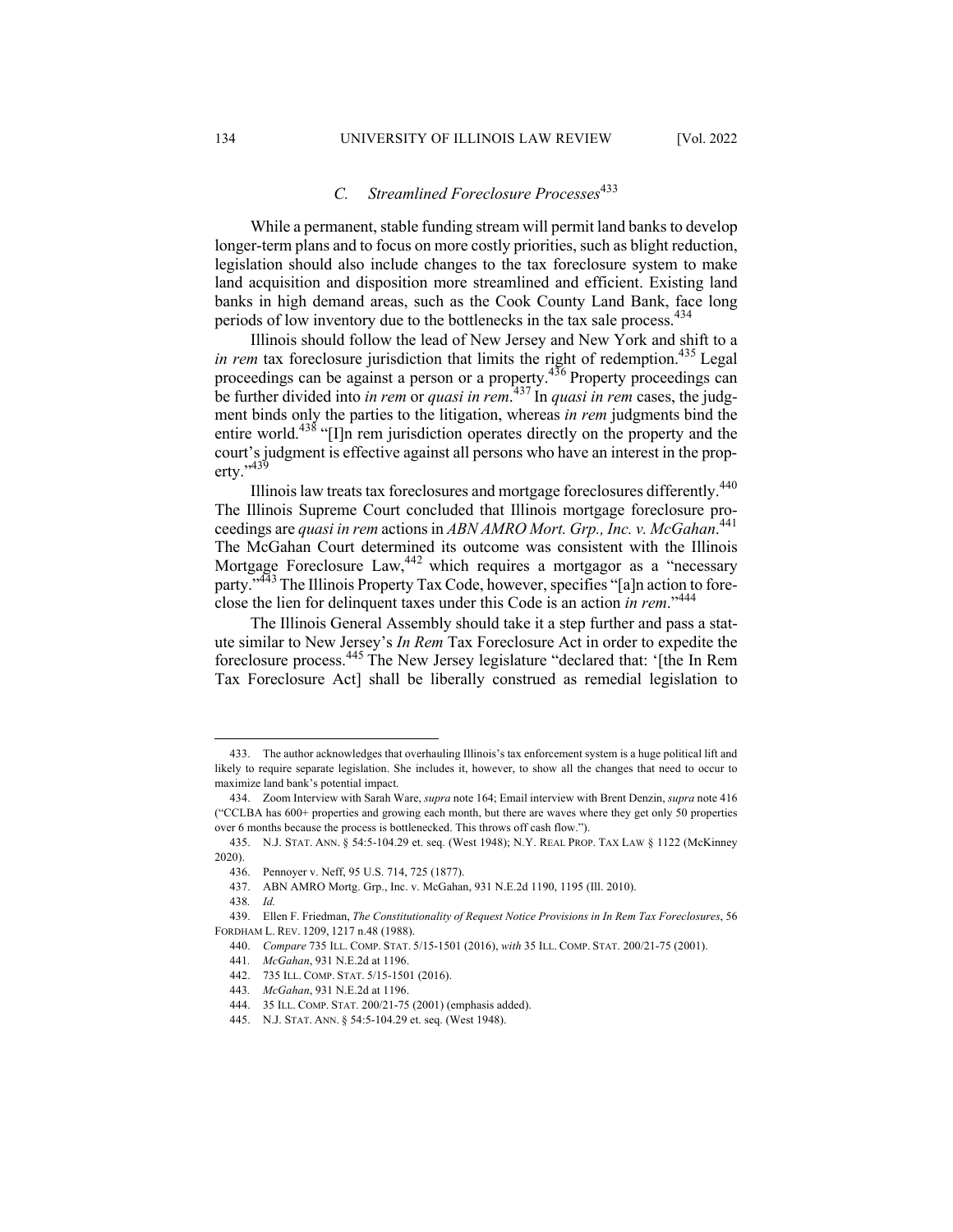encourage the barring of rights of redemption.'"446 Once the foreclosure period has passed, the foreclosure judgment is final and shall not be reopened.<sup>447</sup> A complete redemption bar, however, is unlikely to be received positively in Illinois due to the difference in delinquency length.<sup>448</sup> New Jersey's In Rem Foreclosure Act is "invoked after four years of nonpayment of general land taxes."<sup>449</sup> In Illinois, the property is forfeited after two years of nonpayment.<sup>450</sup> Lastly, a statute would not suffice since it is a constitutional requirement to provide a minimum redemption period. $451$ 

Another option for Illinois is to update its tax code and adopt some of New York's beneficial provisions.<sup>452</sup> First, the State of New York created an optional tax foreclosure procedure.<sup>453</sup> "Nothing in the statute forecloses the establishment of local *in rem* foreclosure procedures by the adoption of special acts."<sup>454</sup> Second, the State of New York recommends two redemption periods: a two-year period for vacant properties and a longer period for residential or farm property.<sup>455</sup> New York City established a one-year foreclosure period.<sup>456</sup> Third, the State of New York starts the redemption clock, earlier than Illinois, on the lien date.<sup>457</sup> Ten months after the lien date, the taxing district publishes notice and all interested parties have until the end of the redemption period to pay the delinquent taxes.<sup>458</sup> In New York City, the redemption period starts after filing the list of delinquent properties and can possibly close as early as ten weeks after the first publication of the public notice.<sup>459</sup> In Illinois, the redemption period does not start until after the tax sale. <sup>460</sup> Illinois should eliminate scavenger sales and start the redemption clock after the annual sale. Starting the redemption period earlier while keeping the same length will allow shorter time periods between delinquency and actual foreclosure without shortchanging property owners.<sup>461</sup>

Starting the redemption clock earlier may raise due process concerns under the Fifth Amendment since it involves the deprivation of a person's property.<sup>462</sup> Courts, however, do not seem to have an issue with the shorter redemption period

<sup>446.</sup> Lakewood Twp. v. Block 251, Parcel 34, Lots 3359 to 3370 Incl., 138 A.2d 768, 771 (N.J. Super. Ct. App. Div. 1958).

<sup>447</sup>*. Id.* 

<sup>448</sup> *See id.*; 35 ILL. COMP. STAT. 200/21-75 (2013).

<sup>449</sup>*. Lakewood Twp.*, 138 A.2d at 771.

<sup>450.</sup> 35 ILL. COMP. STAT. 200/21-75 (2013).

<sup>451</sup>*. See* ILL. CONST. art. IX, § 8.

<sup>452</sup> *See* D. KIRK DRUSSEL, MARY ANNE FORAN & MARVIN R. BAUM, MORTGAGES AND MORTGAGE FORECLOSURE IN N.Y. § 43:11.50 (2020).

<sup>453.</sup> *Id.*

<sup>454</sup> Sonmax, Inc. v. New York, 43 N.Y.2d 253, 258 (N.Y. 2017).

<sup>455.</sup> *See* N.Y. REAL PROP. TAX LAW § 1122 (McKinney 2020).

<sup>456.</sup> N.Y.C., N.Y., CODE § 11-404 (1996) (a three-year period for some residential properties).

<sup>457.</sup> DRUSSEL ET AL., *supra* note 452, § 43:11.75.

<sup>458</sup>*. Id.*

<sup>459.</sup> N.Y.C., N.Y., CODE § 11-406 (1997).

<sup>460.</sup> 35 ILL. COMP. STAT. 200/21-75 (2013).

<sup>461</sup> DRUSSEL ET AL., *supra* note 452, § 43:11.75.

<sup>462</sup> *See* Grant S. Nelson, *Constitutional Problems with Power of Sale Real Estate Foreclosure: A Judicial Dilemma*, 43 MO. L. REV. 25, 28 (1978).